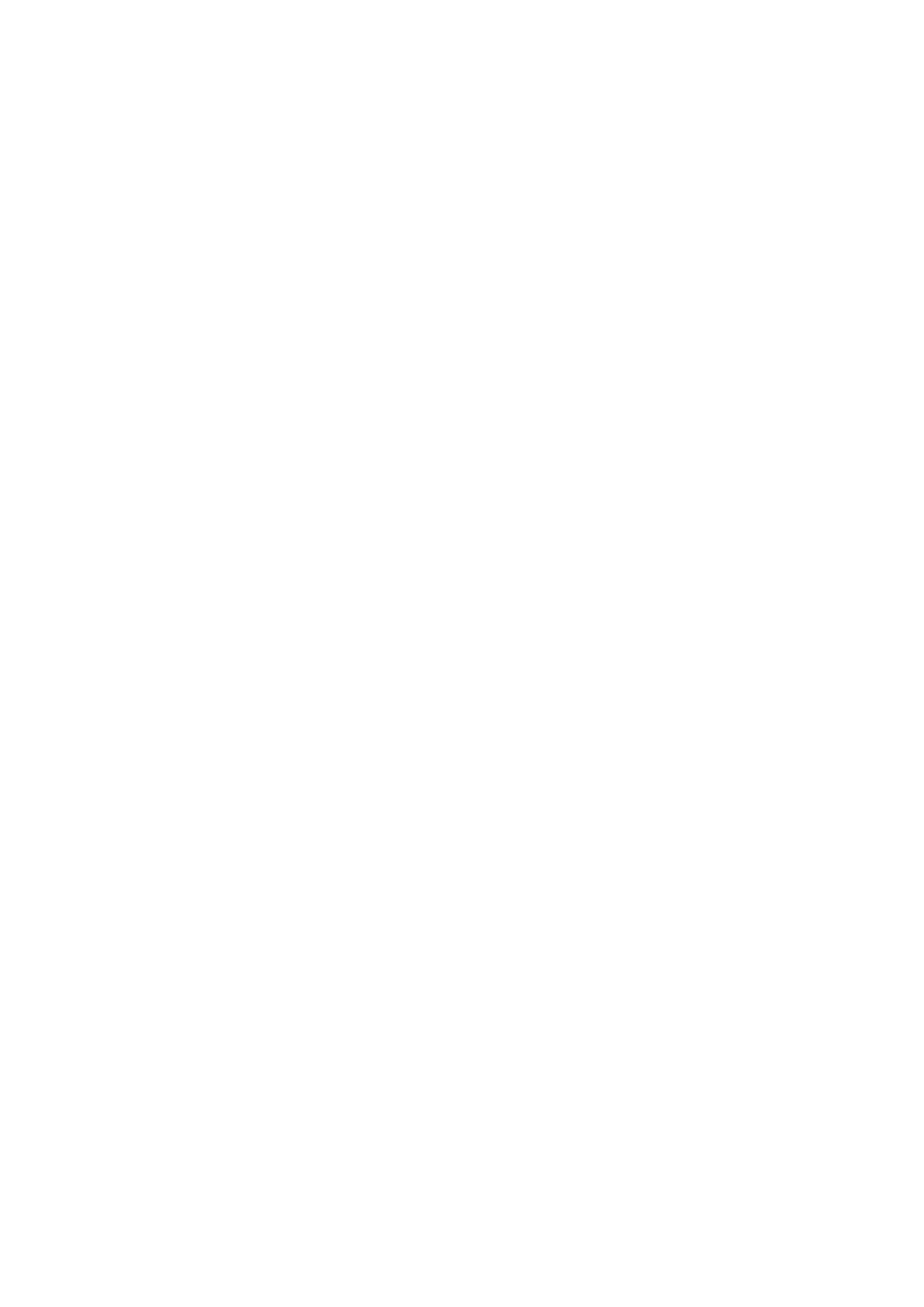# **CONTENTS**

| 1. |       |                                                                  |  |
|----|-------|------------------------------------------------------------------|--|
| 2. |       |                                                                  |  |
|    | 2.1   |                                                                  |  |
|    | 2.2   |                                                                  |  |
|    | 2.3   |                                                                  |  |
|    | 2.4   |                                                                  |  |
|    |       |                                                                  |  |
|    |       |                                                                  |  |
|    |       |                                                                  |  |
|    |       |                                                                  |  |
|    | 2.5.1 | Effects of temperature and moisture on H. marginata development7 |  |
|    |       |                                                                  |  |
|    |       |                                                                  |  |
| 3  |       |                                                                  |  |
|    | 3.1   |                                                                  |  |
|    | 3.1.1 |                                                                  |  |
|    |       |                                                                  |  |
|    |       |                                                                  |  |
|    | 3.1.4 |                                                                  |  |
|    |       |                                                                  |  |
|    | 3.2   |                                                                  |  |
|    |       |                                                                  |  |
|    | 3.2.2 |                                                                  |  |
|    |       |                                                                  |  |
|    |       | 3.2.4 Coupled gas chromatography-electroantennography (GC-EAG)14 |  |
|    |       |                                                                  |  |
|    |       |                                                                  |  |
|    |       |                                                                  |  |
|    |       |                                                                  |  |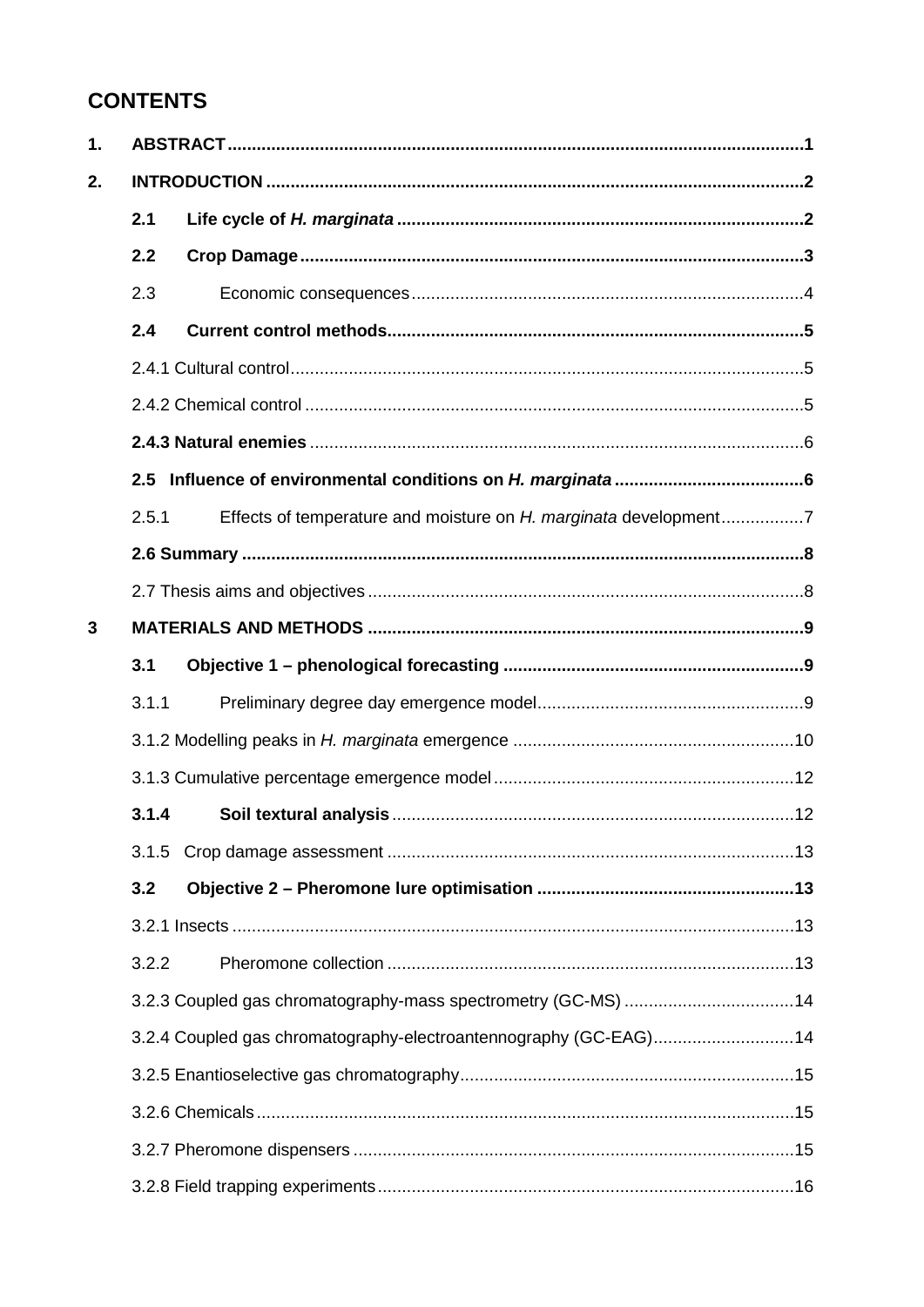| 4.2<br>4.3<br>4.3.3<br>5.1 | Objective 4 - Identification of natural enemies through gut analysis 40 |                                                                                                                                                 |
|----------------------------|-------------------------------------------------------------------------|-------------------------------------------------------------------------------------------------------------------------------------------------|
|                            |                                                                         |                                                                                                                                                 |
|                            |                                                                         |                                                                                                                                                 |
|                            |                                                                         |                                                                                                                                                 |
|                            |                                                                         |                                                                                                                                                 |
|                            |                                                                         |                                                                                                                                                 |
|                            |                                                                         |                                                                                                                                                 |
|                            |                                                                         |                                                                                                                                                 |
|                            |                                                                         |                                                                                                                                                 |
|                            |                                                                         |                                                                                                                                                 |
|                            |                                                                         |                                                                                                                                                 |
|                            |                                                                         |                                                                                                                                                 |
|                            |                                                                         |                                                                                                                                                 |
| 4.1.3                      |                                                                         |                                                                                                                                                 |
|                            |                                                                         |                                                                                                                                                 |
|                            |                                                                         |                                                                                                                                                 |
|                            |                                                                         |                                                                                                                                                 |
|                            |                                                                         |                                                                                                                                                 |
| 3.4.6                      |                                                                         |                                                                                                                                                 |
|                            |                                                                         |                                                                                                                                                 |
|                            |                                                                         |                                                                                                                                                 |
|                            |                                                                         |                                                                                                                                                 |
|                            |                                                                         |                                                                                                                                                 |
|                            |                                                                         |                                                                                                                                                 |
| 3.3.2                      |                                                                         |                                                                                                                                                 |
|                            |                                                                         |                                                                                                                                                 |
|                            |                                                                         |                                                                                                                                                 |
|                            |                                                                         |                                                                                                                                                 |
|                            | 3.4<br>3.4.5                                                            | Objective 4 - Identification of natural enemies through gut analysis 19<br>3.4.3 PCR amplification and sequencing of H. marginata COI region 20 |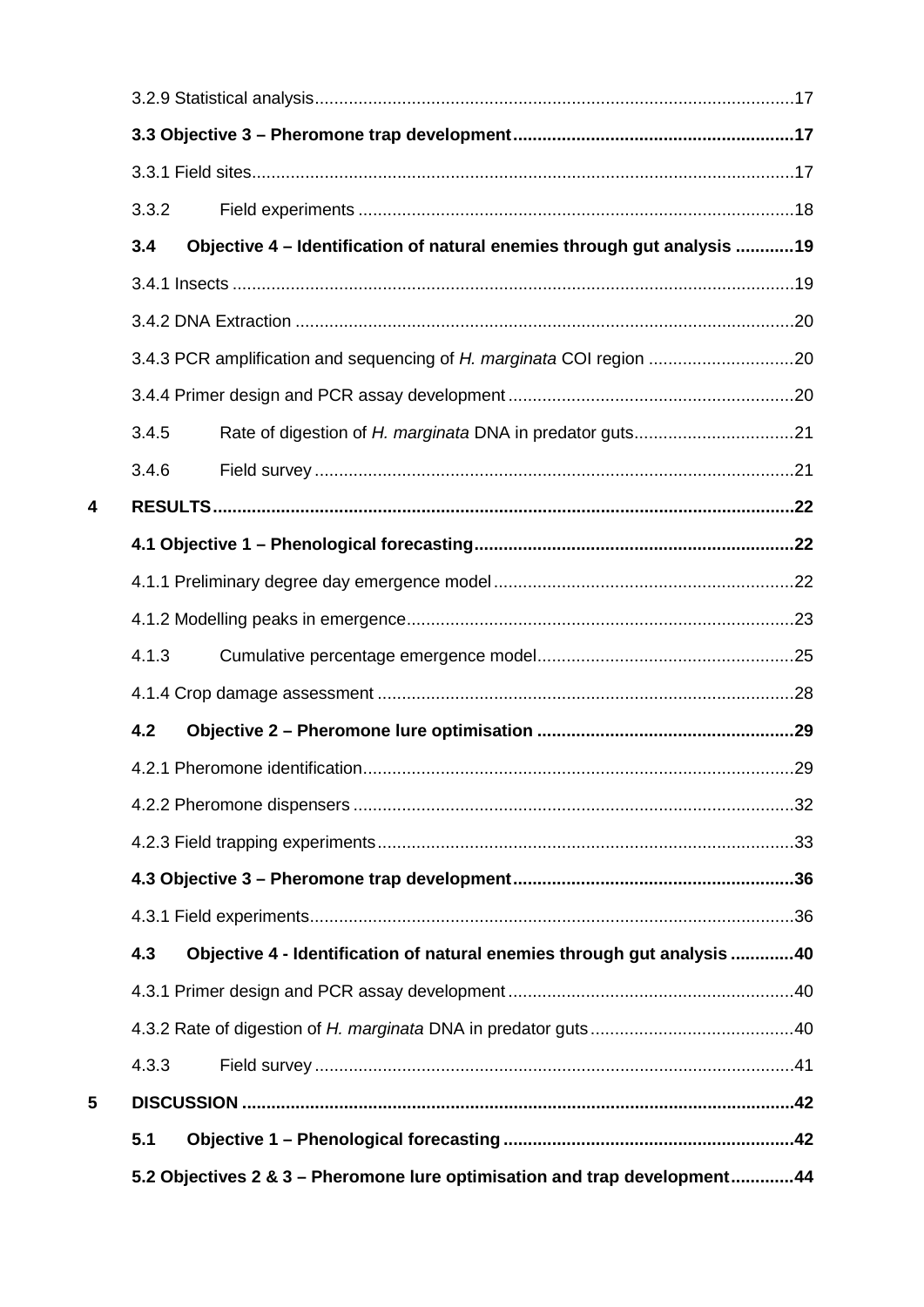|   | 5.3 | Objective 4 - Identification of natural enemies through gut analysis 46 |
|---|-----|-------------------------------------------------------------------------|
| 6 |     |                                                                         |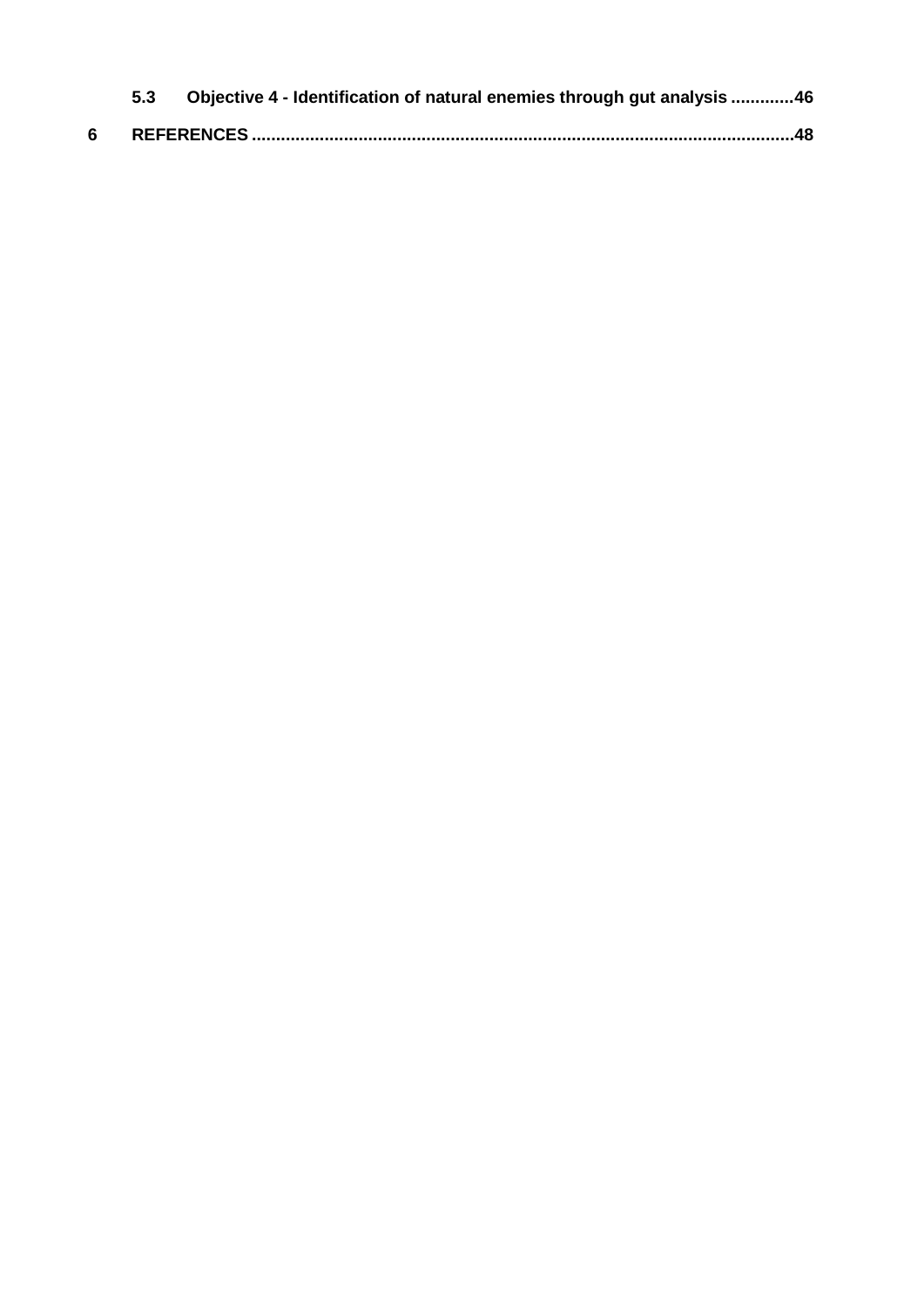# **1. Abstract**

Saddle gall midge *Haplodiplosis marginata* (Diptera: Cecidomyiidae) is a pest of cereals across Europe. The occasional nature of this pest has resulted in limited and sporadic research activity. There remain important gaps in knowledge due either to a genuine lack of research or to previous research being difficult to access. These knowledge gaps make the development of effective control options difficult. As part of this project I have reviewed and consolidated the existing literature from research which spans several decades and encompasses many different countries so as to identify specific gaps in knowledge that need to be addressed. One of the major constraints in effective pest management of this species is a lack of appropriate tools for monitoring. Infestations may go unnoticed until galls are evident in the crop by which time the damage is done. Furthermore, if chemical controls are to be used, they must be timed to coincide with an appropriate life stage if they are to be effective.

Here, I have demonstrated how the emergence of adult *H. marginata* can be predicted on a yearly basis using a simple degree-day model and rainfall events. This will allow farmers to forecast the emergence of adults based on weather conditions and initiate inspections of the crop to check for egg-laying. This research also provides key insights into the development of this insect in the soil stage which is difficult to observe in the field. In this work I have also described the development of a pheromone trapping system for *H. marginata* based on the female sex pheromone. This trap provides a specific, highly effective means of monitoring *H. marginata* populations and greatly improves upon existing methods of trapping. Lures were optimised through field experiments which tested different lure types, loadings and formulations. Recommendations are provided for use of the trap itself based on experiments which determined how the position of the trap in the field influenced catch rate. Additionally, I have developed an assay to identify the presence of *H. marginata* DNA in the gut contents of arthropod predators. This relied on the development of species specific primers for use in PCR in order to amplify *H. marginata* DNA. Using this assay in the field, I have identified seven species of Carabid beetle that naturally predate on *H. marginata* larvae.

In all sections of this work I have addressed the implications of the findings in the context of *H. marginata* biology and ecology. Furthermore, I have described how this research can be used as the basis for and integrated pest management programme for this pest and proposed avenues for future research.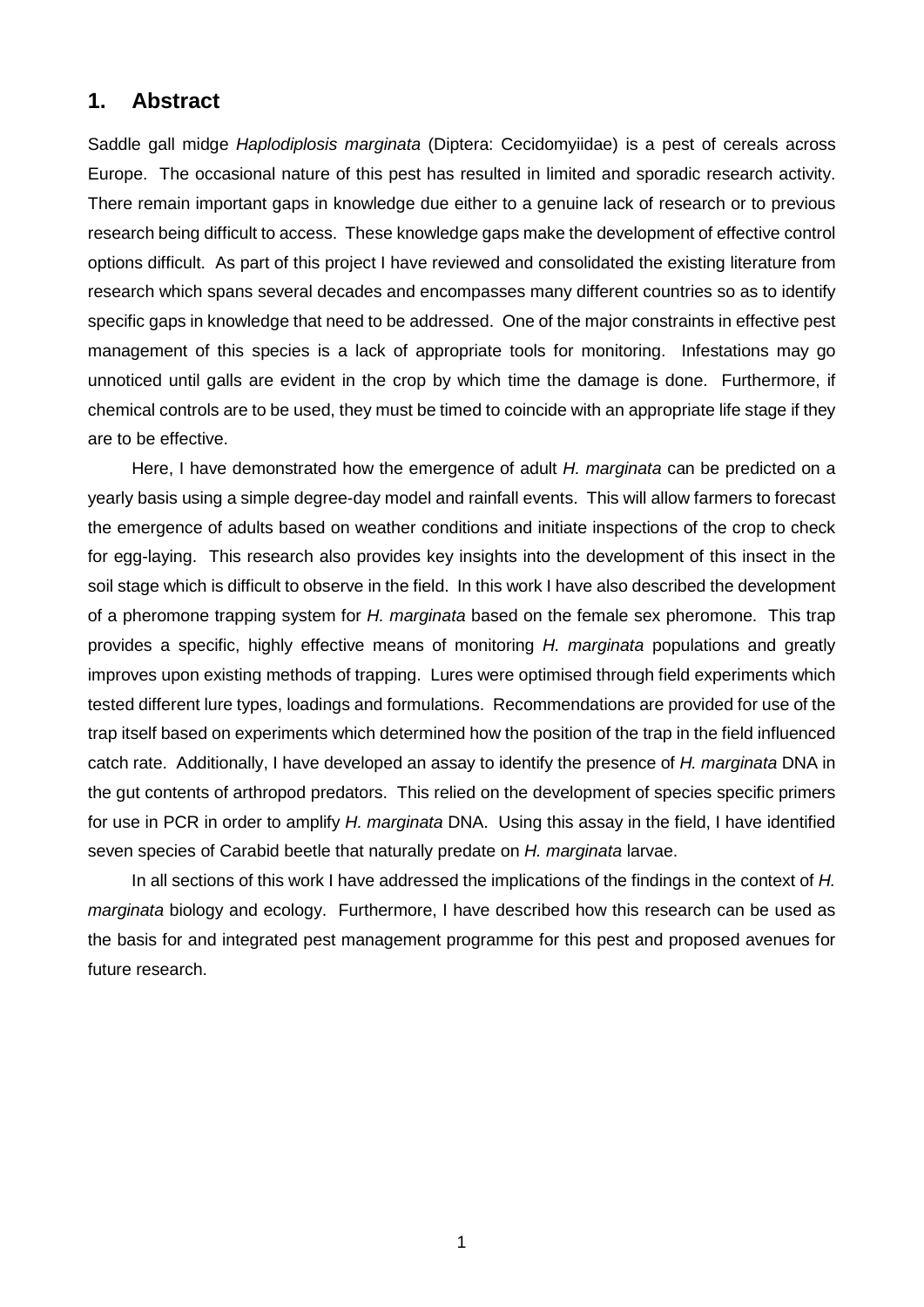# **2. Introduction**

Saddle gall midge (*Haplodiplosis marginata* von Roser; *Haplodiplosis equestris* Wagner) is a polyphagous pest of cereal crops across Europe. Between 1967 and 1972, severe outbreaks were reported in isolated areas across the UK (Golightly & Woodville, 1974; Woodville, 1968, 1970, 1973). The pest was not considered to be a problem again until 2010, when localised outbreaks were reported in central England (Allison, 2010; Case, 2011). Reports of the midge being present at lower levels have continued since this time (HGCA, 2012). The 40-year interval between economically damaging outbreaks of *H. marginata* in the UK and other European countries has resulted in a lack of continuity in research into this pest. For example, in the UK, prior to 2012 there had been no research published on *H. marginata* since 1974. A similar pattern can be observed in other European countries in which *H. marginata* has historically been economically damaging, with the last decade seeing an increase in research activity. The sporadic nature of this pest has frustrated research efforts as studies rarely coincide with serious outbreaks and long term information is sparse. Additionally, existing research on *H. marginata* is fragmented across several countries and several languages which, in combination with the age of the publications, can make accessing and translating them difficult, particularly where there is no digital copy available. The resulting knowledge gap has hampered attempts to respond to this re-emerging pest.

## **2.1Life cycle of** *H. marginata*

The life cycle of *H. marginata* was recently described in detail by Censier *et al.* (2015). *Haplodiplosis marginata* is a univoltine species with the flight period beginning as early as mid-April and lasting until the beginning of July depending on environmental conditions (Censier *et al.*, 2012) (Figure 1). Adults are short-lived and have limited dispersal ability. Lifespan estimates vary between 1 and 7 days (Njveldt & Hulshoff, 1968, Popov *et al.*, 1998) and flight distances average 18 m (Schütte, 1964), although male flight has been recorded as more than 120 m in some instances (Nijveldt & Hulshoff, 1968). Males generally emerge first and fly low to the ground in search of females (Skuhravý *et al.*, 1983). Females may undertake several short flights of 5 - 15 m when seeking a suitable oviposition site and appear to fly slightly higher than males (Skuhravý *et al.*, 1983; Skuhravý *et al.*, 1993). Adult *H. marginata* have been caught at heights of up to 6 m, meaning flight distances may be increased in high winds (Skuhravý *et al.*, 1993). Eggs are laid in a chain-like or raft-like formation along the leaf veins of cereals and grasses on either leaf surface (Dewar, 2012, Censier *et al.*, 2015). The location of oviposition is likely to depend on the position and angle of the leaf, apparently varying between crops (Nijveldt & Hulshoff, 1968). Barnes (1956) reports that females will preferentially lay on the topmost leaf, however this was only found to be true for spring barley in a later study by Nijveldt & Hulshoff, (1968), with the lowest leaf being more favourable for oviposition in wheat. Hatching occurs 1 - 2 weeks after oviposition depending on environmental conditions following which the larvae migrate down the leaf and begin to feed on the stem from beneath the leaf sheath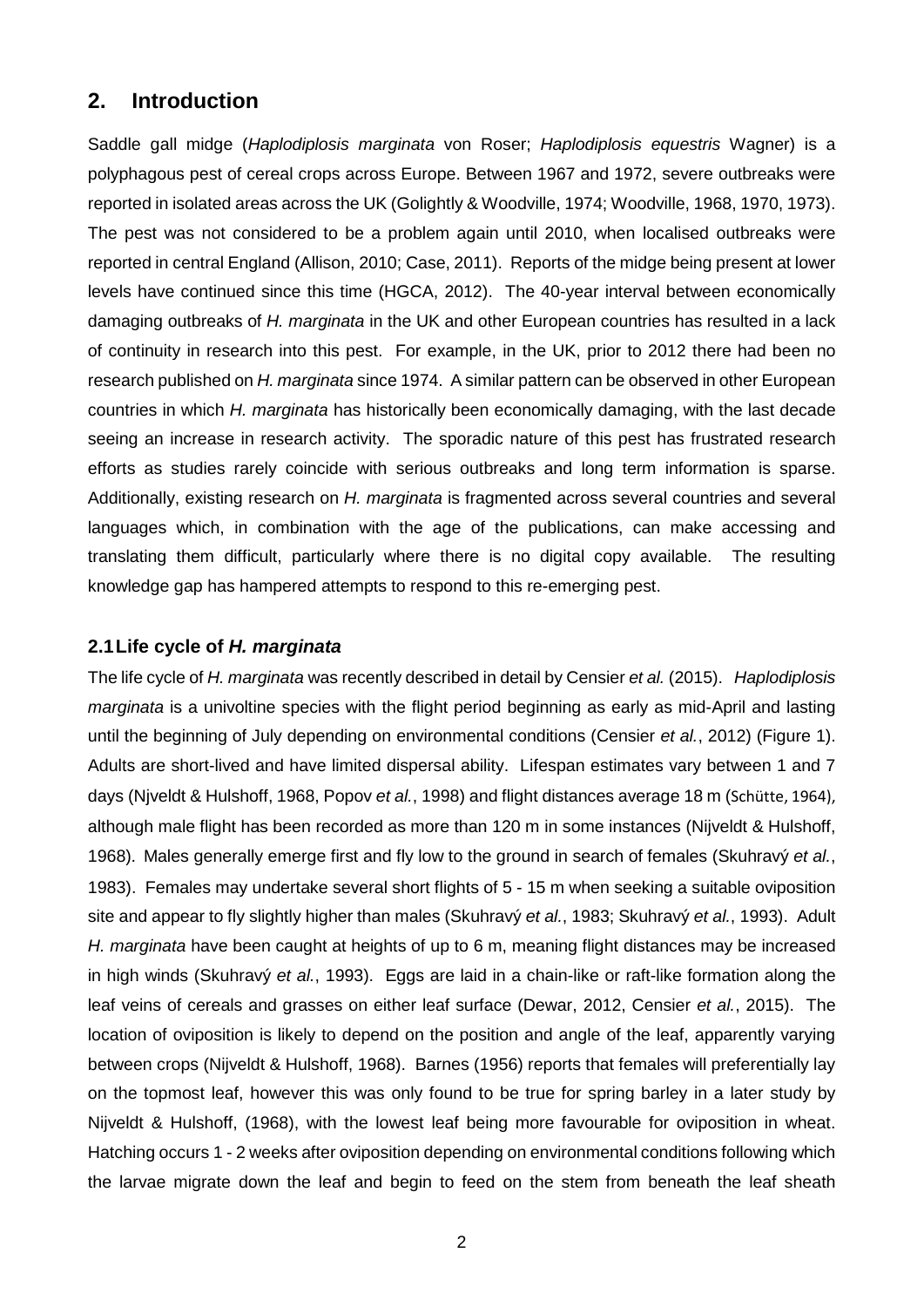(Golightly & Woodville, 1974). Larval feeding on the stem results in galls 2 - 5 mm in length which appear as the elongated 'saddle shaped' depressions characteristic of this species. The larvae reach maturity between June and mid-July and drop from the stem to enter diapause in chambers in the soil where they overwinter (Golightly & Woodville, 1974; Skuhravý *et al.*, 1993). Pupation generally occurs the following spring, however larvae can remain in diapause in the soil for several years (Nijveldt & Hulshoff, 1968, Popov *et al.*, 1998; Dewar, 2012). Rarely, larvae can be found in cocoons in the soil stage (Censier *et al.*, 2014a).



Figure 4. Life cycle of *Haplodiplosis marginata*; **A.** adult emergence, **B.** oviposition, **C.** gall formation and larval maturation, **D.** larval diapause, **E.** pupation.

# **2.2Crop Damage**

Crops most at risk are spring crops, particularly wheat and barley (Skuhravý *et al.*, 1983, Skuhravý *et al.*, 1993) but damage has also occurred in late sown (after mid-November) winter wheat and barley (Pope & Ellis, 2012; HGCA, 2012). Golightly and Woodville (1974) observed that damage is most severe when egg-hatch coincides with stem extension, whilst losses are incurred on crops that are in or beyond the booting stage at the time of larval infestation are minimal. Cereal crops are therefore most vulnerable to attack between growth stages 31-39 (Sylvester-Bradley *et al.*, 2008). Early sown spring crops appear to be less susceptible as the plant tissue is more mature at the time of egg hatch, potentially making it more difficult for the larvae to feed (Skuhravý *et al.*, 1993).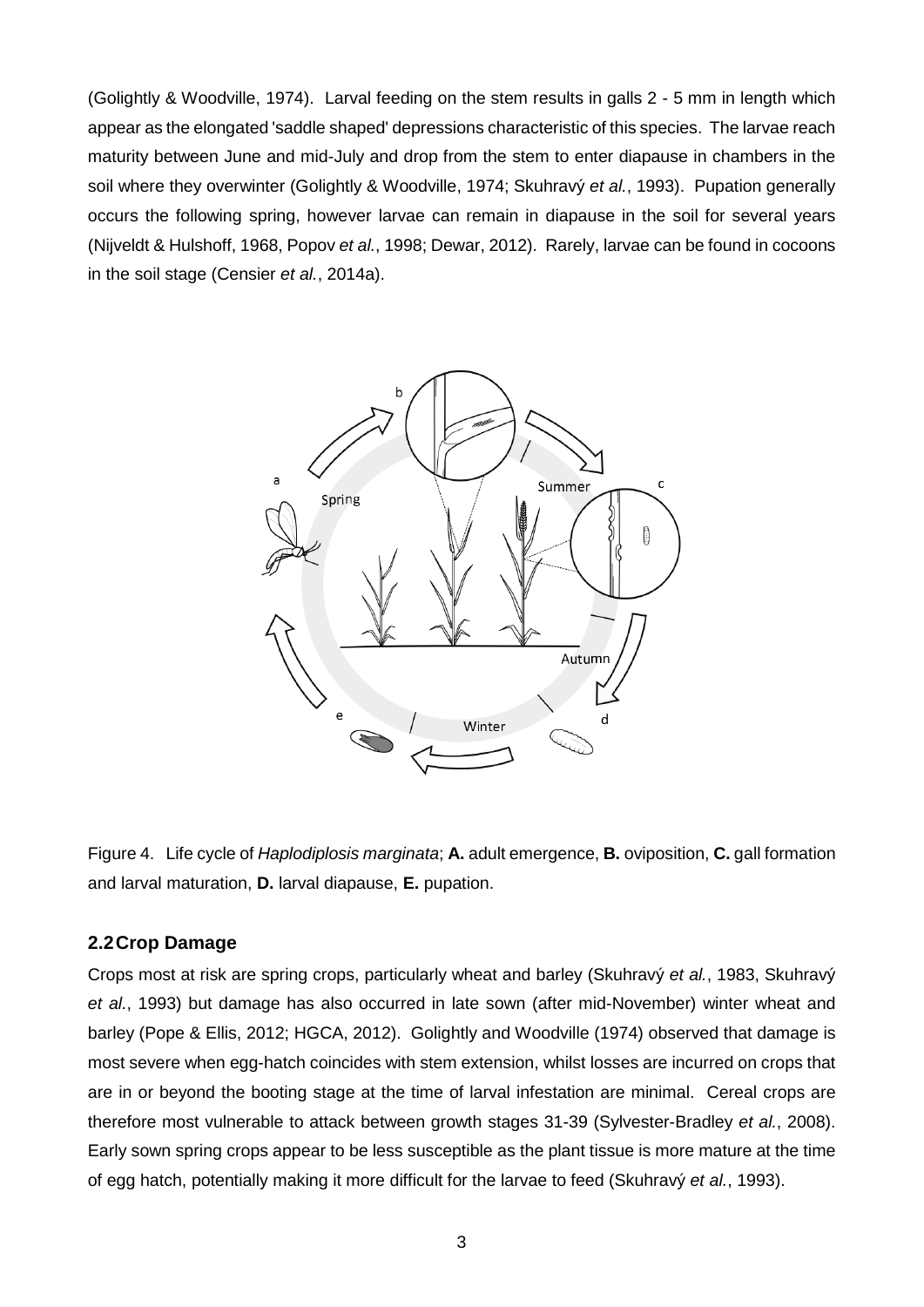Where high population densities occur, there may be as many as 60 galls per stem (Skuhravá & Skuhravý, 2014). Galls are generally formed on the top three internodes where the plant tissue is least mature. A substance secreted by the larvae inhibits the development of epidermal cells in the immediate vicinity of the insect, while the surrounding tissues continue to develop, forming the gall (Nijveldt & Hulshoff, 1968). Development of vascular tissue is disrupted around the site of the gall, which can restrict the flow of nutrients to the ear. This can lead to shrivelled or underdeveloped grains (Golightly, 1979) and reductions in stem length (De Clercq & D'Herde, 1972; Popov *et al.*, 1998), ear length (De Clercq & D'Herde, 1972), and thousand grain weight (Woodville, 1968). Galling has been shown to result in reductions in grain number and thousand grain weight in wheat by 63% and 64% respectively (Popov *et al.*, 1998).

Destruction of the plant cuticle in the area of the gall leaves the plant vulnerable to secondary attack by bacteria or fungi, particularly in wet weather (Nijveldt & Hulshoff, 1968; Skuhravý *et al*., 1993; Eklund, 2005). Gall formation can also weaken the stem which increases the risk of lodging, where the stem breaks or bends so that the ear falls below the level of the combine and cannot be harvested (Woodville, 1970; Golightly & Woodville, 1974; Gratwick, 1992). This is of particular concern where attack coincides with a period of high winds and can be responsible for substantial yield losses.

#### **2.3Economic consequences**

Estimates suggest that when the percentage of infested wheat stems reaches 70%, losses of 2.2 t/ha could occur (Skuhravá & Skuhravý, 2014). A recent study in Belgium showed a correlation between number of galls and yield loss in winter wheat, in the most severe case yields fell by 191 kg/ha (0.191 t/ha) for every increase of 100 galls per 100 stems (Censier *et al.*, 2016b). Past outbreaks of saddle gall midge in the UK have resulted in losses of 0.6 t/ha (Woodville, 1968). There are no published figures for yield losses incurred in the recent UK outbreaks, however, the recent HGCA survey anecdotally reports that 52% of respondents who observed saddle gall midge infestation observed subsequent yield loss. In the most severe case, there was an estimated 70% decrease in yield as reported by an agronomist in Buckinghamshire (Ellis *et al.*, 2014).

Estimates of thresholds of soil densities of larvae above which economic losses occur range from 12.4 million per hectare (Golightly & Woodville, 1974) to as little as 300,000 per hectare (Popov *et al.*, 1998). In terms of infestation, it has been estimated that more than three galls per stem causes significant damage and loss of yield (Skuhravý *et al.*, 1993). In Denmark, this threshold rises to five galls per stem (Woodville, 1973), in the UK it is between 4.5 and nine galls (Ellis *et al.*, 2014) and in Germany it is between five and ten (Schütte, 1983). The variation in these estimates demonstrates the current uncertainty surrounding the economic impact of this pest. Thresholds based on gall number are of limited use in pest management however, as control measures are likely to be ineffective at this stage. It is acknowledged that the actual damage caused depends on many factors

4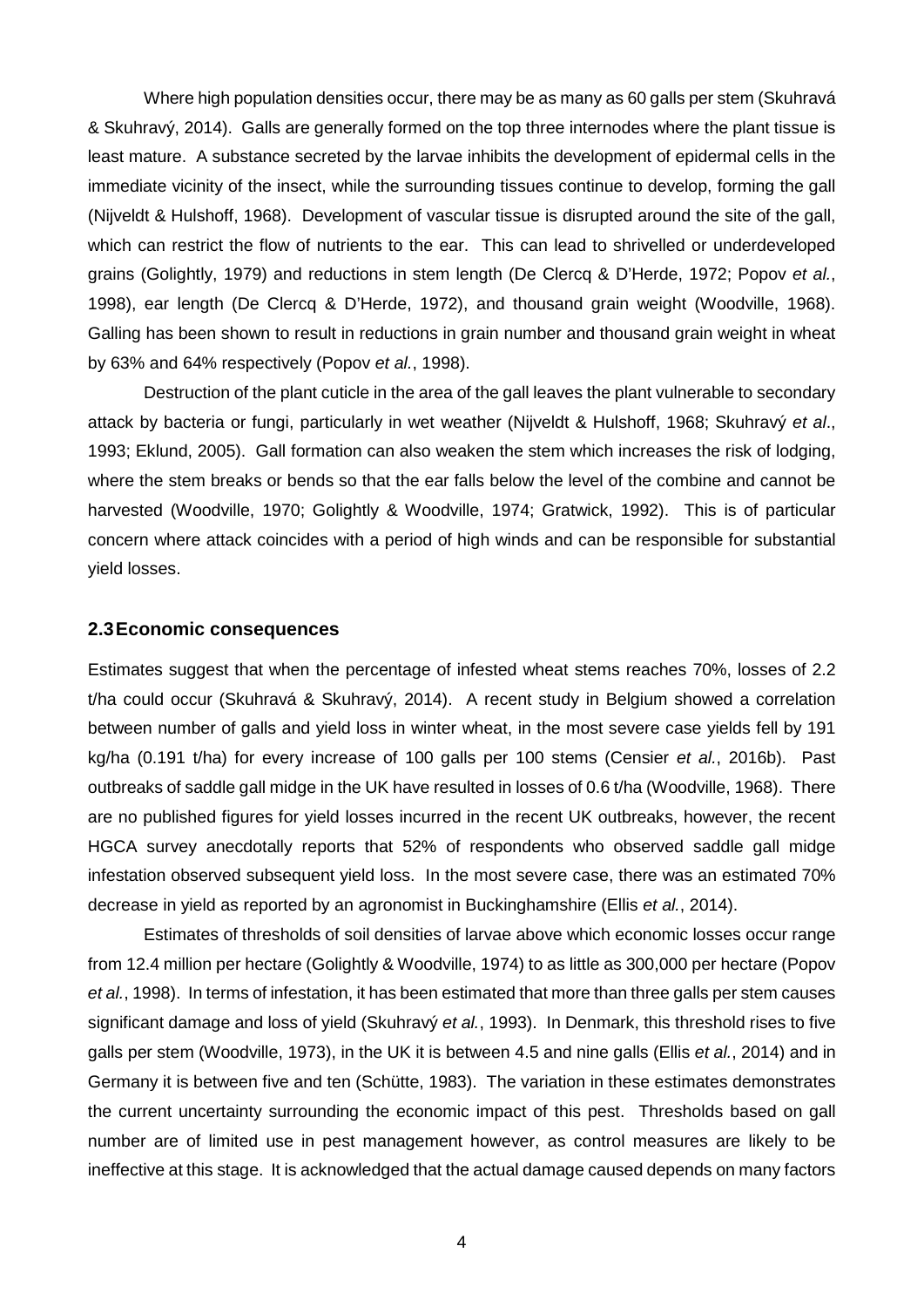such as crop type, growth stage and weather conditions (De Clercq & D'Herde, 1972; Censier *et al.*  2015).

# **2.4 Current control methods**

## **2.4.1 Cultural control**

Agricultural systems in which cereal crops are grown continuously are particularly susceptible to outbreaks of *H. marginata* as high densities of larvae accumulate in the soil. Break crops are generally accepted as an effective means of reducing infestation by depleting larval soil populations (Censier *et al.*, 2016b). Skuhravý *et al.* (1993) showed that infestations of wheat varieties were greatly reduced when sown after non-susceptible crops such as alfalfa or potato rather than susceptible cereals. Even so, with the potential for *H. marginata* larvae to enter extended diapause, breaks of one year may not always be enough to reduce soil populations to below economically damaging levels. Field trials over six years in the Netherlands showed that a two-year break did not entirely eradicate *H. marginata* populations, and oats were often not particularly effective as a break crop despite being a relatively poor host plant (Nijveldt & Hulshoff, 1968). The introduction of the EU crop diversification requirement as part of the 2013 CAP reform aims to encourage farmers to grow a greater variety of crops by specifying a minimum number of crops and a maximum land cover amount for the two main crops (Regulation (EU) 1307/2013, 2013). This may result in fewer *H. marginata* outbreaks if continuous wheat systems are disrupted by widespread use of rotations and break crops.

# **2.4.2 Chemical control**

Chemical controls applied directly to the soil are of limited efficacy, probably owing to insufficient penetration of the soil to the depths where overwintering larvae are found (Popov *et al.*, 1998). Foliar applications of organophosphates such as malathion and dimethoate applied to the crop have shown some efficacy against eggs and newly-hatched larvae of *H. marginata* on wheat in Romania (Popov *et al.*, 1998); and in the UK chlorpyrifos effectively reduced numbers of larvae and galls in wheat when applied at the visible flag leaf stage (GS 37) prior to its withdrawal (Roberts *et al.,* 2014). Control has also been achieved with pyrethroids such as alpha-cypermethrin (Popov *et al.*, 1998), and with deltamethrin, lambda-cyhalothrin and tau-fluvalinate on winter wheat (Censier *et al.*, 2012, 2015; Ellis *et al.*, 2014).

Early recommendations for chemical control advised using persistent insecticides and to time applications for three to five days after the first adults were recorded or when the eggs were found on 20% of leaves (Skuhravý *et al.*, 1993). There is a limited timeframe for application as once the larvae are beneath the leaf sheath they are protected from contact-acting insecticides (Gratwick, 1992). Repeated applications may be warranted as adult flight can persist for up to ten weeks (Censier *et al.*, 2012). Censier *et al.* (2012) found that treating the crop with pyrethroid insecticides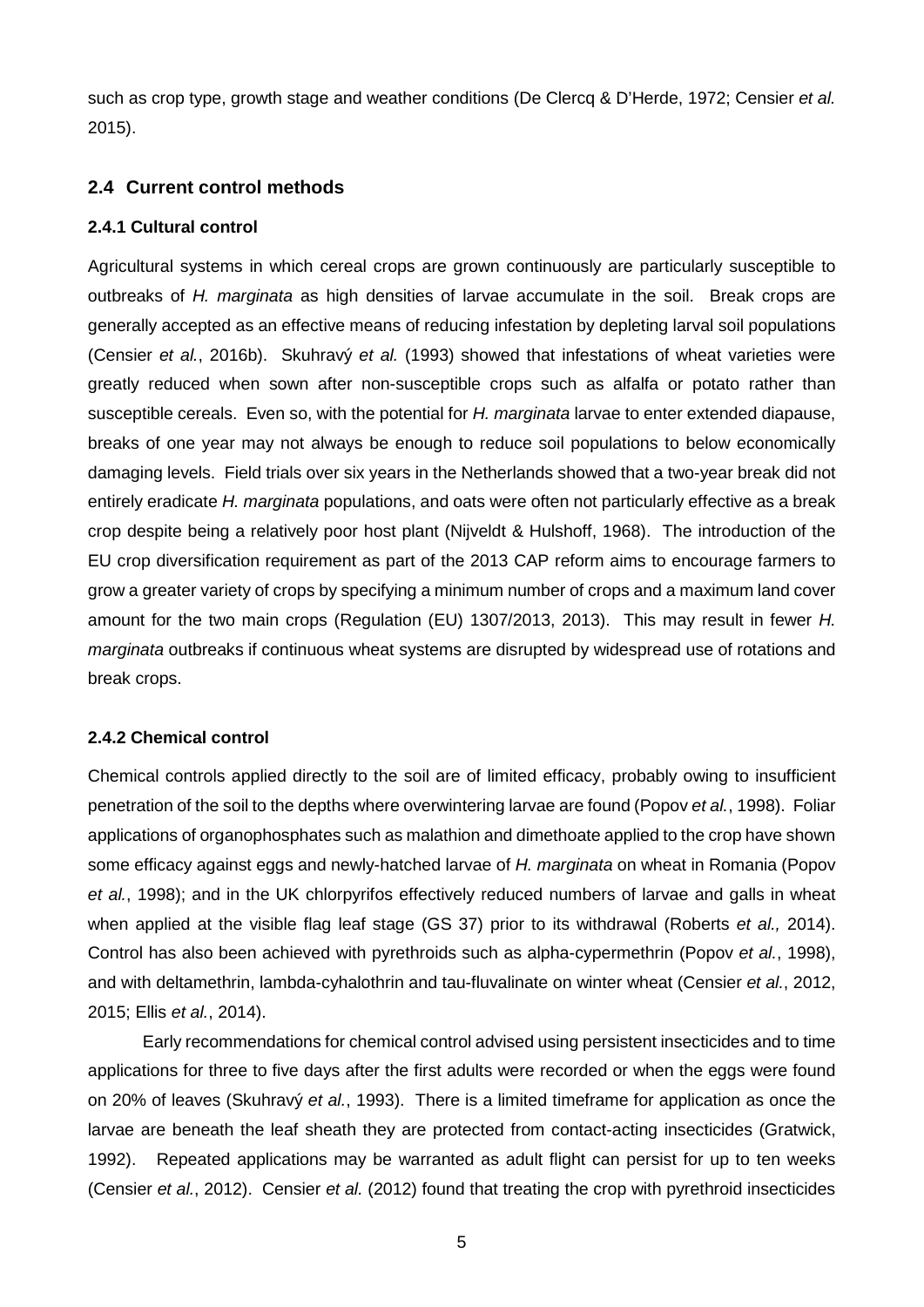twice with a two week interval resulted in 75 - 87% efficacy based on reductions in the percentage of attacked stems and mean gall number per stem. In a further study the authors recommended treating the crop to coincide with peak adult flight (Censier *et al.*, 2016b). The authors, however, acknowledged that phenological monitoring was essential in order to synchronise applications with vulnerable life stages (Censier *et al.*, 2016b). Ellis *et al.* (2014) reported that chemical controls applied at the start of adult emergence resulted in the lowest yield loss, although treatments applied 7 – 10 days post emergence or when the first eggs were seen also reduced midge infestation. Ideally a forecasting model would be used to predict the onset of adult emergence and used to time in-field monitoring efforts on which chemical treatments may be based.

#### **2.4.3 Natural enemies**

Carabidae or Staphylinidae may contribute some degree of population control having been observed feeding on *H. marginata* larvae at the soil surface (Golightly & Woodville, 1974; Skuhravý *et al.*, 1993). Species from these families have similarly been shown to feed on orange wheat blossom midge larvae (*S. mosellana*); a species that shares many characteristics with saddle gall midge (Holland *et al.*, 1996). Larval stages may be parasitised by *Chrysocharis amyite* and *Platygaster taras* (Baier, 1963; Skuhravý, 1982), although research suggests that saddle gall midge mortality due to the latter is only 1 - 2% and the former only attacks larvae found on wild grasses as females are unable to penetrate the leaf sheaths of cereals with their short ovipositors (Nijveldt & Hulshoff, 1968; Woodville, 1968; De Clercq & D'Herde 1972). Parasitism of *H. marginata* eggs by a novel parasitic hymenopteran was found in Belgium in 1965. The species was described as *Platygaster equestris* in reference to the host's earlier name (*Haplodiplosis equestris*) and was found to parasitise up to 10% of *H. marginata* eggs (Spittler, 1969). An unidentified Chalcidid in Austria was found to parasitise up to 23% of *H. marginata* eggs according to Faber (1959 cited in Nijveldt & Hulshoff, 1968). Another *Platygaster* species was observed in 1966 attacking *H. marginata* larvae in the Netherlands, parasitising between 1 and 40 % of larvae. Within a year, populations of the parasitoid overtook that of *H. marginata* although it is not clear whether declines in the latter were because of parasitism alone (Nijveldt & Hulshoff, 1968). *Holarcticesa clinius* is also recorded as a parasitoid of *H. marginata* in the Universal Chalcidoidea Database (Noyes, 2017). Although populations of such parasitoids may help to keep *H. marginata* numbers in check, there is little evidence to suggest that any of these species would be appropriate for use as biological controls.

#### **2.5 Influence of environmental conditions on** *H. marginata*

Like many Cecidomyiidae, outbreaks of *H. marginata* are highly sporadic. Populations fluctuate from year to year and in the absence of a single correlating biotic or abiotic factor, predictions of future population size are difficult (Woodville, 1973; Basedow, 1986). Numbers of larvae in the soil can increase gradually over several years or rapidly within a generation (Basedow, 1986). High larval population densities in the soil can result in outbreaks (Skuhravý *et al.*, 1993), however, the level of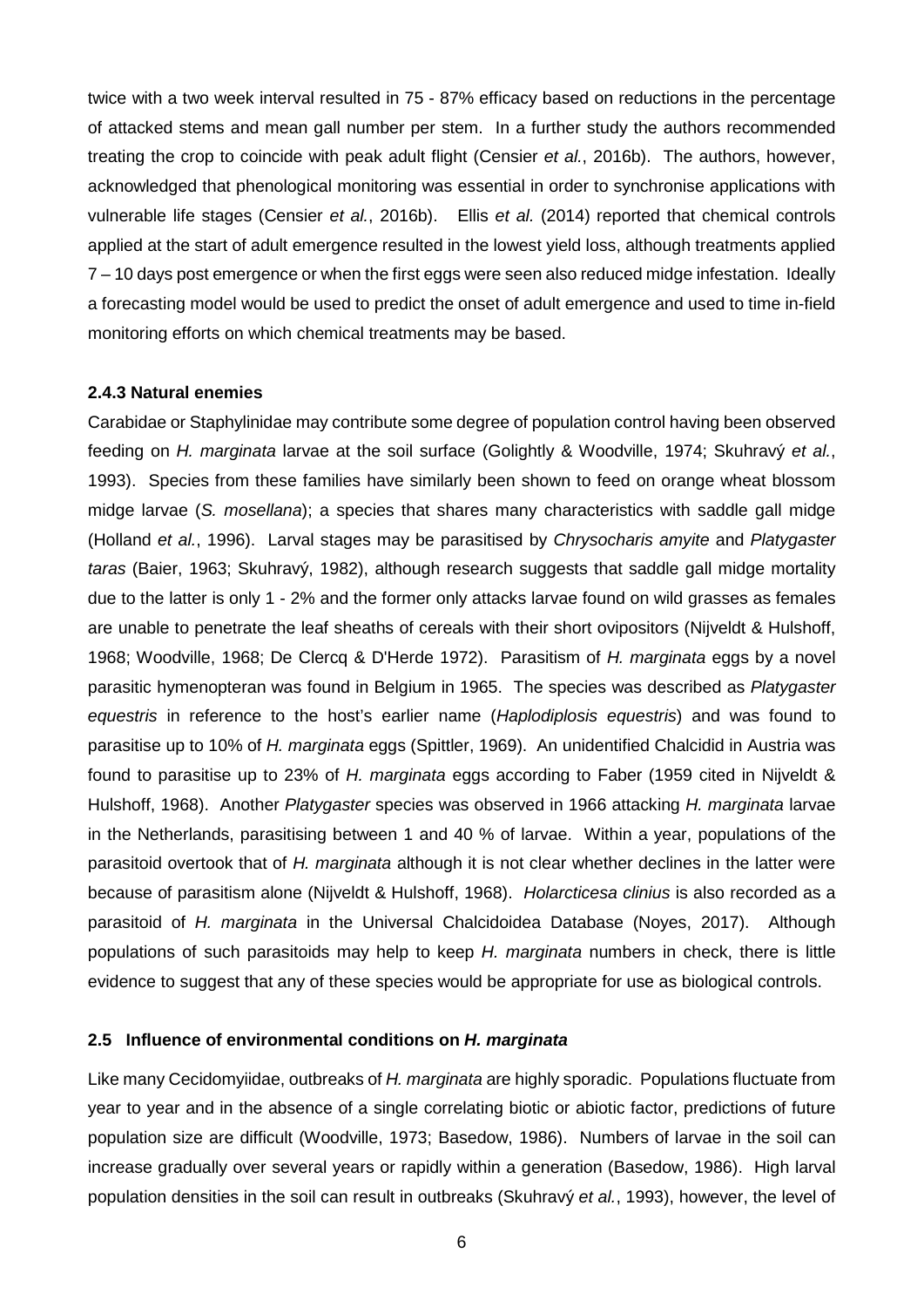damage further depends on elements such as reproductive success, crop susceptibility and weather conditions

#### **2.5.1 Effects of temperature and moisture on** *H. marginata* **development**

Skuhravý *et al.* (1983) have reported high larval mortality in the soil stage after recording emergence levels of just 5-12% in field experiments in Slovakia. It is not clear, however, what proportion of the population remained in diapause. Population declines have also been observed following unfavourable weather conditions such as cold temperatures and extremes of soil moisture content, however this is not always consistent (Woodville, 1973; Popov *et al.*, 1998; Skuhravý *et al.*, 1983, 1993; Pope & Ellis, 2012). There is evidence of larval resilience in the soil stage. Cold tolerance was observed in a laboratory experiment by Nijveldt and Hulshoff (1968), where 49% of larvae survived being in frozen clay soil after 48 days, however survival was zero after two weeks at -10 ˚C in further experiments by De Clercq and D'Herde (1972). *Haplodiplosis marginata* larvae may also survive periods of flooding: over 50% of 100 larvae were able to survive immersion in water for 28 days. This supports field observations of larvae surviving in flooded soils (Nijveldt & Hulshoff, 1968) but disagrees with a recent UK study by Pope and Ellis (2012) who observed high levels of larval mortality following heavy rainfall. Additionally, very wet weather in summer may cause eggs to be washed off the leaves before hatching (Gratwick, 1992). On the other hand, very hot and dry summers may result in egg or larval desiccation (Eklund, 2005). The prevalence of *H. marginata* in heavy soils that contain a high proportion of clay (Golightly & Woodville, 1974) is thought to be due to the higher moisture content of heavy soils protecting the larvae from desiccation (Andersson, 1969). Nonetheless, some drought tolerance has been recorded in experiments by Nijveldt and Hulshoff (1968): after 14 days of drought under controlled conditions, 52% of 600 larvae developed into adults while 15% remained in diapause. Larval survival dropped to 11% after 60 days of drought (Nijveldt & Hulshoff, 1968). It was thought that, as with the Cecidomyiid wheat blossom midges *Sitodiplosis mosellana* (orange wheat blossom midge) and *Contarinia tritici* (yellow wheat blossom midge) the larvae overwinter in cocoons, however cocoons have only ever been found in three field populations; one each in the UK (Barnes, 1956), the Netherlands (Nijveldt & Hulshoff, 1968) and Belgium (Censier *et al.*, 2014a). Cocoon formation is therefore considered to be rare in this species and is likely to be a response to drought, preventing desiccation (Nijveldt & Hulshoff, 1968; Censier *et al.*, 2014a).

Temperature and moisture are likely to be closely linked to the termination of diapause (Gratwick, 1992). *Sitodiplosis mosellana*, *Contarinia tritici* and *Contarinia sorghicola* (sorghum midge), also in the supertribe Cecidomyiidi, all require an interaction between temperature and moisture for diapause termination and adult emergence (Basedow, 1977; Baxendale & Teetes, 1983; Oakley & Ellis, 2009, Jacquemin *et al.*, 2014). Increased soil moisture may make it easier for larvae to move up through the soil profile to pupate whilst rising temperatures are likely to trigger the end of diapause for this species. This is supported in the literature, with numerous reports of warm,

7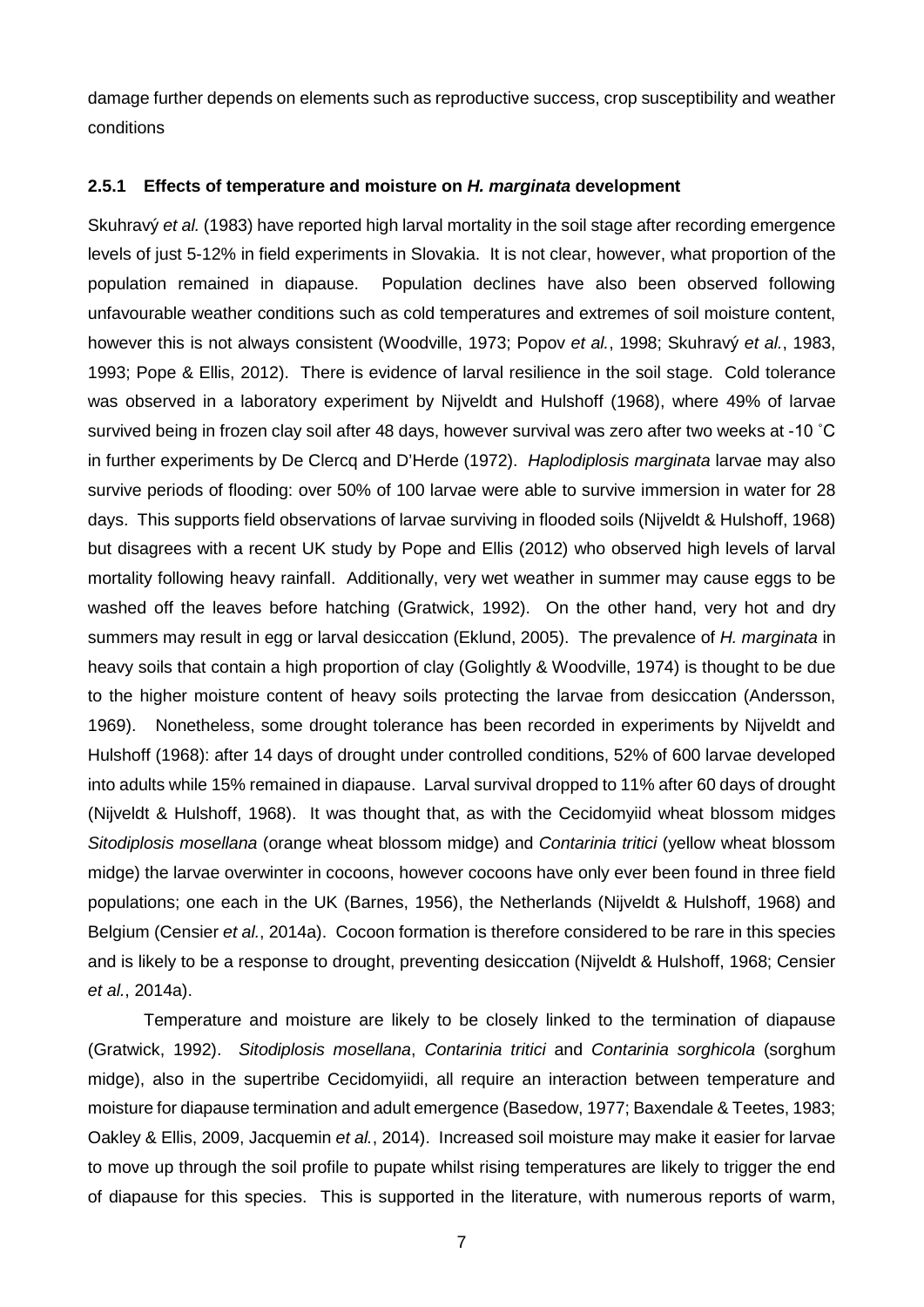humid conditions prevailing shortly before an outbreak (Gratwick, 1992). It has been observed that under laboratory conditions, diapause in *H. marginata* is not terminated below 10°C (Baier, 1963) with larvae unable to survive prolonged temperatures of 5°C or 30°C (Nijveldt & Hulshoff, 1968). If conditions are too dry, about 75% of the larvae will remain in diapause for another year (Dewar, 2012) but even in suitable conditions, some 20% of larvae may extend diapause (Popov *et al.*, 1998). Extended larval diapause has been observed in other cecidomyiids (Harris & Foster, 1999). The orange wheat blossom midge, *S. mosellana* can remain in the soil within cocoons for ten years or more (Oakley & Ellis, 2009). The duration of diapause in *H. marginata* has been shown to extend to at least six years, and is likely to vary according to both biotic and abiotic factors (Nijveldt & Hulshoff, 1968).

# **2.6 Summary**

Integrated pest management programmes could offer a viable solution to reducing the risk and mitigating the consequences of future *H. marginata* outbreaks. In order for this to happen however, the current knowledge gaps concerning the biology and ecology of this insect outlined by this literature review need to be addressed. In particular, a breadth of research needs to be conducted over several years at a number of locations to understand how this species interacts with the wider environment and the implications for farmers. This information can be used as the foundation for management strategies and ecologically based IPM programmes. The ultimate aim for any IPM programme should be to consider the ecosystem as a whole, encompassing multiple pests within cropping system. This is not possible, however, without first conducting species-level research to understand each individual component of that ecosystem. This thesis therefore, aims to broaden existing knowledge of *H. marginata* and deliver a critical first step towards the development of IPMcompatible control options.

# **2.7 Thesis aims and objectives**

**Aims:** To expand upon existing knowledge of the biology and ecology of *Haplodiplosis marginata* and improve current monitoring methods for this pest to aid the development of an effective integrated pest management programme

## **Objectives:**

- **1.** Study the effects of meteorological and soil conditions on the development of *H. marginata* in the soil stage through to adult emergence over three years. Use this information to develop a model based on thermal accumulations and other environmental factors in order to predict yearly adult emergence.
- **2.** Use electroantennography to assess the responses of male *Haplodiplosis marginata* to the major and minor components of the female sex pheromone. Test optimum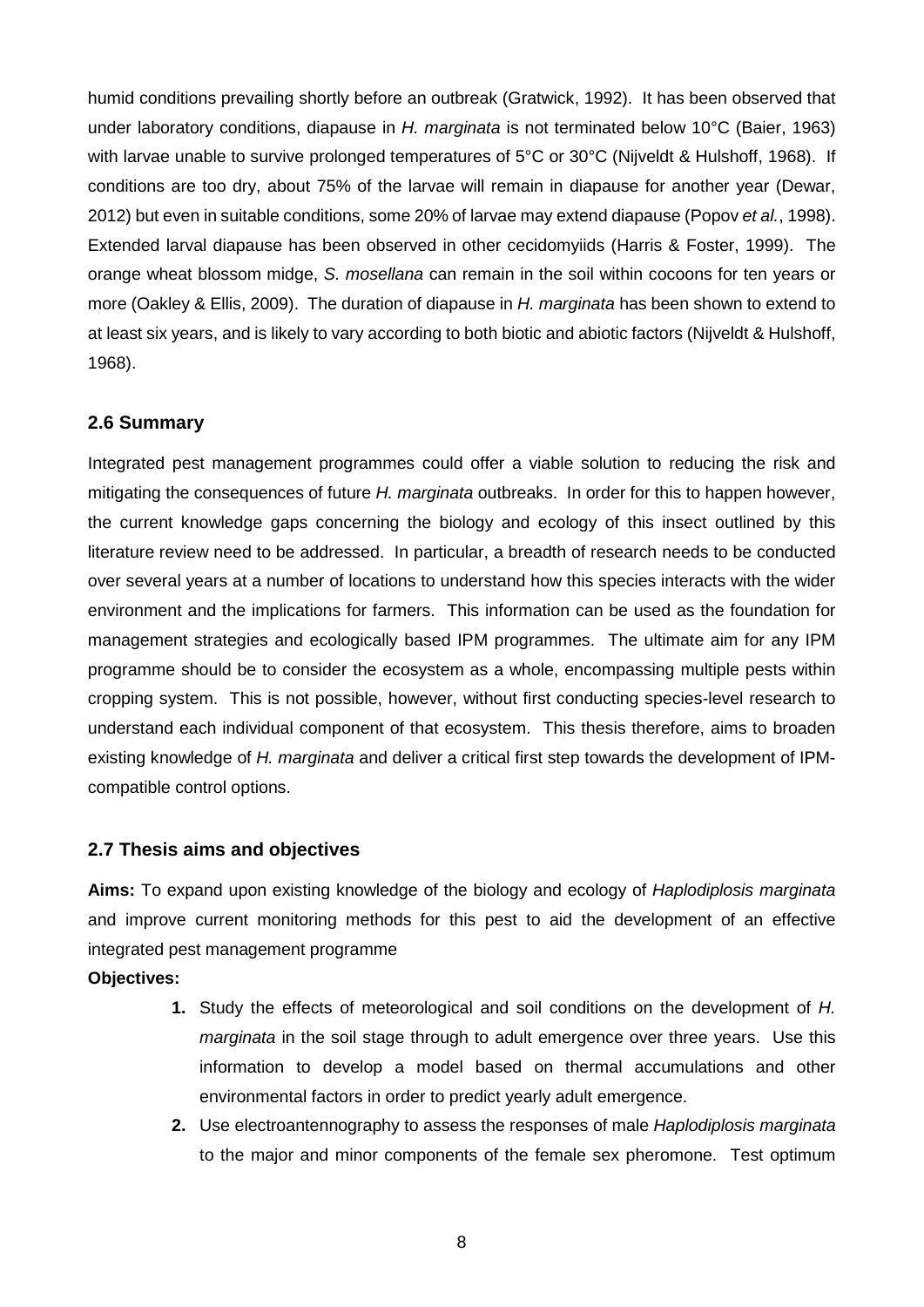pheromone formulations, loadings and dispenser types in field experiments to develop an effective lure for trapping male *H. marginata.*

- **3.** Identify the main factors affecting pheromone trap catch with the chosen lure in the field and determine a recommended best practice for users.
- **4.** Identify the predatory natural enemies of *Haplodiplosis marginata* through the development a PCR-based assay to identify the presence of *H. marginata* in the guts of field-caught arthropod predators.

# **3 Materials and methods**

**3.1 Objective 1 – phenological forecasting**

# **3.1.1 Preliminary degree day emergence model**

## **Field data 2014 and 2015**

A study was completed to assess the feasibility of developing a model to reliably predict the adult emergence of *H. marginata* in the UK. Approximate dates of *H. marginata* emergence were established for sites across the UK in the years 2014 (four sites) and 2015 (seven sites). Emergence traps (2014) and pheromone traps (2015) were placed in fields in mid-April and monitored on a weekly basis. Emergence traps consisted of an upturned seedling tray which was coated on the underside with insect barrier glue (Agralan Ltd, Ashton Keynes, UK) and secured on the soil surface by wooden stakes. Pheromone traps consisted of a standard red delta trap with a removable sticky insert (Agralan Ltd, Ashton Keynes, UK) hung on a fibreglass cane. Pheromone lures comprised a polyethylene vial containing 0.5mg (*R*)-2-nonyl butyrate placed in the centre of the trap (Natural Resources Institute, University of Greenwich). The date midway between when midge were first found on the trap and when the trap was last checked was used as the emergence date. Hourly soil temperatures and daily rainfall data were obtained from the Met Office MIDAS network of weather stations (Met Office, 2012). Each station was within 20 km of each field site. The distance of the meteorological stations to the emergence sites is likely to be a source of error, however the data are representative of that which would be available to farmers in order to use the model.

## **Preliminary model development**

Two emergence models were produced based on degree day models previously developed for *S. mosellana* in Canada (Elliott *et al.*, 2009) and Belgium (Jacquemin *et al.*, 2014). The first model used hourly soil temperatures to calculate the accumulated degree days above a base temperature from 1st March until the date of emergence for each site. Degree hours were calculated by subtracting the base temperature from the mean hourly temperature and summing all positive values. The total was then divided by 24 to convert it to degree days (Cesaraccio *et al.*, 2001). The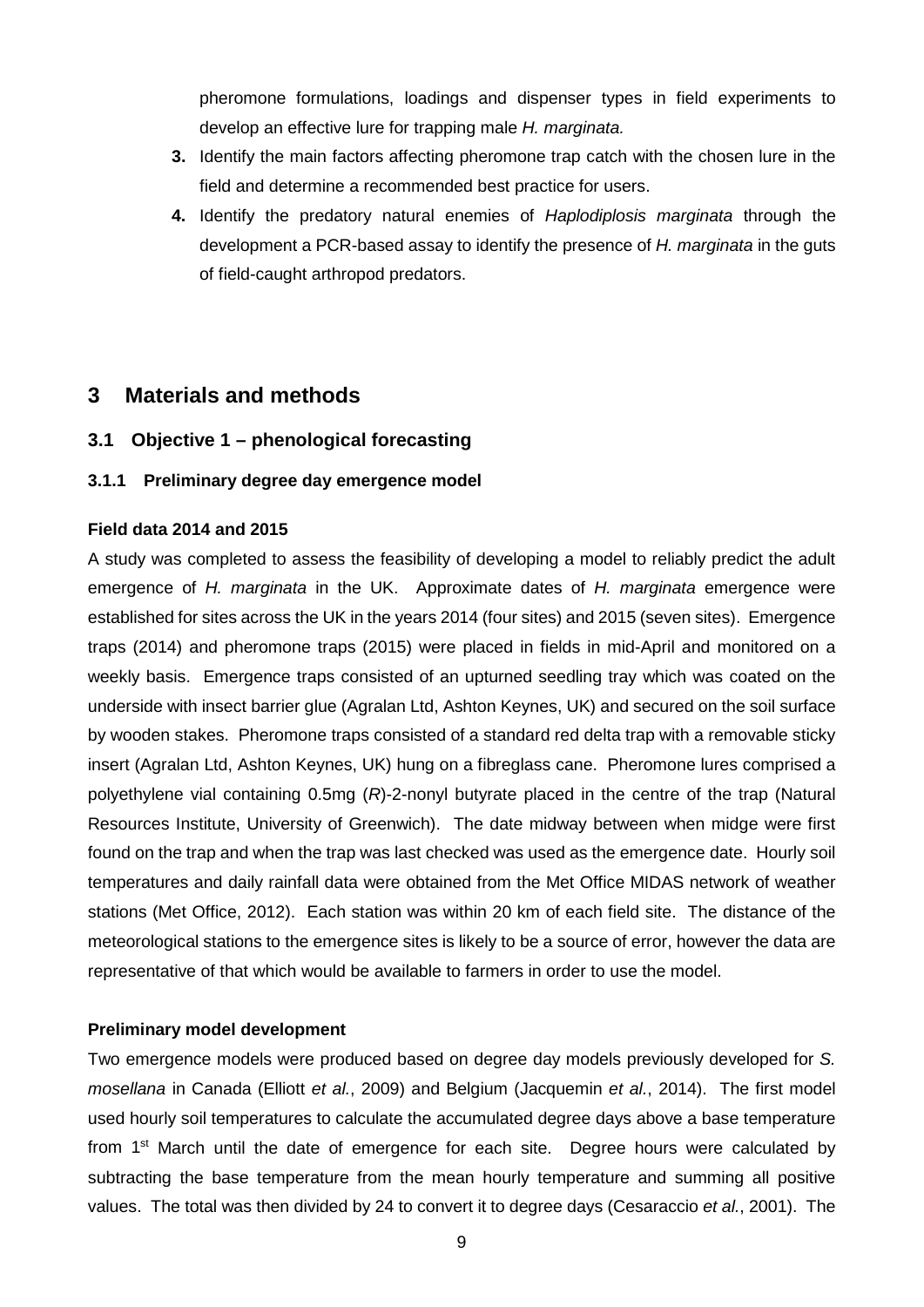mean number of degree days was then used to predict emergence dates for all sites. Base temperatures ranging from  $0 - 10$  °C were tested to determine the best model. The 1<sup>st</sup> March was chosen as a date at which any diapause requirements for this insect are likely to have been met, as is the case with *S. mosellana*, and there are no references to post-larval development occurring prior to this date in the field. The second model incorporated rainfall data as current evidence suggests that moisture is important in the onset of *H. marginata* emergence (Nijveldt & Hulshoff, 1968; Gratwick, 1992; Popov *et al.*, 1998). The first date on which rainfall occurred after the mean daily soil temperature rose above a predetermined threshold was used as the date of biofix. Here we are using the term 'biofix' to represent the estimated date at which pupation begins. The date of biofix was then used to calculate accumulated degree days above a base temperature until emergence (as previously). Mean daily soil temperature thresholds of 5 - 12 °C were tested, along with degree day base temperatures of  $0 - 10$  °C to determine the best model.

For both models, the predicted dates of emergence were compared against the observed dates for the sites sampled in 2014 and 2015. The standard deviation of the differences were calculated to determine the accuracy of each model as described by Elliott *et al.* (2009). Previously recorded emergence dates were used for model validation. The models were used to predict emergence dates for *H. marginata* in North Bedfordshire for sites sampled in 1971 and 1972 (Woodville, 1973), although daily soil temperatures were used for the degree day calculations due to the unavailability of hourly data. The models were further validated against emergence data for at site at Aylesbury from sampling done in 2012 and 2013 (Pope & Ellis, 2012; Ellis *et al.*, 2014).

#### **3.1.2 Modelling peaks in** *H. marginata* **emergence**

#### *Field data 2015 and 2016*

Following the success of the emergence model, further data were collected over two years to investigate if peaks in emergence could be predicted. *Haplodiplosis marginata* activity was monitored over the entire flight season at three sites in the UK: Buckinghamshire (Bucks) and Oxfordshire (Oxon) in 2015, and additionally Wiltshire (Wilts) in 2016. Pheromone traps were placed in two fields at each site which were all in wheat with the exception one field at Bucks in 2015 which was in field beans and at Oxon in 2016 which was in oilseed rape. The trapping period began approximately a week prior to the start of the flight season (mid-April to May) and sticky cards were changed every 3 - 4 days for 8 weeks, after which they were changed weekly until emergence ceased. The same pheromone lures were used throughout the field season. Numbers of *H. marginata* caught at each trapping interval were counted. Hourly soil temperatures and rainfall data were obtained as described.

#### *Model development*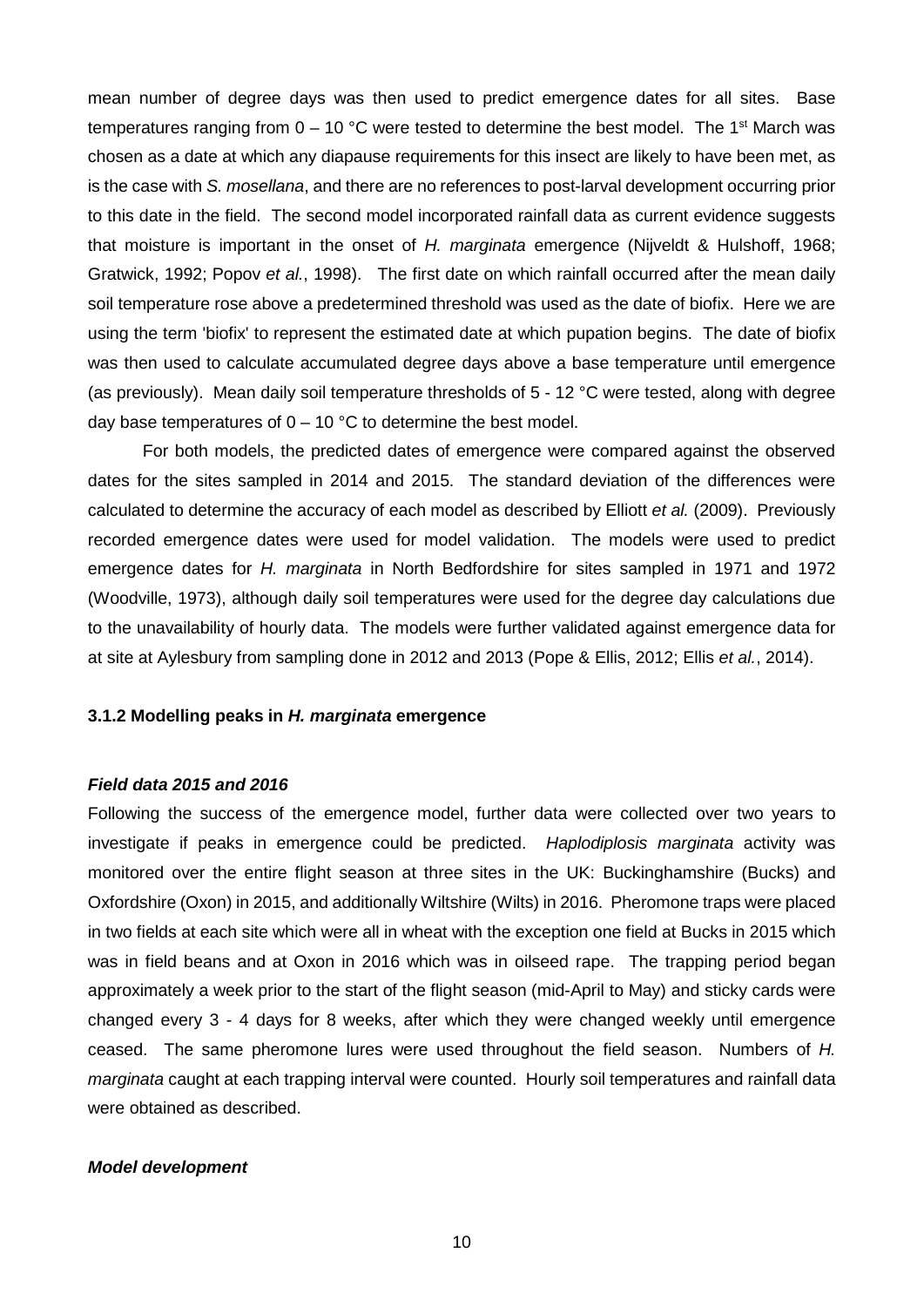Peaks in *H. marginata* activity were identified from catch numbers and the start and end dates were approximated as occurring midway between counts. The first model assumed a straightforward relationship between degree day accumulations from a single date of biofix to the start of each peak (Fig 1a). Here, different DD accumulations do not represent exact physiological requirements but are used to approximate the time to emergence for groups of insects experiencing different temperatures lower down the soil profile. The second model (Fig 1b) assumed equal DD accumulations between each rainfall event and the subsequent peak, as described by Jacquemin *et al.* (2014) from observations of *S. mosellana* emergence.

The same biofix was used as the start of DD accumulations for both models, defined as the date of first rainfall on or after 1<sup>st</sup> March. Here, biofix represents the time when conditions were suitable for pupation to occur post-diapause. The chosen biofix assumes the diapause requirements for *H. marginata* would have been met prior to 1<sup>st</sup> March as described in section 2.1.2. It also assumes moisture is necessary for pupation to occur, as with models of *S. mosellana* development (Oakley *et al.*, 1998; Elliot *et al.*, 2009). Degree day (DD) accumulations were calculated above 0°C as described in section 2.1.2, having been determined to be the most appropriate base temperature from the preliminary model (section 2.1.2). Rainfall events were classified as daily rainfall over 1 mm following 3 days without precipitation. The threshold of 1 mm was used to account for inaccuracies in monitoring equipment. For both models, the coefficient of variation of DD accumulations was calculated for all sites and years.

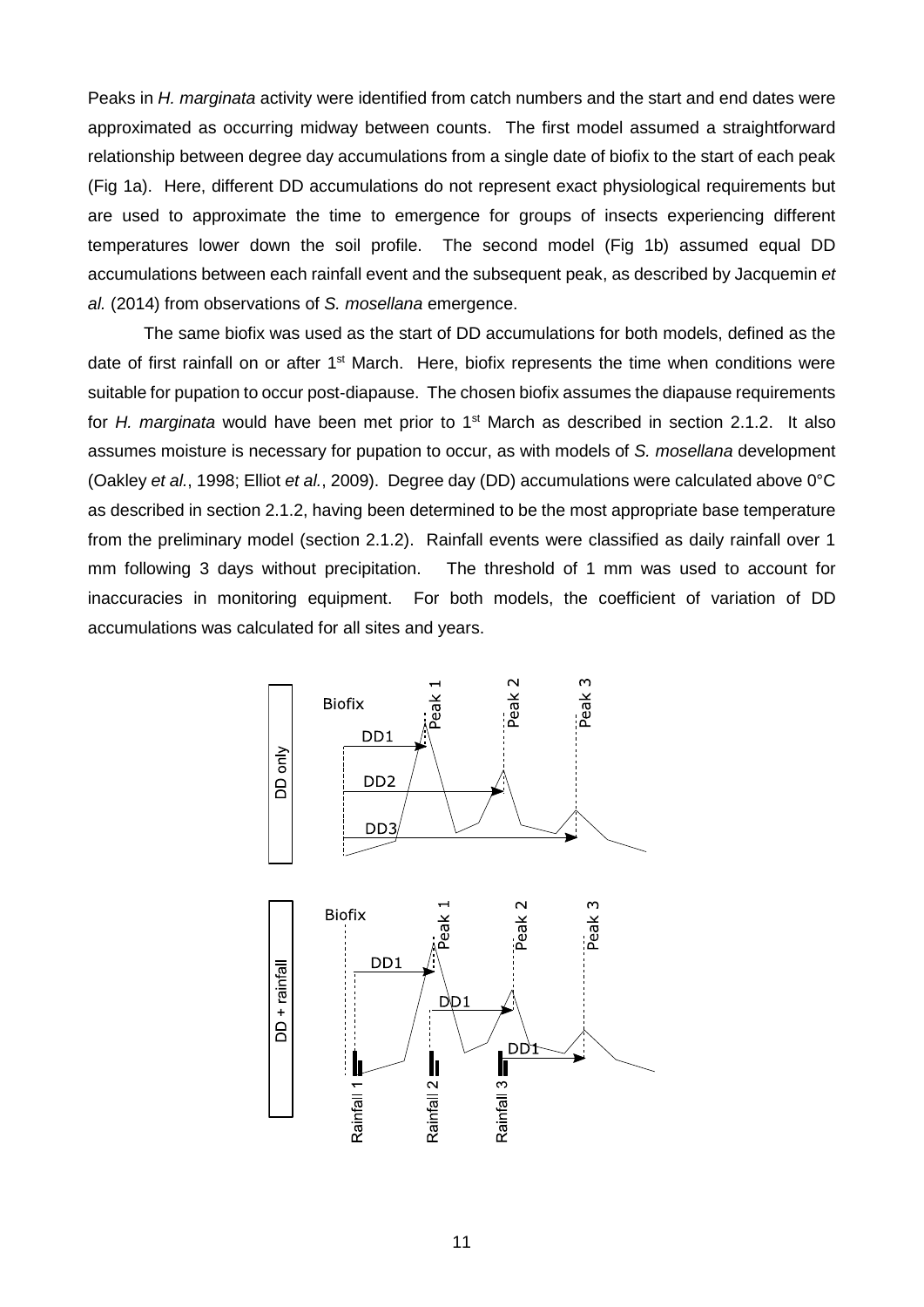Figure 1. Representation of two different models to predict peaks in *Haplodiplosis marginata* emergence. DD refers to degree day accumulations with numbers indicating unique DD values.

#### **3.1.3 Cumulative percentage emergence model**

Pooled field data for each site and year were used to calculate the cumulative percentage emergence at each monitoring interval. Degree days were then calculated from the pre-determined date of biofix for each site and year. Four models were tested to determine which one best described the relationship between degree days and cumulative percentage emergence, all having previously been used successfully to describe insect development. A two-parameter Weibull function was used:

(1) 
$$
y = 100(1 - \exp(-(x/\alpha)^{\beta}))
$$

Where y is the cumulative percentage emergence, x is cumulative degree days and  $\alpha$  and  $\beta$  are model parameters. A modified bimodal model developed by Kim *et al.* (2000) was used:

$$
(2) \ y = \alpha_1 \left\{ \left[ \frac{1}{1 + \exp\left[-\frac{x - \beta_1}{\gamma_1}\right]} \right] + \left( \frac{\alpha_2}{\alpha_1} \right) / \left[ 1 + \left( \frac{x}{\beta + \Delta \beta} \right)^{\gamma_2} \right] \right\}
$$

Where y is the cumulative percentage emergence, x is cumulative degree days and  $\alpha$  to  $\gamma$  are model parameters as follows:  $\alpha_1$  and  $\alpha_2$  are the height of the first and second peaks respectively;  $\beta$  is the time in DD of the first peak;  $\Delta \beta$  is the difference in DD between the first and second peak;  $\gamma_1$  and  $\gamma_2$ define the steepness of the first and second slopes respectively. Initial parameter estimates were made using the methods described in Kim *et al.* (2000). Both functions were fitted using nonlinear least squares regression. Two generalised linear models were also performed with binomial errors and logit or probit links (Forrest & Thomson, 2011). Model selection was done by comparing the adjusted r-squared and root mean square error (RMSE) values of models fitted to observed data (Damos & Savopoulou-Soultani, 2010; Parker *et al.*, 2011). The chosen model was validated against previous sites and years for which the date of *H. marginata* emergence is known and compared with the previous emergence model from section 2.1. All statistical analyses were done in R-3.3.1 (R Core Team, 2016).

## **3.1.4 Soil textural analysis**

Ten individual soil samples of approximately 200g were taken from each field studied in 2016. Soil was removed using a trowel at a depth of 10 cm by walking a 'W' transect through the field and sampling at regular intervals. Samples were pooled for each field to create a composite soil sample which was air dried at 25 °C for 7 days and then sieved through a 2.0 mm sieve to remove stones. Three 10 g samples were taken from the sieved soil for analysis. Soil texture was determined by mechanical analysis using the methodology described in Benton Jones (2001). Organic matter was removed prior to analysis by boiling the samples in hydrogen peroxide. Fractions based on particle size were then separated out according to the different settling velocities in a column of water. Soil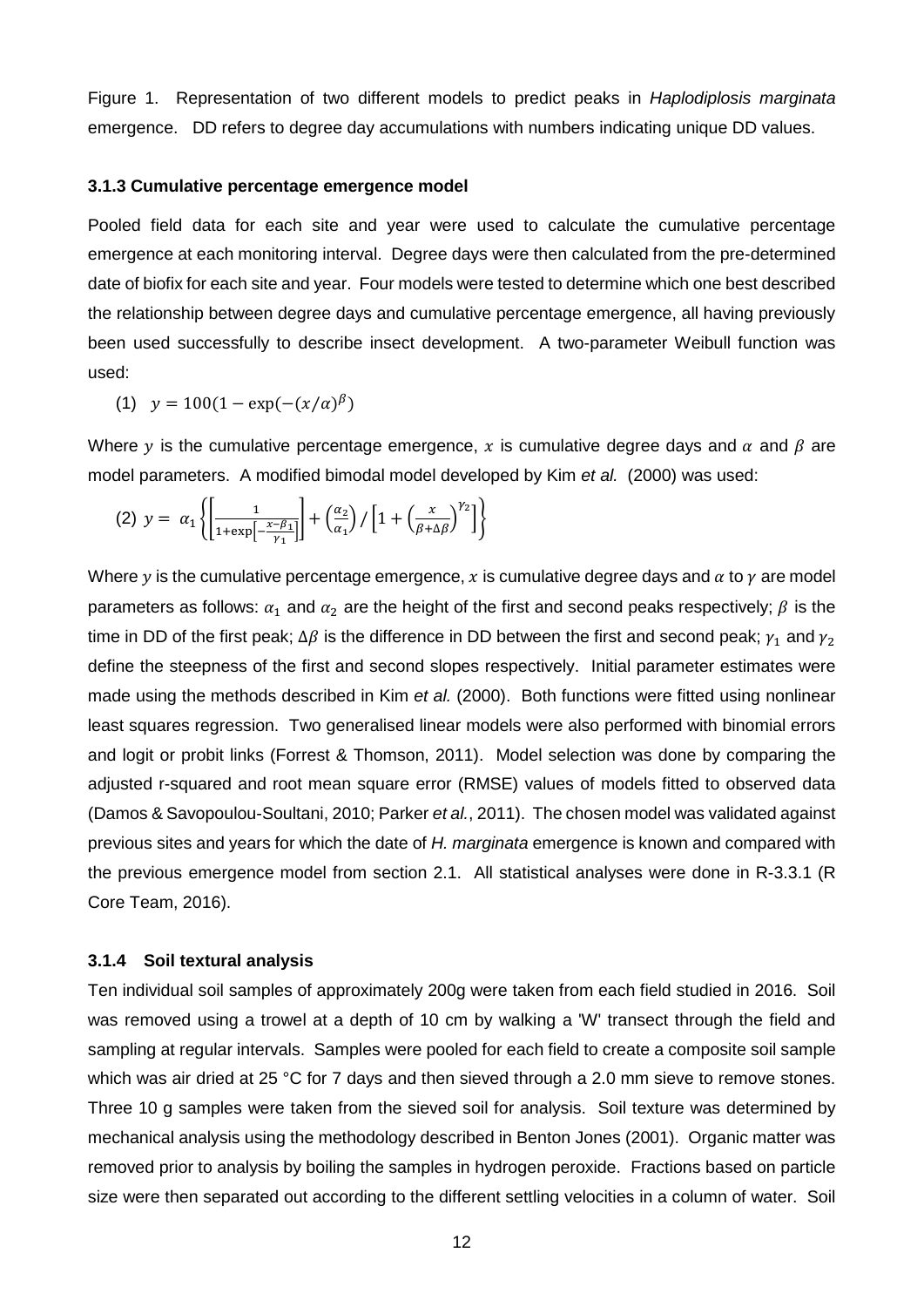organic matter content was determined by the loss on ignition method described by Ben-Dor and Banin (1989). Soil pH was measured using a Jenway 1305 pH meter with an epoxy bodied gel filled reference electrode.

## **3.1.5 Crop damage assessment**

Tillers of wheat at growth stage at GS92 were sampled at random by walking along the tramlines of each field and sampling a stem at arm's length into the crop every 10 steps. In 2014, 25 galled and 25 non-galled stems were sampled from both fields at the Oxon site. In 2015, this was increased to 30 stems but samples were only taken from Field 1a due to the other being in field beans. In 2016, 30 stems were taken from each field, and additionally from field 3b at the Wilts site. Measurements were taken of ear length, stem height from the first node to the ear, grain number and grain weight per ear. In galled stems, the number of galls was also recorded. Evidence of damage by *Sitodiplosis mosellana* was recorded in 2016 when it became apparent that this pest was also infesting the crop at the Oxon and Wilts sites. Linear models on untransformed data were used to determine any differences in the measured parameters between galled and non-galled stems. Linear models were also use to identify any correlation between the number of galls and the crop measurements on damaged stems. All statistical analysis was done in R v.3.3.1 (R Core Team, 2016).

## **3.2 Objective 2 – Pheromone lure optimisation**

#### *Sections 3.2.3 – 3.2.7 performed by Professor David Hall, NRI, University of Greenwich*

## **3.2.1 Insects**

Larvae of *H. marginata* were collected from soil samples taken from affected fields between November 2013 and May 2014 and stored at 4 °C for a minimum of 3 months. Each larva was transferred to an individual plastic container (1.5 cm diameter, 2.5 cm high) of moist sterilised compost covered with a fine mesh and maintained at 20 °C, 60% r.h., and L16:D8 photoperiod, until adults emerged.

#### **3.2.2 Pheromone collection**

Volatiles were collected from individual virgin adult males and females separately, within 48 h of emergence. A single live midge was used per collection and was placed in a cylindrical glass vessel (5.3 cm diameter, 13 cm long; Hamilton Laboratory Glass, Margate, UK) with a glass frit and activated charcoal filter at one end (20 × 2 cm, 10-18 mesh; Fisher Chemicals, Loughborough, UK) and a collection filter at the other. The collection filter consisted of a Pasteur pipette (4 mm i.d.) containing Porapak Q (200 mg, 80-100 μm; Waters Associates, Milford, MA, USA) positioned between two glass wool plugs (Supelco, Gillingham, Dorset, UK). Air was drawn through the charcoal filter into the vessel containing the midge and out through the collection filter using a vacuum pump (M361C; Charles Austen Pump, Byfleet, UK) at a rate of 0.5 l per min. Collections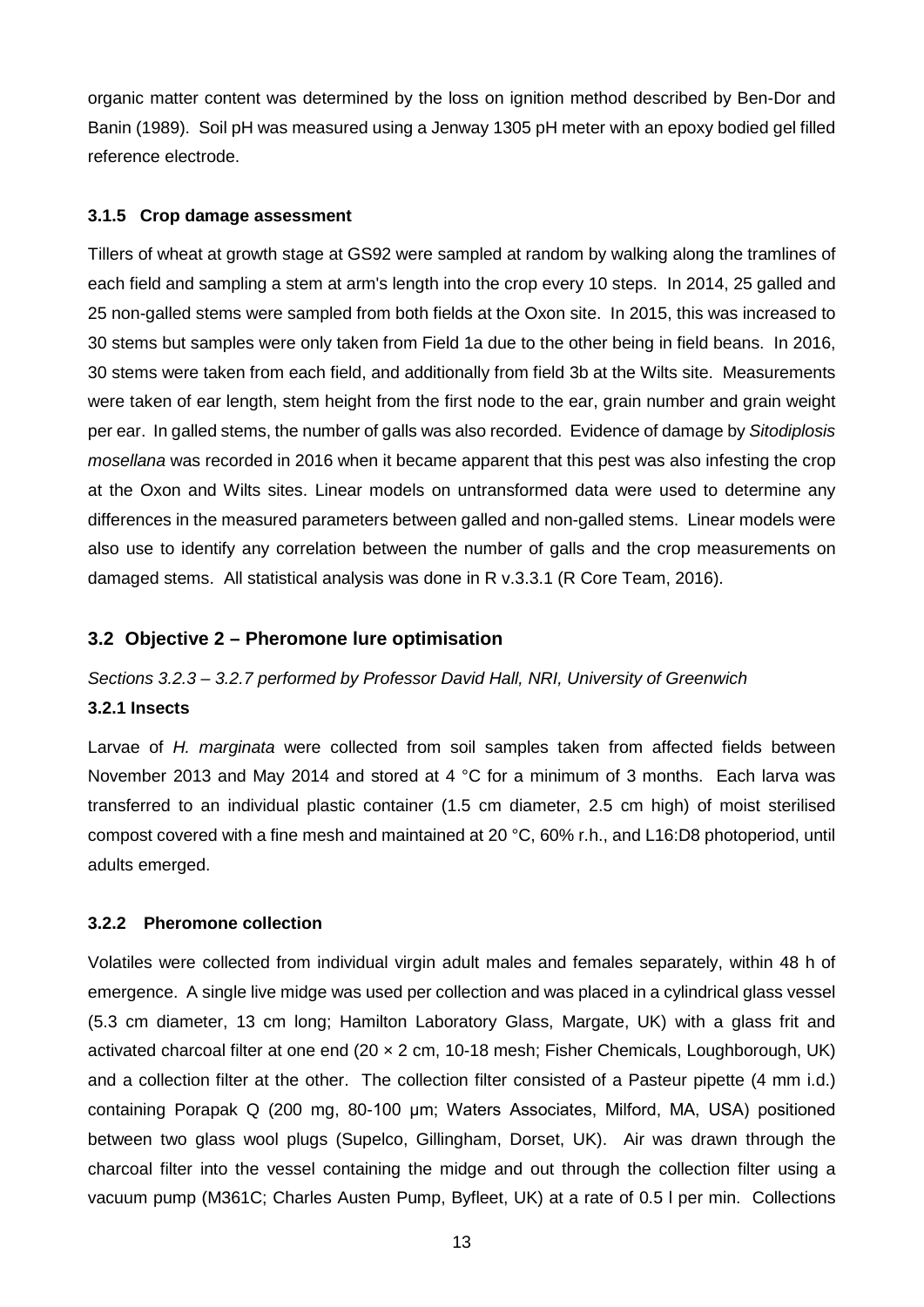were made continuously for a period of 48 h. Five collections were made from males and four from females. Volatiles were desorbed from the collection filters with dichloromethane (1.5 ml), concentrated under a stream of nitrogen, and refrigerated prior to analysis.

## **3.2.3 Coupled gas chromatography-mass spectrometry (GC-MS)**

Aliquots of volatile collections were analysed using a Varian 3500 GC coupled to a Saturn 2200 MS (Agilent Technologies, Stockport, UK) operated in electron impact mode. A polar or non-polar GC column was used (30 m × 0.25 mm i.d., 0.25 μm film thickness) coated with DBWax (Supelco) or VF5 (Agilent), respectively, and the oven temperature was held at 40  $\degree$ C for 2 min and then programmed at 10 °C per min to 240 °C. Compounds were identified by their mass spectra, their GC retention indices relative to the retention times of *n*-alkanes and comparison of retention indices and mass spectra with those of authentic synthetic standards.

## **3.2.4 Coupled gas chromatography-electroantennography (GC-EAG)**

Antennal responses of male and female *H. marginata* to collections of volatiles from females were measured by EAG coupled with an Agilent 6890N GC with fused silica capillary columns (30 m x 0.32 mm i.d., 0.25 μm film thickness) coated with polar DB Wax (Agilent) and non-polar SPB1 (Supelco). Injections were splitless (220 °C) for the polar column and with programmed temperature vaporising injector (held at 50 °C for 0.2 min and then programmed at 600 °C per min to 220 °C) for the non-polar column. The carrier gas was helium (2.4 ml per min) and the oven temperature was held at 50 °C for 2 min and then programmed at 10 °C per min to 250 °C. The ends of the GC columns went into a push-fit Y-connecter that lead through a second Y-connector fitted with two equal lengths of deactivated fused silica capillary going to the flame ionisation detector (FID) and a glass T-piece, splitting the GC effluent 50:50. The effluent was collected in the T-piece for 17 s before being blown over the antennal preparation for 3 s in a stream of air (200 ml per min) (Cork *et al.*, 1990).

The antennae were prepared by excising the head from a live specimen, then removing one of the antennae and the tip of the remaining antenna using a sharp microscalpel. Antennal responses were recorded using an INR-2 micromanipulator assembly (Syntech, Hilversum, The Netherlands). Two newly-pulled glass capillary electrodes were filled with an electrolyte solution of 0.1 M KCl with 1% polyvinylpyrrolidine (BDH Chemicals, Poole, UK) added to prevent evaporation. These were attached to silver wire electrodes mounted in micromanipulators. The insect preparation was mounted between the two glass electrodes with the head in the reference electrode and the distal end of the antenna in the recording electrode. The antennal responses were amplified 10x and converted to digital format through the second detector channel of the GC. Data from FID and EAG were captured and processed with EZChrom Elite v.3.3.1 software (Agilent).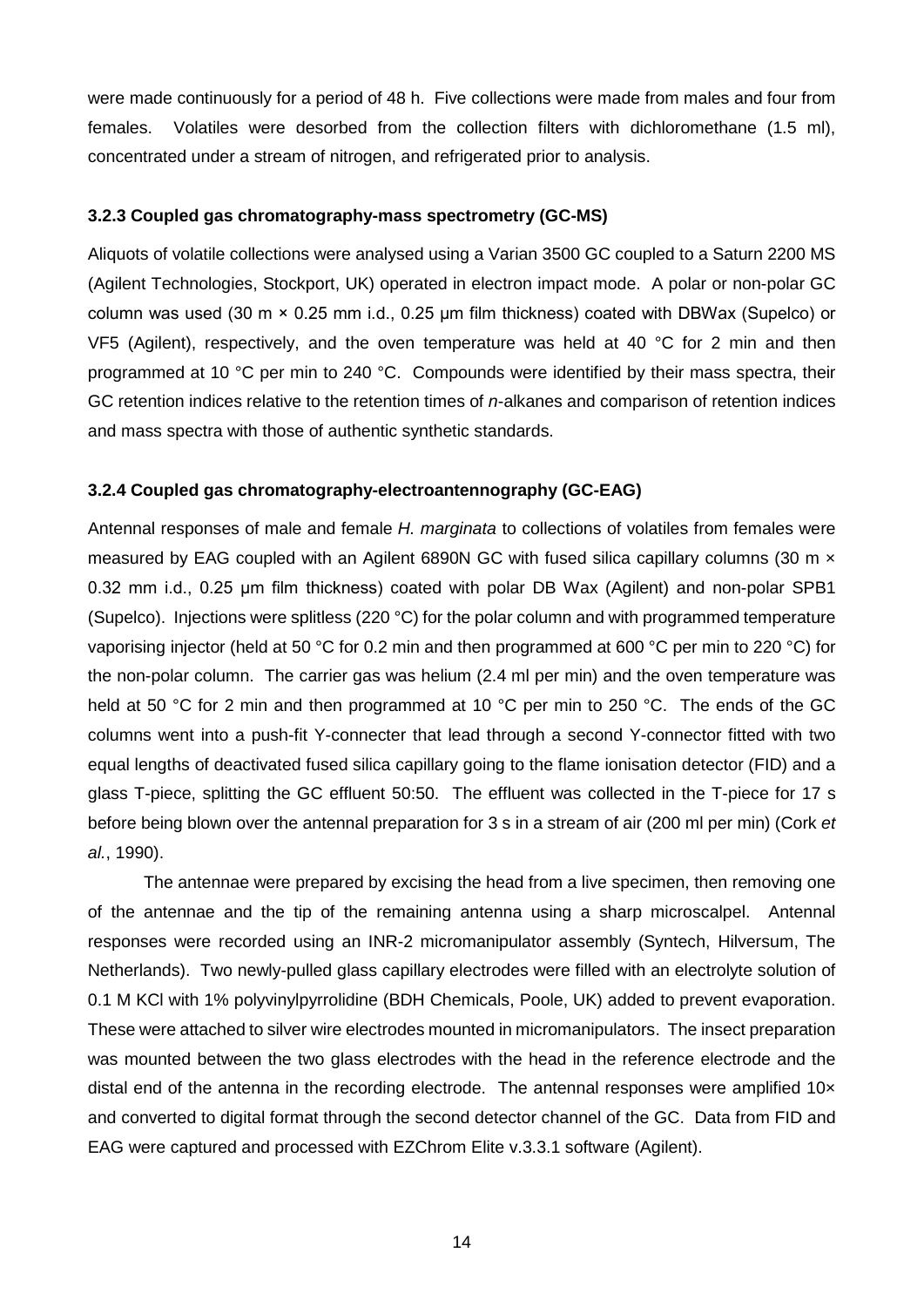#### **3.2.5 Enantioselective gas chromatography**

Enantoselective GC was carried out on a CP-Chirasil-Dex CB column (25 m × 0.32 mm i.d., 0.25 μm film thickness; Varian/Agilent) with He carrier gas (2.4 ml per min), split injection (220 °C, 20:1), and FID (220 °C). The oven temperature was held at 60 °C for 2 min and then programmed at 5 °C per min to 200 °C.

#### **3.2.6 Chemicals**

Unless otherwise stated, all chemicals were obtained from SigmaAldrich (Gillingham, UK) and were at least 98% pure. Racemic 2-nonyl butyrate was prepared by esterification of 2-nonanol with butyric acid in the presence of N,N'-dicyclohexylcarbodiimide (DCCD) and 4-dimethylamino-pyridine (DMAP) in dichloromethane (Neises & Steglich, 1978). The product was obtained in 93% yield after purification by flash chromatography on silica gel eluted with 2% diethyl ether in hexane and kugelrohr distillation (at 70 °C and 0.03 mm Hg). <sup>1</sup>H and <sup>13</sup>C nuclear magnetic resonance (NMR), infrared (IR) and mass spectral (MS) data were in agreement with those reported by Censier *et al.* (2014b).

Racemic 2-nonyl butyrate was resolved into the two enantiomers by stirring with a catalytic amount of lipase acrylic resin from *Candida antarctica* yeast in phosphate buffer (1 M K<sub>2</sub>HPO<sub>4</sub>) for 6 h with monitoring by enantioselective GC, which selectively hydrolysed the (*R*)-enantiomer (Hall *et al.*, 2012) The product was chromatographed on silica gel eluted successively with 2, 5, 10, 20, and 50% diethyl ether in hexane to give (*S*)-2-nonyl butyrate (98.7% enantiomeric excess by enantioselective GC) and (*R*)-2-nonanol. The latter was esterified as above to give (*R*)-2-nonyl butyrate (98.9% e.e.). Racemic 2-heptyl butyrate was prepared similarly from 2-heptanol. This was resolved into the enantiomers with lipase from *C. antarctica* to give the (*S*)- (97.8% e.e.) and (*R*)- (98.2% e.e.) enantiomers.

#### **3.2.7 Pheromone dispensers**

Two different dispenser types were tested: polyethylene vials (26  $\times$  8 mm, 1.5 mm thick; Just Plastics, London, UK) and white rubber septa ( $20 \times 10$  mm; International Pheromone Systems, The Wirral, UK). Dispensers were loaded with the pheromone dissolved in hexane (100 μl) and the solvent was allowed to evaporate. Release rates were measured for dispensers loaded with 2-nonyl butyrate (1 mg) and maintained in a laboratory wind tunnel (27  $^{\circ}$ C, 2.2 m s<sup>-1</sup> wind speed). Duplicate samples were removed at weekly intervals and the remaining pheromone was extracted individually in hexane (5 ml) containing dodecyl acetate (1 mg) as internal standard. Extracts were analysed by GC with FID on a capillary column (30 m × 0.32 mm i.d., 0.125 μm film thickness) coated with DB5 (Agilent) with splitless injection (220 °C) and the oven temperature held at 50 °C for 2 min and then programmed at 10 °C per min to 250 °C. The amount of pheromone remaining in lures returned from field trapping tests was measured similarly.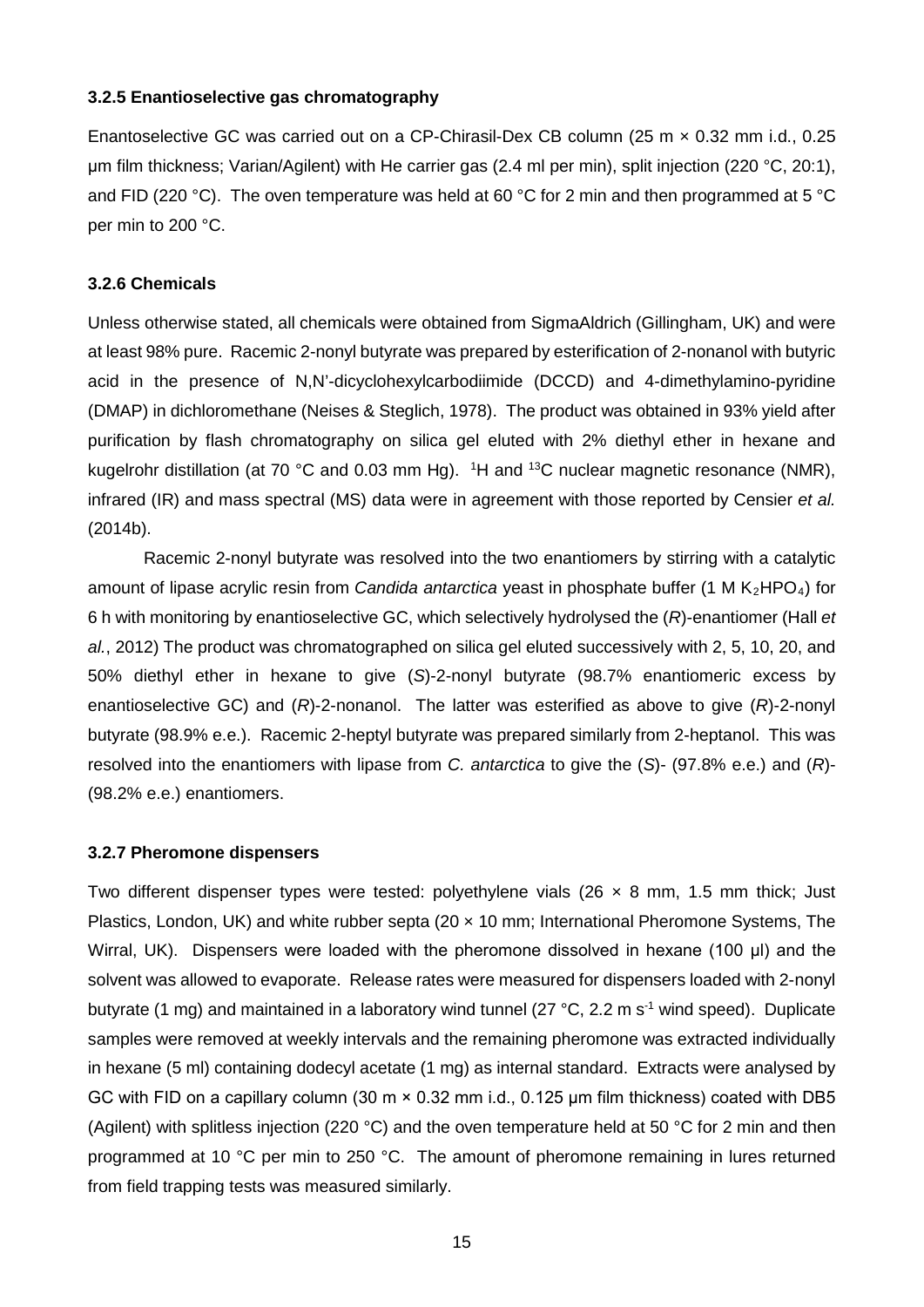#### **3.2.8 Field trapping experiments**

Field trapping experiments were all carried out at sites with known soil populations of *H. marginata*. Five experiments were performed. Experiments 1, 2, 3, and 4 were carried out in Oxfordshire, UK (51°55"N, 1°10"W). Experiment 5 was carried out in Buckinghamshire, UK (51°37"N, 0°48"W). All fields were in winter wheat and the experiments were conducted during part of the flight season of *H. marginata*, coinciding with wheat growth stages 39-59 (Zadoks *et al.*, 1974).

For each experiment, pheromone dispensers were placed in standard red delta traps (Agralan, Wiltshire, UK) containing a removable sticky insert (15  $\times$  15 cm). Polyethylene vials were used as dispensers for all experiments with the exception of experiment 1. Traps were hung from fibreglass canes and positioned at the height of the wheat ear. For experiments 1-4, traps were laid out in a randomised complete block design with 10 m between traps and 50 m between blocks. Adult *H. marginata* were identified based on antennal and genital morphology (Harris, 1966) and counted using a bifocal microscope.

#### *Experiment 1 – pheromone dispensers*

Catches of male *H. marginata* in traps baited with racemic 2-nonyl butyrate (1 mg) formulated in the two types of pheromone dispenser, rubber septa, and polyethylene vials, were compared with catches in an unbaited trap. Traps were laid out in four replicated blocks and were in place between 15 May and 19 June 2014 and the sticky inserts of the traps were changed after 6 days, at which time the treatments were re-randomised within the blocks.

#### *Experiment 2 – pheromone chirality*

Catches in traps baited with lures containing (*R*)-2-nonyl butyrate (0.5 mg), (*S*)-2-nonyl butyrate (0.5 mg), the racemic mixture (1 mg), and an unbaited trap as control were compared. Traps were laid out in four replicated blocks and were in place between 5 and 19 June 2014.

#### *Experiment 3 – effect of minor components*

The effects of addition to (*R*)-2-nonyl butyrate (0.5 mg) of two minor components were tested: (*R*)- 2-nonanol and (*R*)-2-heptyl butyrate, each at 2% of the major component, separately and in combination. These treatments were compared with lures containing (*R*)-2-nonyl butyrate (0.5 mg), lures containing the racemic mixture (1 mg), and with an unbaited trap as control. Traps were laid out in 10 replicated blocks and were in place between 18 and 29 May 2015. The sticky inserts of the traps were changed on days 4 and 9 of the experiment, with the treatments re-randomised within the blocks after each change.

#### *Experiment 4 – pheromone loading*

Trap catches with lures containing loadings of 2.5, 0.5, 0.05, and 0.005 mg of the major pheromone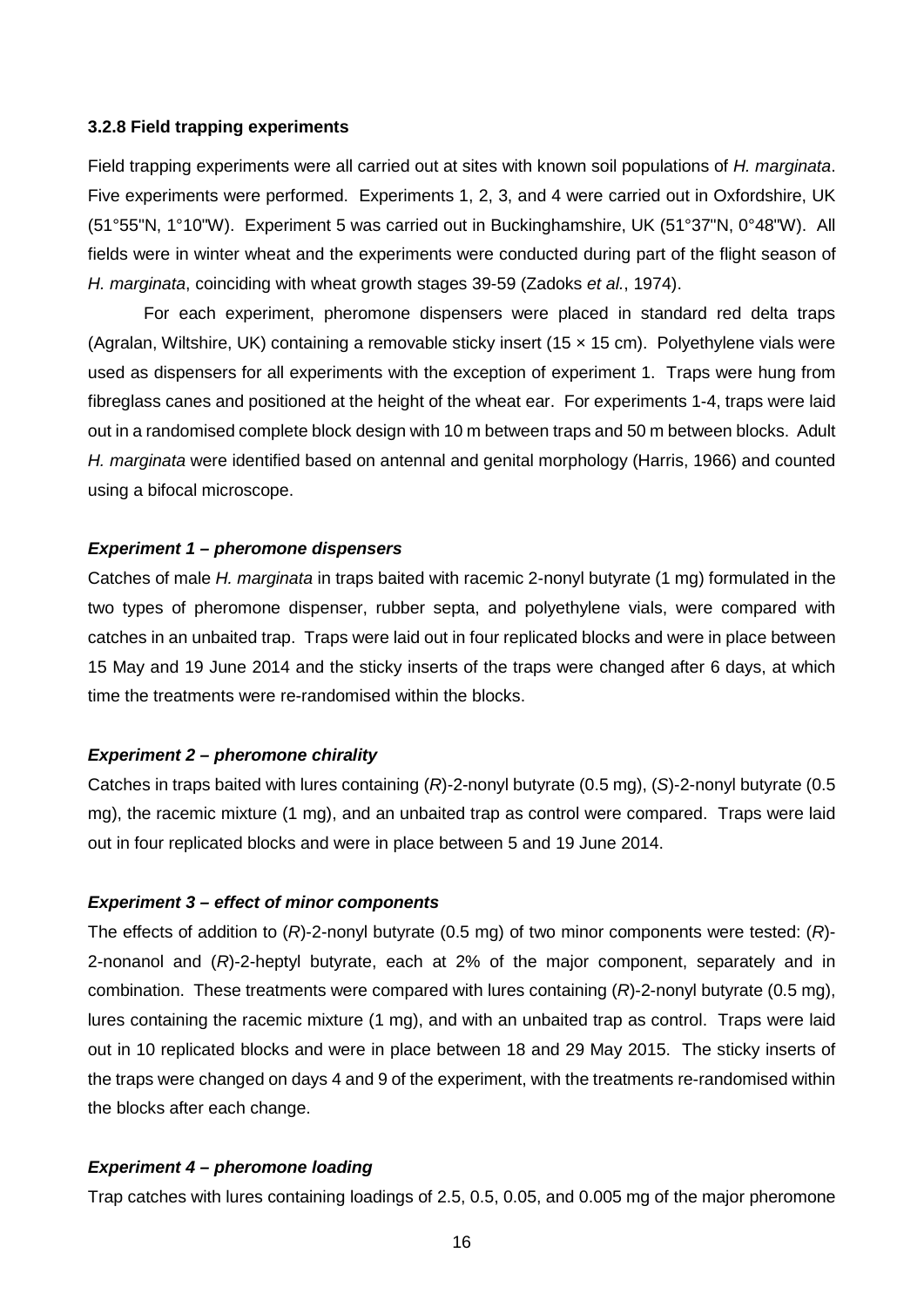component, (*R*)-2-nonyl butyrate, were compared. Traps were laid out in 10 replicated blocks and were in place between 2 and 11 June 2015. The sticky inserts of the traps were changed on days 4 and 8 of the experiment, with the treatments re-randomised within the blocks after each change.

## *Experiment 5 – comparison with other traps*

Numbers of midges caught in delta traps baited with lures containing (*R*)-2-nonyl butyrate (0.5 mg) were compared with existing trapping methods, i.e., unbaited sticky traps and water traps. Standard yellow insect sticky traps (25  $\times$  10 cm) were mounted on fibreglass canes at crop height. Water traps (Nickerson Brothers, Lincoln, UK) comprised a yellow bowl (25 cm diameter, 10 cm deep), partly filled with water to which several drops of Fairy dishwashing liquid were added, and mounted on a cane at crop height. All three traps were compared in two  $3 \times 3$  Latin squares. All traps were checked at weekly intervals between 11 and 29 May 2015.

## **3.2.9 Statistical analysis**

Numbers of *H. marginata* caught per day for each trap were log(x+1) transformed to improve the homoscedasticity of the data and were analysed with a two-way ANOVA with treatment and block as factors. The least significant difference (LSD) test was used to test for significant differences between means ( $\alpha$  = 0.05). All analyses were done in R v.3.2.2 (R Core Team, 2015). Results in experiment 5 were not analysed statistically due to the extreme heteroscedasticity of the data.

# **3.3 Objective 3 – Pheromone trap development**

## **3.3.1 Field sites**

Three sites known to have populations of *H. marginata* located in Oxfordshire (51°55"N, 1°10"W); Buckinghamshire (51°37"N, 0°48"W) and Wiltshire (51°2"N, 1°57"W) were selected. Pheromone dispensers were placed in red delta traps (Agralan, Wiltshire, UK) fitted with a removable sticky insert (15 cm x 15 cm). Polyethylene vials (see above for description) containing (*R*)-2-nonyl butyrate (0.5mg; 98% enantiomeric excess) synthesised as described previously (Rowley, 2016) were used as lures for all experiments. Unless otherwise stated, traps were suspended from canes at the height of the ear of the wheat crop. The three nearest weather stations to each field site from the Met Office MIDAS dataset (Met Office, 2012) were used to record mean wind speed and prevailing wind direction for the duration of the trapping periods. Adult *H. marginata* were identified and counted using a bifocal microscope. All statistical analyses were done in R 3.3.1 (R Core Team, 2016). Linear mixed effects models were fitted with the lme function from the nlme package(Pinheiro *et al.*, 2016) and post-hoc multiple comparisons (Tukey's Contrasts) were performed using the glht function from the multcomp package.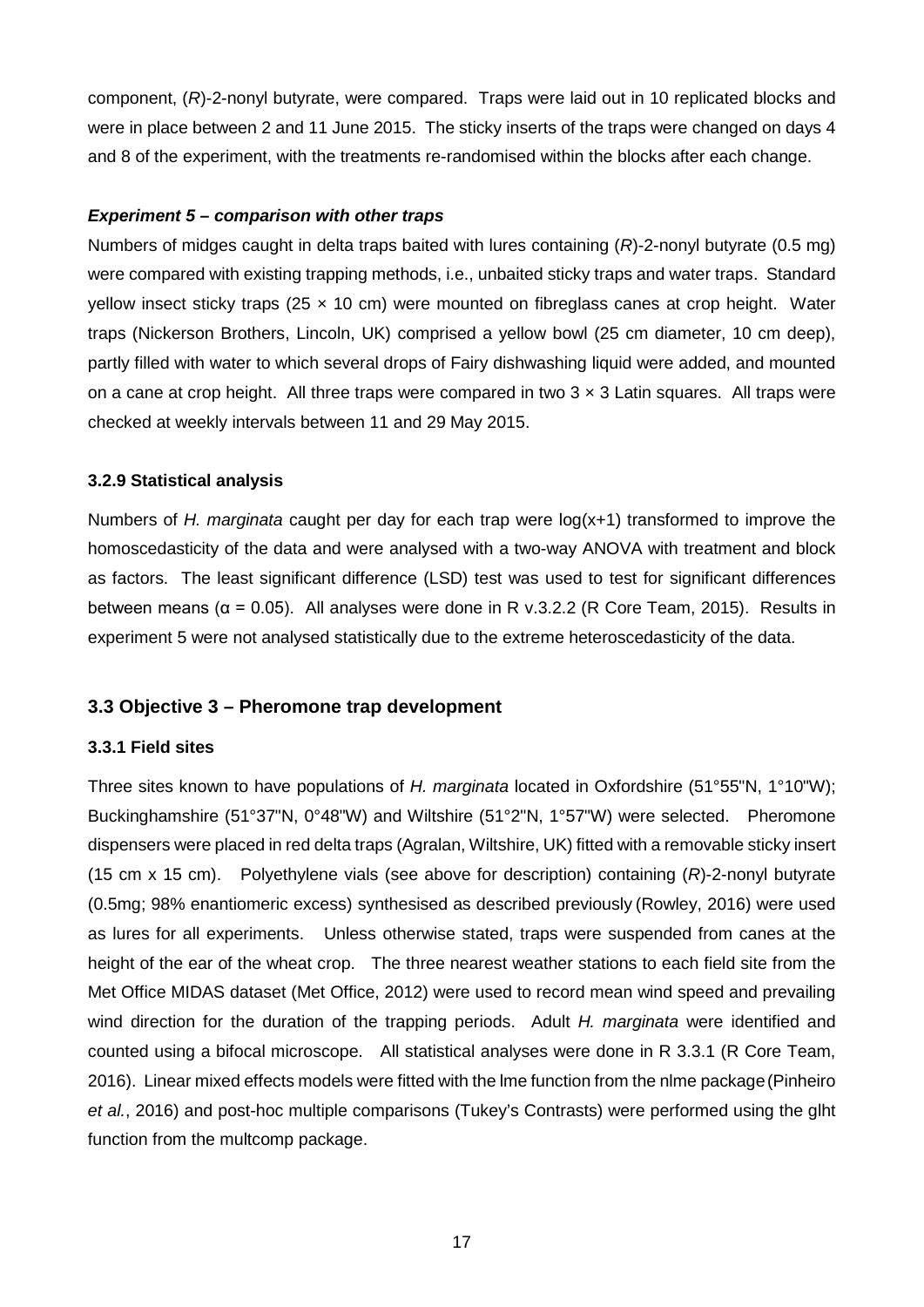#### **3.3.2 Field experiments**

#### *Lure longevity*

Traps were positioned in two fields of winter wheat: one each at the site in Oxfordshire and Buckinghamshire, between  $3<sup>rd</sup>$  May – 1<sup>st</sup> July 2016. Traps were positioned along two parallel transects 20 m apart with each trap suspended at the height of the ear. Each transect consisted of four traps were placed at intervals of 40 m. Traps placed at the same distance along each of the two transects represented a pair, each trap baited with either a pheromone lure that remained in the trap throughout the season or a lure that was replaced weekly. New lures were replaced on days 6, 13, 20, 29, 34, 43, 50 and 59 of the experiment. Each time the lures were replaced the sticky inserts of all traps were renewed and the positions of each pair of traps switched in order to reduce positional effects. Trap height was adjusted each week to match the growth of the crop. At the end of the experiment the remaining pheromone in each of the aged lures was extracted individually in hexane (5 ml) containing dodecyl acetate (1 mg), which was used as the internal standard. Extracts were analysed by GC with FID on a capillary column (30 m x 0.32 mm i.d. x 0.125 μ film thickness) coated with DB5 (Agilent) with splitless injection (220°C) and the oven temperature held at 50°C for 2 min and then programmed at 10°C/min to 250°C. Numbers of *H. marginata* caught per day for each trap were log transformed to improve the homoscedasticity of the data. Linear mixed model, with pair as a random effect was used to analyse the effect of field, days elapsed and lure type (old or new) on catch. The total catch of traps with old lures was calculated as a percentage of the total catch of traps with new lures for each time period. A linear regression of this data against days elapsed was used to analyse the effect of time on lure performance.

## *Trap height*

Traps were positioned at the site in Oxfordshire between  $13<sup>th</sup> - 19<sup>th</sup>$  May 2016 in two adjacent fields. One field was in winter wheat and the other in spring wheat. Traps were laid out in two  $4 \times 4$  Latin squares, one in each field with at least 200 m between the two squares. Traps were positioned 0 cm, 40 cm, 80 cm and 120 cm from the ground. Treatment 0 cm was below the height of the crop in both fields. Treatment 40 cm was at the height of the ear in the field of winter wheat but wasabove crop height in the field of spring wheat. Treatments 80 cm and 120 cm were above crop height in both fields. Sticky cards were removed and numbers of male *H. marginata* counted on day three and at the end of the experiment. Treatments within each Latin square were re-randomised on day three. Both sets of counts were used in the analysis. Numbers of male *H. marginata* caught in each trap were log(x+1) transformed to improve the homoscedasticity of the data. Data were analysed using a two-way analysis of variance (ANOVA). Tukey's honestly significant difference (HSD) test was used to compare means of different height treatments overall and between fields.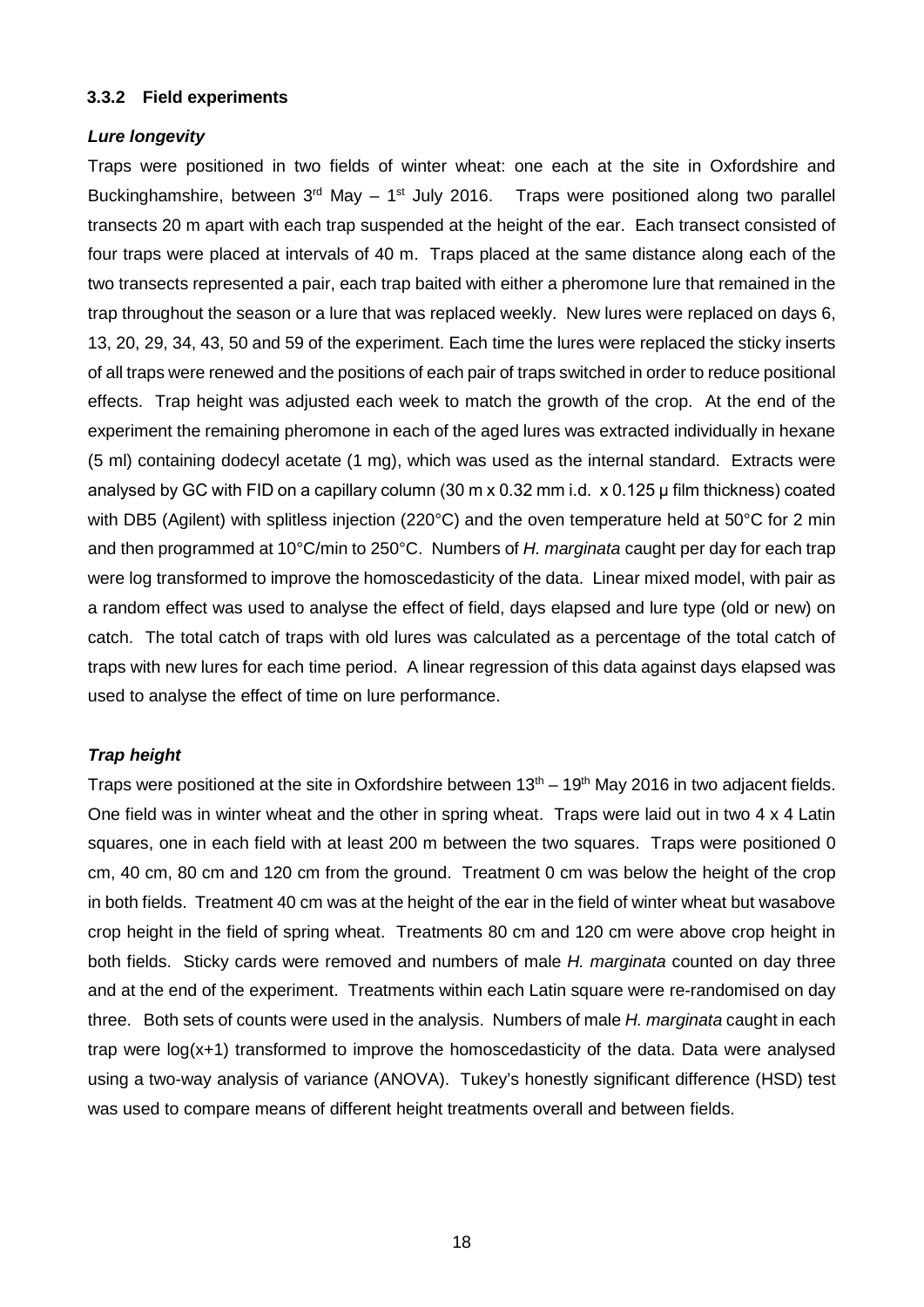## *Distance from field margins*

Traps were positioned at all three locations in fields of winter wheat between 19<sup>th</sup> May – 1<sup>st</sup> June 2016. A transect of three traps were positioned at 20 m intervals on a line running perpendicular to the field margin. The first trap in the transect was placed in the margin itself. Transects were placed on field margins of each aspect (north, south, east and west facing) in each of the three fields giving a total of 12 transects. Transects were classified as upwind, downwind or crosswind according to the prevailing wind direction for the experimental period and sticky inserts were changed on a weekly basis. A linear mixed model, with transect as a random effect, was used to analyse the effect of trap position in relation to wind direction and distance from the field margin on catch. Diagnostic plots of residuals were used to check that the assumptions of the model were met. Multiple comparisons of means were used to test for significant differences in catch between traps at different distances from the field margin.

## *Range of interference*

Traps were positioned in a field of winter wheat at each of the three sites between  $1^{st}$  – 22<sup>nd</sup> June 2016. In each field four hexagonal arrays of traps with an additional central trap were set up, so that all traps were equidistance apart with at least 80 m between arrays (Elkinton & Cardé, 1988; Wedding *et al.*, 1995). Each array of traps had a different inter-trap distance (treatment) of 5 m, 10 m, 20 m and 40 m, with each treatment occurring once per field. The sticky inserts of all traps were changed three times at one week intervals and on each occasion the treatments within each field were re-randomised. There were a total of nine replicates of each inter-trap distance. The central trap was kept in the same location regardless of the inter-trap distance. Catch data were logtransformed and the relationship between inter-trap distance and mean catch of the outer and central traps was investigated using a linear mixed effects model with array as a random effect. Both downwind traps of one of the 20 m arrays had significant outliers during one trapping period. These traps were determined to be unduly influencing the fit of the models, and it was therefore decided that these should be removed prior to analysis. Diagnostic plots of residuals were used to check that the assumptions of the models were met.

## **3.4 Objective 4 – Identification of natural enemies through gut analysis**

*Sections 3.4.1 – 3.4.4 work done in collaboration with Janetta Skarp, Imperial College London, as part of an AHDB summer studentship project*

## **3.4.1 Insects**

*Haplodiplosis marginata* larvae were extracted from soil collected from fields in Oxfordshire and Buckinghamshire, UK, between April and June 2015 and kept in plastic containers of moist, sterilised compost at 4°C until use. Pitfall traps were used to collect adult *Nebria brevicollis* (Fabricius) beetles from fields at Harper Adams University, UK, in June 2015. Beetles were kept in clear plastic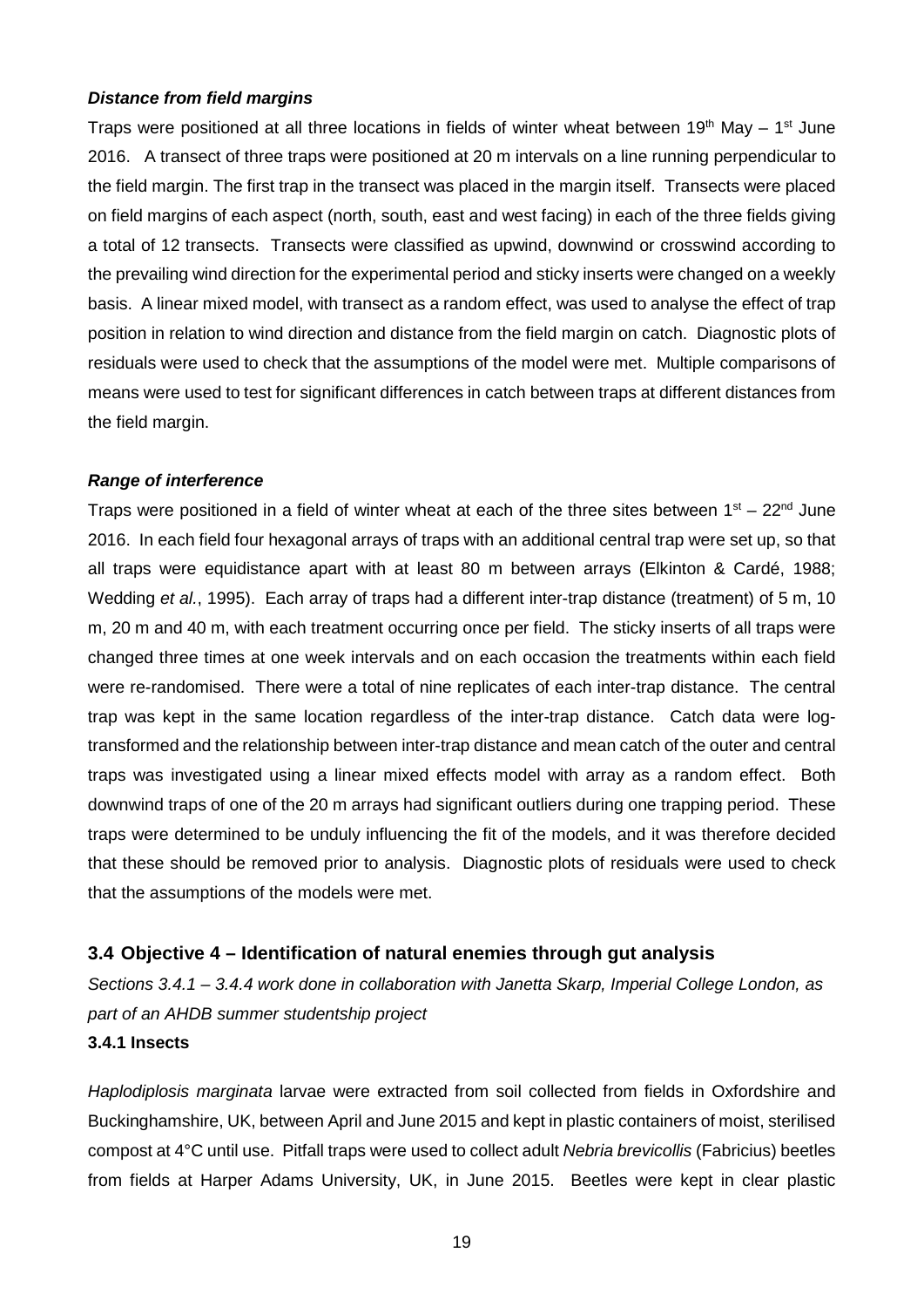containers at 20°C, 16:8 L:D, 60% RH and fed *ad lib* on *Tenebrio molitor* (Linnaeus) larvae prior to the feeding assay. Insect specimens used in cross-reactivity tests were collected by hand (Harper Adams University), pitfall traps and pan traps (Oxfordshire). These specimens were stored at -80°C prior to DNA extraction.

## **3.4.2 DNA Extraction**

DNA was extracted using a DNeasy Blood and Tissue Kit (Qiagen, Hilden, Germany) according to the manufacturer's supplementary protocol for insect DNA extraction*.* Whole specimens were first washed in fresh Tris-EDTA (TE) buffer and then ground with a sterile micro-pestle. For sequencing and assay cross-reactivity testing, individual *H. marginata* larvae and undissected invertebrates were used. For gut analyses of the beetles, entire guts were dissected out and used for DNA extraction. Extracted DNA was pelleted by centrifugation and resuspended in 100 µL TE buffer before being stored at -20°C until use. One negative control (no insect material) was included for every 20 extractions.

## **3.4.3 PCR amplification and sequencing of** *H. marginata* **COI region**

A 521bp fragment of *H. marginata* DNA from the mitochondrial cytochrome oxidase subunit I (COI) gene was amplified using the universal insect primers C1-J-1718 and C1-N-2191 (Simon *et al.*, 1994; King *et al.*, 2010). Each PCR reaction (25 µL) comprised of; 1X PCR master mix (Invitrogen, Carlsbad, CA, USA), 0.625 U *Taq* polymerase (Invitrogen), 4 mM MgCl2 (Invitrogen), 2.5 µg bovine serum albumin (Sigma-Aldrich, Dorset, UK), 0.05 mM dNTPs (Invitrogen), 0.1 µM of each primer and 2.5 µL of target DNA. PCR conditions consisted of an initial denaturation at 94°C for 2 min 30 s, then 35 cycles of 94°C for 30 s, 50°C for 30 s and 72°C for 45 s, followed by a final extension period at 72°C for 10 min. PCR products were separated on a 1.5% agarose gel stained with GelRedTM Nucleic Acid Gel Stain (Biotium, Fremont, USA) and photographed under UV light (Sint *et al.*, 2011). Unpurified PCR products were sequenced by Eurofins Genomics (Ebersberg, Germany) on a 3730xl DNA analyzer (Applied Biosystems, Foster City, CA, USA). Sequences were deposited in the European Nucleotide Archive (accession number LT852755).

# **3.4.4 Primer design and PCR assay development**

Species specific primers for *H. marginata* were designed from the sequencing products using the program Primer-BLAST (Geer *et al.*, 2010). Individual primer pairs were synthesised by Eurogentec Ltd. (Liège, Belgium) and validated for use using a T100 Thermal Cycler (Bio-rad, Watford, UK). Primer validation consisted of specificity testing against *H. marginata* and 40 non-target organisms from orders Diptera, Coleoptera, Hymenoptera, Hemiptera, and Araneae. The primer pairs which showed no cross-reactivity were selected and the optimum PCR conditions determined by altering the annealing temperature across individual reactions (55 °C to 77 °C). The primer pair with the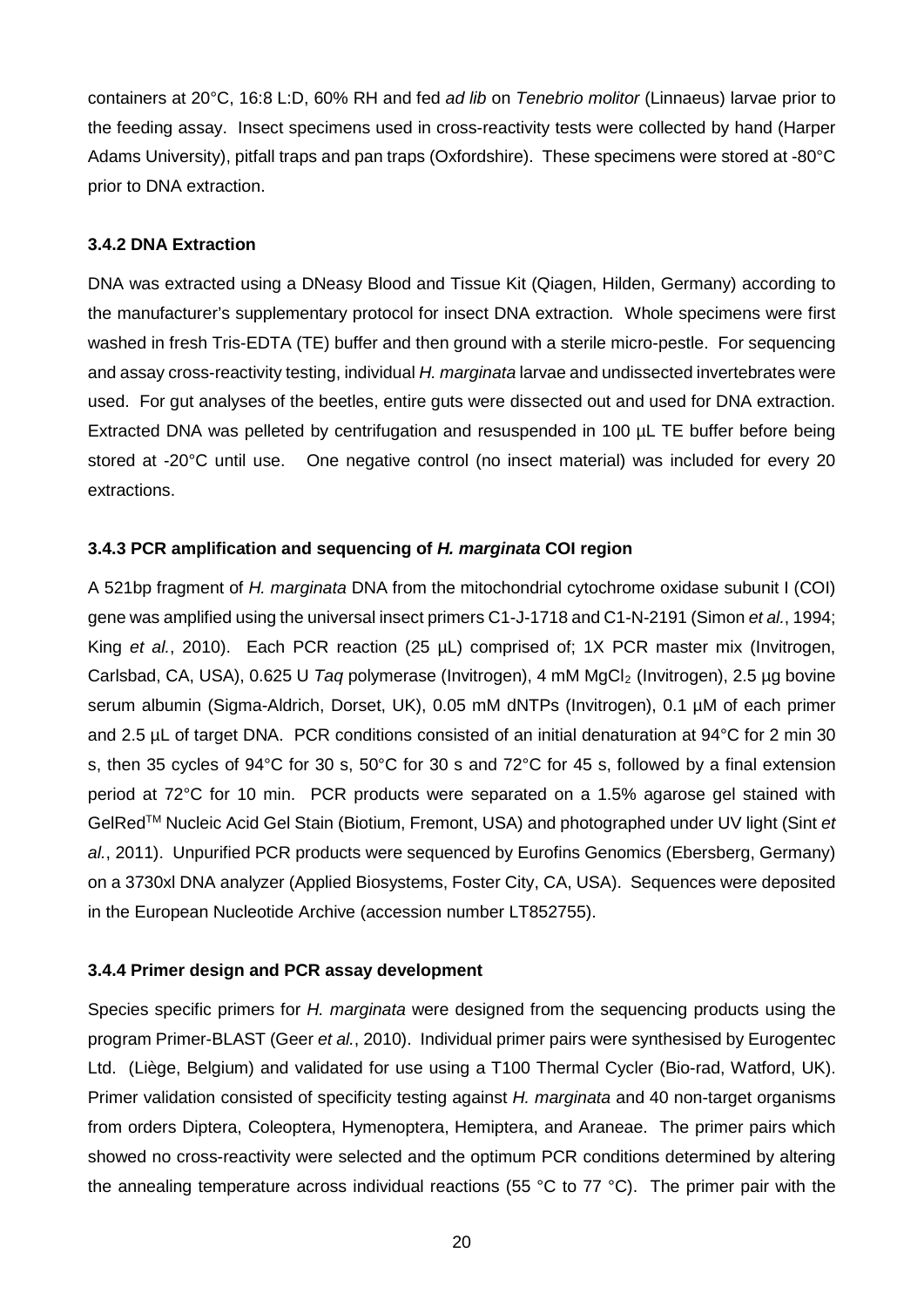highest optimum annealing temperature was selected for use in the assay. Assay sensitivity was determined using a serial dilution of *H. marginata* DNA at concentrations from 10 ng µL-1 to 0.0001 ng  $\mu$ L<sup>-1</sup>, with 10 replicates of each dilution.

## **3.4.5 Rate of digestion of** *H. marginata* **DNA in predator guts**

The digestion half-life of *H. marginata* DNA in the guts of a predator was determined using the carabid *N. brevicollis*. The half-life is defined as the time at which *H. marginata* DNA can only be detected in 50% of the predators assayed post-feeding (Greenstone & Hunt, 1993). *Nebria brevicollis* specimens were first separated into individual clear plastic containers (10 cm diameter x 6 cm height) with moist cotton wool and starved for 5 days. Beetles were offered a single live larva of *H. marginata* at time 0h and were observed feeding. Any beetles that did not consume the larva within 15 minutes were excluded from the experiment. Beetles were kept at 20°C, 16:8 L:D, 60% RH for the duration of the trial. Beetles were killed in groups of 10 by freezing at 0h, 2h, 4h, 8h, 12h, 24h and 36h post-feeding, apart from the 24h group which had 9 beetles. Five beetles were not fed and killed at 0h. All specimens were stored at -80 °C and prior to DNA extraction (see section 2.2). PCR reactions proceeded as described in section 2.3. The percentage of the total insects screening positive for *H. marginata* DNA at each time point was analysed using a probit model to determine the time post-feeding at which the detection half-life occurred. Statistical analysis was performed in R v.3.3.1 (R Core Team, 2016).

#### **3.4.6 Field survey**

Pitfall traps were used to collect live Carabidae from the field in Oxfordshire. Five pitfall traps were placed in a cross-shaped array connected with barriers of galvanised lawn edging (10 cm height x 30 cm length) to improve the catch rate (Hansen & New, 2005). Each trap comprised a plastic beaker (8 cm diameter x 10.6 cm height) with small rocks placed in the bottom as refugia (Sunderland *et al.*, 2005) and a corrugated plastic cover (12 cm x 12 cm) positioned 5 cm above the trap on wire supports. Six arrays were used per sampling date making 30 traps in total, with at least 30 m between arrays. Traps were set in the late afternoon or early evening and collected before noon the next day. When the traps were emptied, live specimens were immediately placed on ice in an insulated container, prior to storage at -80 °C. Trapping took place on 2 occasions, 10 days apart, in early May 2016, with an additional collection made in late July using just 20 traps (4 arrays).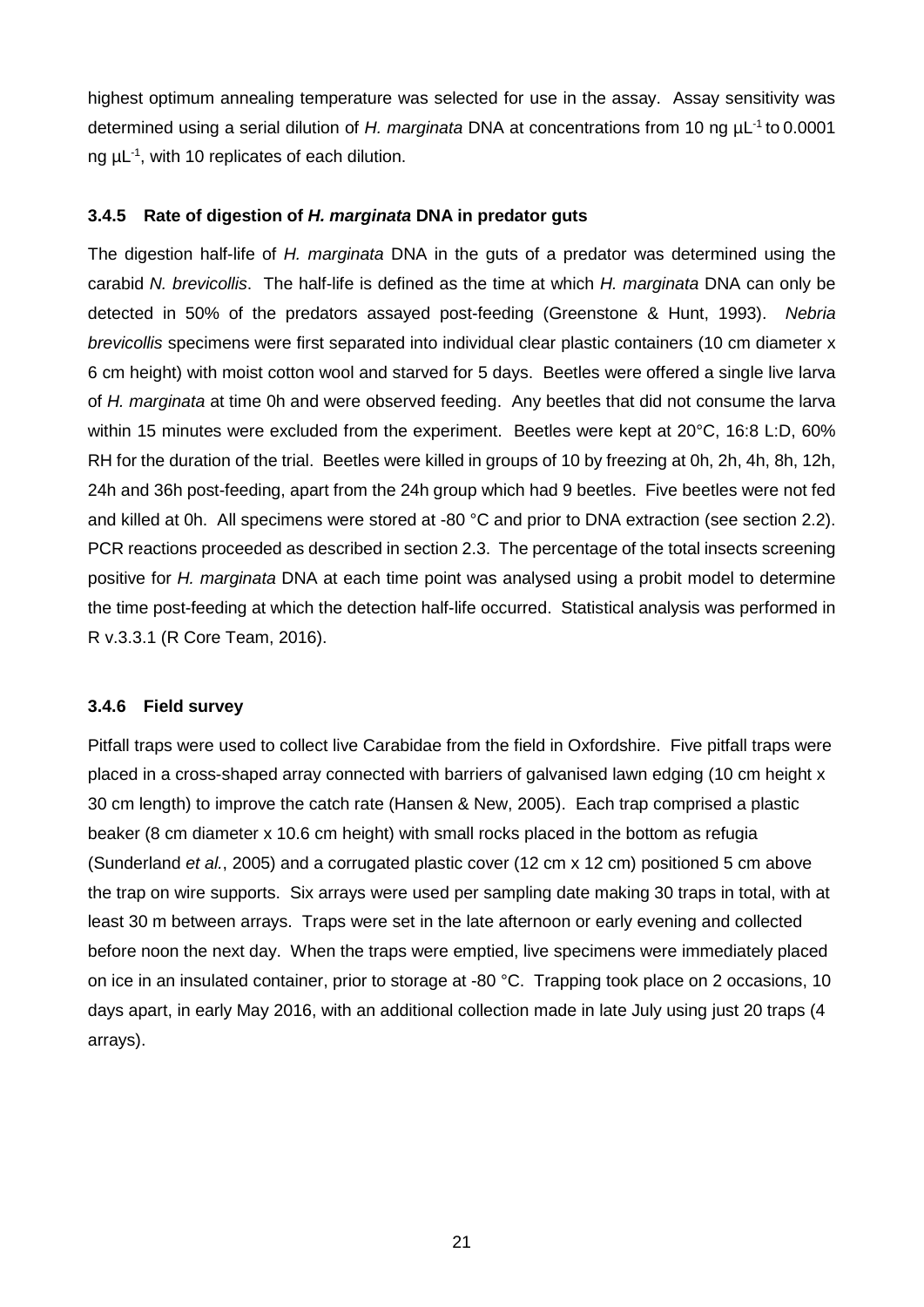# **4 Results**

# **4.1 Objective 1 – Phenological forecasting**

# **4.1.1 Preliminary degree day emergence model**

Across all sites and years, the date of emergence varied from 30<sup>th</sup> April at the earliest, until 19<sup>th</sup> May at the latest. For the first model, the mean number of degree days accumulated above 0 °C from 1<sup>st</sup> March until emergence was 588DD ( $\pm$  9.7DD). A base temperature of 0 °C was chosen as it gave the best results in terms of predicted emergence date compared with the observed emergence date. For the second model, a temperature of 6 °C gave the best modelled results for the onset of pupation, followed by degree day accumulations above 0 °C for the completion of adult development. The mean number of degree days calculated from the date of biofix until the date of emergence for each site was  $548DD \ (\pm 8.4DD)$ . The first model was able to predict emergence at the sampled sites to within 5 days ( $\pm$  4 days) and the second model to within 4 days ( $\pm$  2 days). The standard deviation of the differences between the observed dates and model predictions was also smaller for the second model suggesting a higher degree of accuracy (Table 1). From the historical data, predictions for the date of emergence from both models were within 5 days ( $\pm$  3.5 days) for all sites (Table 2).

|                       |                                   |                                       | Model 1                               | <b>Model 2</b>                        |                                       |  |
|-----------------------|-----------------------------------|---------------------------------------|---------------------------------------|---------------------------------------|---------------------------------------|--|
| <b>Site</b>           | <b>Observed</b><br>emergence date | <b>Predicted</b><br>emergence<br>date | Days<br>difference<br>(Obs –<br>Pred) | <b>Predicted</b><br>emergence<br>date | Days<br>difference<br>(Obs –<br>Pred) |  |
| 2014                  |                                   |                                       |                                       |                                       |                                       |  |
| Royston (Herts)       | $30th$ April ( $\pm 0$<br>days)   | 29 <sup>th</sup> April                | $+1$                                  | 27 <sup>th</sup> April                | $+3$                                  |  |
| Bicester (Oxon)       | $3^{rd}$ May ( $\pm 3.5$<br>days) | $2nd$ May                             | $+1$                                  | $2nd$ May                             | $+1$                                  |  |
| H. Wycombe<br>(Bucks) | $3^{rd}$ May ( $\pm 3.5$<br>days) | 3rd May                               | $\overline{0}$                        | $4th$ May                             | $-1$                                  |  |
| Aylesbury (Bucks)     | $3^{rd}$ May ( $\pm 3.5$<br>days) | 3rd May                               | 0                                     | 6 <sup>th</sup> May                   | $-3$                                  |  |
| 2015                  |                                   |                                       |                                       |                                       |                                       |  |
| Royston (Herts)       | $2^{nd}$ May ( $\pm 2$<br>days)   | 4 <sup>th</sup> May                   | $-2$                                  | $2nd$ May                             | 0                                     |  |
| Bicester (Oxon)       | $2^{nd}$ May ( $\pm 2$<br>days)   | 6 <sup>rd</sup> May                   | $+4$                                  | 3 <sup>rd</sup> May                   | $-1$                                  |  |
| H. Wycombe<br>(Bucks) | $2^{nd}$ May ( $\pm 2$<br>days)   | 4 <sup>th</sup> May                   | $-2$                                  | 5 <sup>th</sup> May                   | -3                                    |  |

Table 1. Dates of observed and predicted emergence for years 2014 & 2015 from sampled sites, and difference in days for each model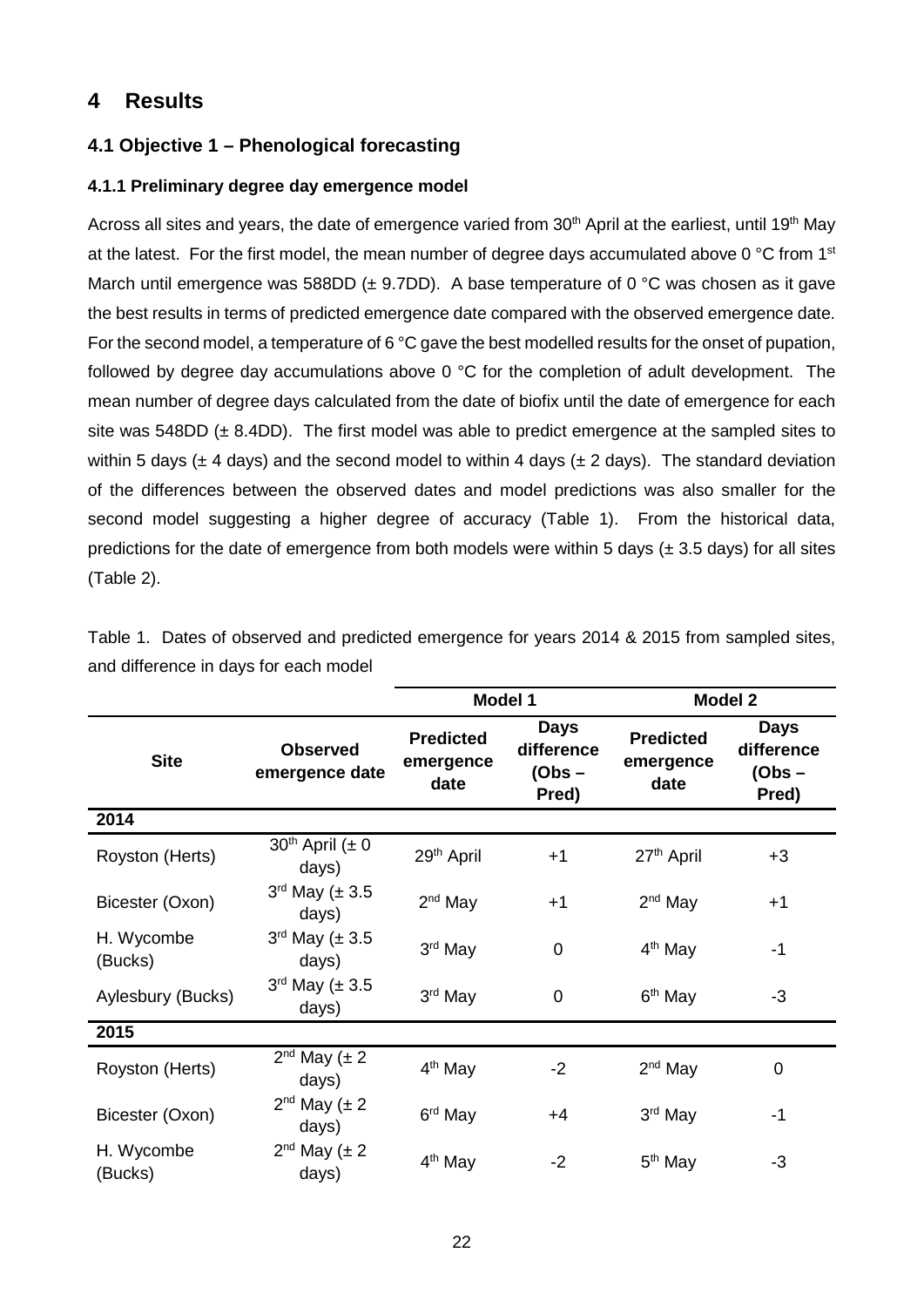| SD (obs-pred)                 |                                        |                     | 2.43              |                     | 2.17                |
|-------------------------------|----------------------------------------|---------------------|-------------------|---------------------|---------------------|
| Max. difference               |                                        |                     | $+5(±4)$<br>days) |                     | $-4$ ( $\pm$ 2days) |
| <b>Devizes</b><br>(Wiltshire) | $3^{\text{rd}}$ May ( $\pm$ 3<br>days) | 4 <sup>th</sup> May | 1                 | 1 <sup>st</sup> May | $+2$                |
| Thirsk (North<br>Yorks)       | $9th$ May ( $\pm 2$<br>days)           | $12th$ May          | $+3$              | $13th$ May          | -4                  |
| Glemsford<br>(Suffolk)        | $3^{\text{rd}}$ May ( $\pm 3$<br>days) | $5th$ May           | $+2$              | $2nd$ May           | $+1$                |
| Aylesbury (Bucks)             | $9th$ May ( $\pm$ 4<br>days)           | 4 <sup>th</sup> May | $+5$              | 8 <sup>th</sup> May | $+1$                |

Table 2. Dates of observed and predicted emergence for years 2012 & 2013 and 1971 & 1972, and difference in days for each model

|                    |                                        | Model 1                               |                                           | Model 2                               |                                    |
|--------------------|----------------------------------------|---------------------------------------|-------------------------------------------|---------------------------------------|------------------------------------|
| <b>Site</b>        | <b>Observed</b><br>emergence date      | <b>Predicted</b><br>emergence<br>date | <b>Days</b><br>difference<br>(Obs – Pred) | <b>Predicted</b><br>emergence<br>date | Days<br>difference<br>(Obs – Pred) |
| 2013               |                                        |                                       |                                           |                                       |                                    |
| Aylesbury (Bucks)  | 17 <sup>th</sup> May ( $\pm$ 3.5 days) | 19th May                              | $-2$                                      | 19 <sup>th</sup> May                  | $-2$                               |
| 2012               |                                        |                                       |                                           |                                       |                                    |
| Aylesbury (Bucks)  | $10^{th}$ May ( $\pm$ 3.5 days)        | 6 <sup>th</sup> May                   | $+4$                                      | 5 <sup>th</sup> May                   | $+5$                               |
| 1972               |                                        |                                       |                                           |                                       |                                    |
| Bedfordshire<br>N. | 19 <sup>th</sup> May                   | 16 <sup>th</sup> May                  | $+3$                                      | 21 <sup>st</sup> May                  | $-2$                               |
| 1971               |                                        |                                       |                                           |                                       |                                    |
| N. Bedfordshire    | 18 <sup>th</sup> May                   | 19 <sup>th</sup> May                  | -1                                        | $16th$ May                            | $+2$                               |

## **4.1.2 Modelling peaks in emergence**

Emergence began no later than  $2^{nd}$  May ( $\pm$  3 days) at all study sites and continued until as late as mid-July. Total site catches ranged from 1,755 to 20,384 individuals over the entire flight season. The catch data revealed apparent 'waves' of emergence of *H. marginata* over time, with a maximum catch rate of 200 individuals per trap per day. The first peak generally occurred soon after the initial emergence, with smaller subsequent peaks occurring at two- to three-week intervals (Fig. 2). At the two sites for which data were obtained in both years, mean soil temperatures in April and May 2015 varied by only 2.33 °C whereas in 2016 the difference rose to 5.56 °C, reflecting a cooler April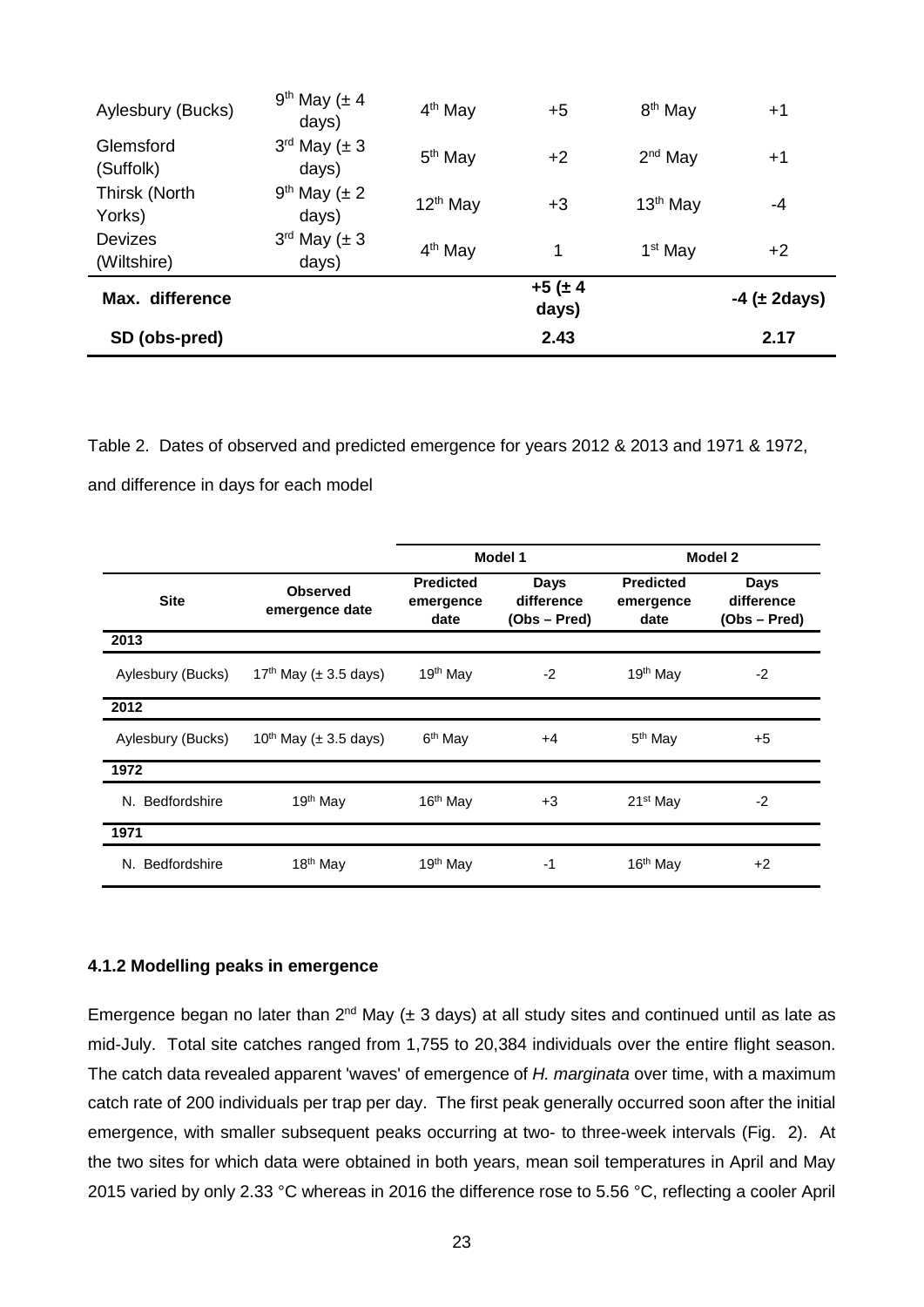and warmer May than the previous year. Mean daily rainfall at the two sites was higher in 2016, averaging 2.28 mm compared with 1.31 mm in 2015. The maximum daily rainfall of 33.8 mm occurred in 2016 at the Oxon site.



Figure 2. *Haplodiplosis marginata* catch per trap per day (panel a) and 24hr rainfall in mm (panel b) for each day of the trapping period. Black arrows represent inductive rainfall events, grey lines indicate non-inductive rainfall events. Horizontal lines represent degree day accumulations of 512 DD. A) Bucks 2015, B) Oxon 2015, C) Bucks 2016, D) Oxon 2016, E) Wilts 2016

The DD-only model showed an average accumulation of  $528.25DD$  ( $\pm$  7.69DD) between the biofix and the onset of emergence. Accumulations between the biofix and subsequent peaks however were more variable, averaging 796.82DD ( $\pm$  39.14DD) and 1083.68 ( $\pm$  54.81DD) for peaks 2 and 3 respectively (Table 3). Across all sites and years 46.7% of the identified rainfall events could be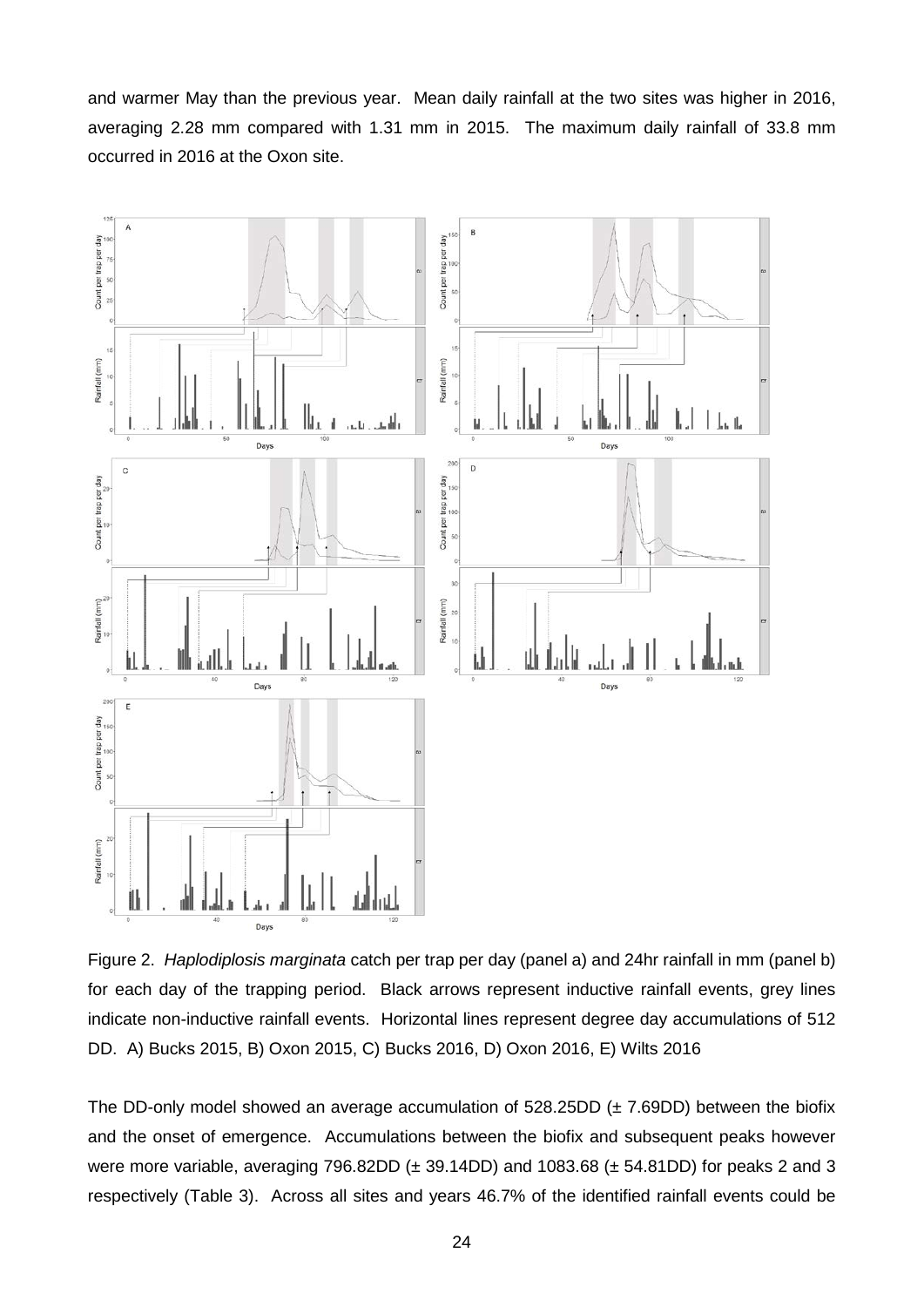linked to peaks in emergence (Fig. 2). The DD + rainfall model showed an average accumulation of  $512.42DD$  ( $\pm$  9.11DD) between a triggering rainfall event and a subsequent peak in emergence activity (Table 1, Fig. 2).

Table 3. Peaks in emergence: model development. Degree day accumulations for the periods between biofix and emergence peaks (DD-only model) and the periods between inductive rainfall events and emergence peaks (DD + rainfall model), calculated for each site and year.

|                       |                 | DD only 1: Biofix - Peak |                 |                 | DD + rainfall: Rain - Peak |                 |  |
|-----------------------|-----------------|--------------------------|-----------------|-----------------|----------------------------|-----------------|--|
|                       | Peak 1<br>(DD1) | Peak 2<br>(DD2)          | Peak 3<br>(DD3) | Peak 1<br>(DD1) | Peak 2<br>(DD1)            | Peak 3<br>(DD1) |  |
| 2015                  |                 |                          |                 |                 |                            |                 |  |
| Bicester (Oxon)       | 537.24          | 764.91                   | 1158.41         | 537.24          | 466.13                     | 461.45          |  |
| H. Wycombe<br>(Bucks) | 563.62          | 1054.46                  | 1339.97         | 563.62          | 477.97                     | 560.78          |  |
| 2016                  |                 |                          |                 |                 |                            |                 |  |
| Bicester (Oxon)       | 484.68          | 746.86                   |                 | 484.68          | 551.44                     |                 |  |
| H. Wycombe<br>(Bucks) | 534.13          | 694.30                   | 926.43          | 534.13          | 486.59                     | 516.16          |  |
| Devizes (Wilts)       | 521.56          | 723.57                   | 909.91          | 521.56          | 504.43                     | 507.65          |  |
| <b>Mean</b>           | 528.25          | 796.82                   | 1083.68         | 528.25          | 497.31                     | 511.51          |  |
| <b>SD</b>             | 28.77           | 146.43                   | 205.10          | 28.77           | 33.32                      | 40.7            |  |
| <b>CV</b>             | 0.054           | 0.184                    | 0.189           | 0.054           | 0.067                      | 0.079           |  |
|                       |                 |                          |                 |                 | Mean (all peaks)           | 512.42          |  |
|                       |                 |                          |                 |                 | $(\pm$ SEM)                | (± 9.11)        |  |

## **4.1.3 Cumulative percentage emergence model**

The bimodal model was the best fitting model based on the adjusted r-squared value, accounting for 92% and of the variation in the data (Fig. 3). The bimodal model and the GLM with probit link both showed similar RSME values (Table 4) and were selected for validation. The probit model predicted that 10% emergence of *H. marginata* would occur at 550DD post-biofix and the bimodal model at 576DD post-biofix. When validated against previous sites and years, the probit model predicted the date of emergence to within a maximum of 4 days  $(\pm 4 \text{ days})$  and the bimodal model to within 3 days  $(± 4$  days), with the error reflecting uncertainty in the true emergence date as a result of the sampling interval. The bimodal model however had a lower standard deviation of differences between the observed and predicted dates indicating higher accuracy overall (Table 5).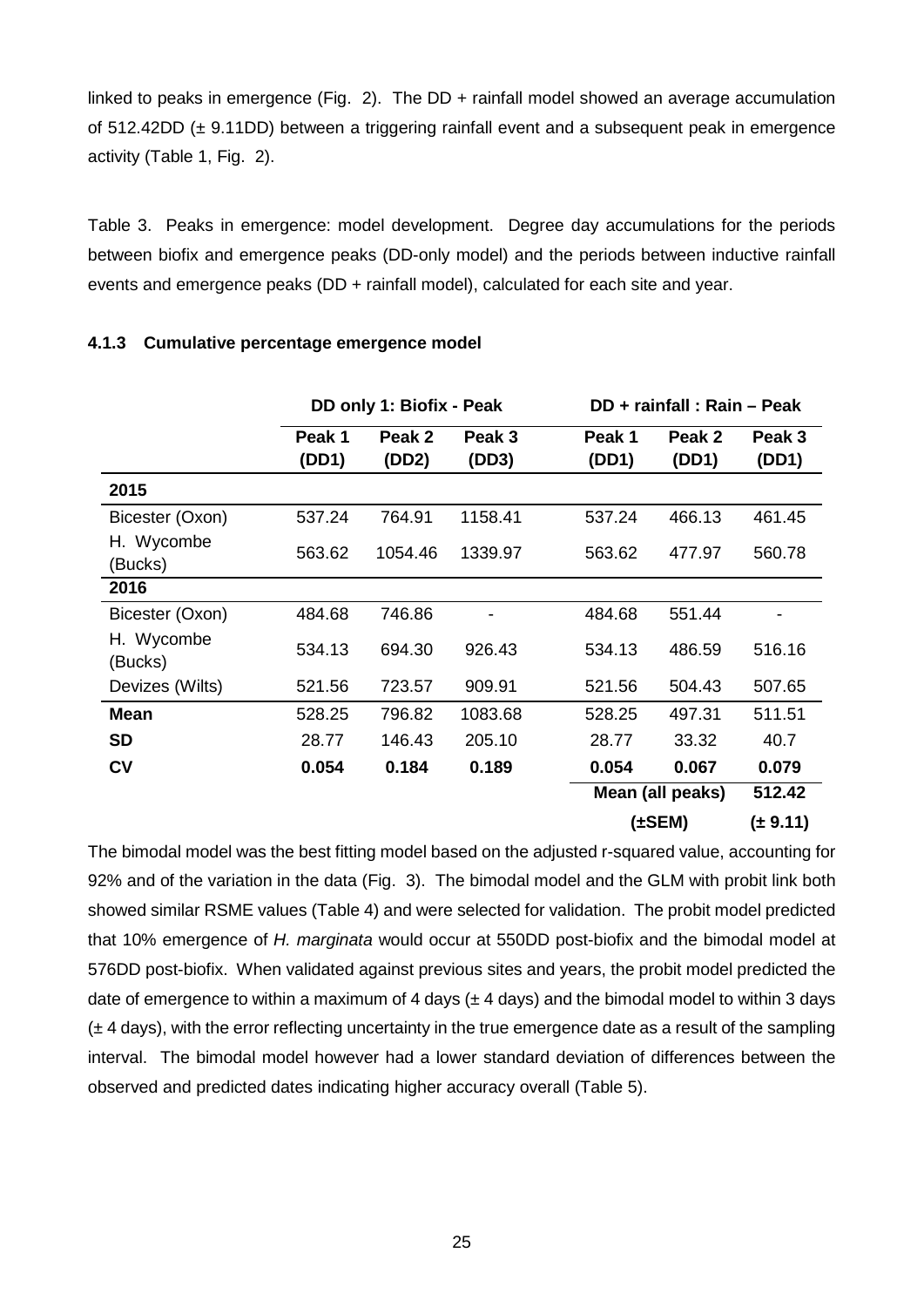

Figure 3. Percentage cumulative emergence of *Haplodiplosis marginata* as a function of accumulated degree days for all sites and years studied. Predicted emergence based on the probit model (dashed line) and bimodal model (solid line) shown.

| Table 4. Parameter estimates and standard error (SE) for all four cumulative percentage     |
|---------------------------------------------------------------------------------------------|
| emergence models. RMSE and adjusted $R^2$ values shown. Predicted DD accumulations required |
| for 10%, 50% and 90% based on the two selected models.                                      |

| <b>Model</b>        | <b>Parameter</b> | Est.      | <b>SE</b> | <b>RMSE</b> | Adj. $R^2$ | <b>Model</b><br>predictions |        |
|---------------------|------------------|-----------|-----------|-------------|------------|-----------------------------|--------|
|                     |                  | value     |           |             |            |                             |        |
| <b>Binomial GLM</b> | $\alpha$         | 7.126     | 0.01616   | 10.03       | 0.89       |                             |        |
|                     | $\beta$          | $-47.16$  | 0.10725   |             |            |                             |        |
| Weibull             | $\alpha$         | 822.061   | 10.6095   | 10.67       | 0.91       |                             |        |
|                     | $\beta$          | 4.696     | 0.3915    |             |            |                             |        |
| Probit model        | $\alpha$         | 4.124     | 0.00845   | 9.98        | 0.89       | 10%                         | 550.04 |
|                     | $\beta$          | $-27.308$ | 0.05616   |             |            | 50%                         | 750.47 |
|                     |                  |           |           |             |            | 90%                         | 1023.9 |
|                     |                  |           |           |             |            |                             | 3      |
| <b>Bimodal</b>      | $\alpha_1$       | 25.409    | 48.365    | 9.79        | 0.92       | 10%                         | 575.55 |
|                     | $\beta_1$        | 623.233   | 29.473    |             |            | 50%                         | 738.49 |
|                     | $\gamma_1$       | 30.294    | 50.783    |             |            | 90%                         | 1039.8 |
|                     | $\alpha_2$       | 75.063    | 50.114    |             |            |                             | 9      |
|                     | $\Delta \beta$   | 187.541   | 136.260   |             |            |                             |        |
|                     | $\gamma_2$       | $-7.322$  | 3.286     |             |            |                             |        |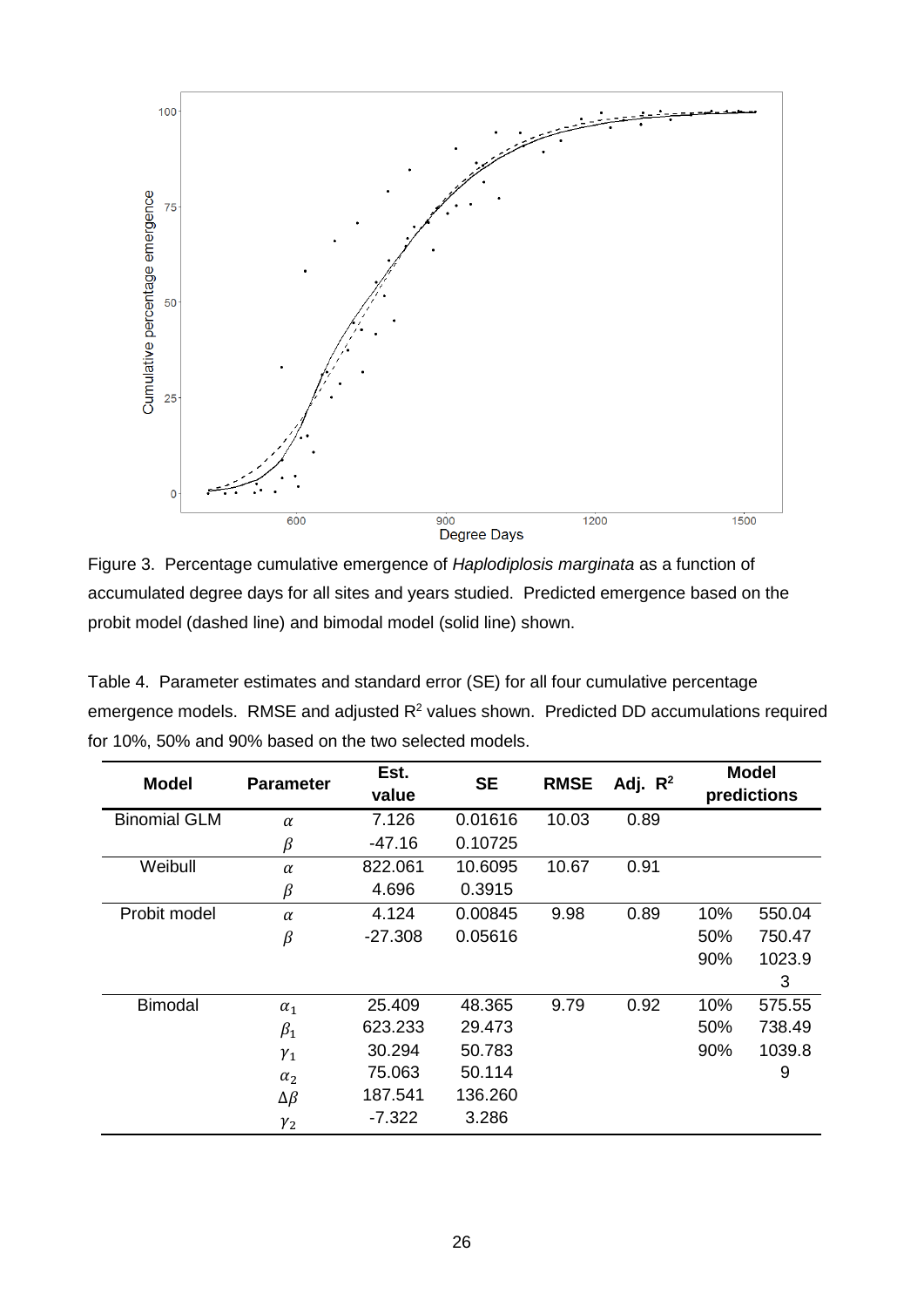Table 5. Observed and predicted 10% emergence dates for probit model and bimodal model for all sites and years. Differences in days between observed and predicted dates shown. Error in brackets represents uncertainty in emergence dates which are given as a midpoint between sampling dates.

|                     |                                   | <b>Probit Model</b>                   | <b>Bimodal Model</b>                        |                                       |                                                |
|---------------------|-----------------------------------|---------------------------------------|---------------------------------------------|---------------------------------------|------------------------------------------------|
| <b>Site</b>         | <b>Observed</b><br>emergence date | <b>Predicted</b><br>emergence<br>date | <b>Days</b><br>difference<br>$(Obs - Pred)$ | <b>Predicted</b><br>emergence<br>date | <b>Days</b><br>difference<br>$(Obs -$<br>Pred) |
| 2014                |                                   |                                       |                                             |                                       |                                                |
| Royston (Herts)     | $30th$ April ( $\pm$ 0 days)      | 27 <sup>th</sup> April                | 3                                           | 29 <sup>h</sup> April                 | $\mathbf 1$                                    |
| Bicester (Oxon)     | $3rd$ May ( $\pm$ 3.5 days)       | 30 <sup>th</sup> April                | 3                                           | $2nd$ May                             | 1                                              |
| H. Wycombe (Bucks)  | $3rd$ May ( $\pm$ 3.5 days)       | 30 <sup>th</sup> April                | 3                                           | 3rd May                               | $\Omega$                                       |
| Aylesbury (Bucks)   | $3rd$ May ( $\pm$ 3.5 days)       | $2nd$ May                             | 1                                           | 3rd May                               | 0                                              |
| 2015                |                                   |                                       |                                             |                                       |                                                |
| Royston (Herts)     | $2nd$ May ( $\pm$ 2 days)         | 1 <sup>st</sup> May                   | 1                                           | $3rd$ May                             | $-1$                                           |
| Bicester (Oxon)     | $2nd$ May ( $\pm$ 2 days)         | 3rd May                               | -1                                          | 5 <sup>th</sup> May                   | -3                                             |
| H. Wycombe (Bucks)  | $2nd$ May ( $\pm$ 2 days)         | 1 <sup>st</sup> May                   | 1                                           | 3rd May                               | $-1$                                           |
| Aylesbury (Bucks)   | $9th$ May ( $\pm$ 4 days)         | $5th$ May                             | 4                                           | $6th$ May                             | 3                                              |
| Glemsford (Suffolk) | $3rd$ May ( $\pm$ 3 days)         | $2nd$ May                             | 1                                           | 4 <sup>th</sup> May                   | $-1$                                           |
| Thirsk (N. Yorks)   | $9th$ May ( $\pm$ 2 days)         | $9th$ May                             | 0                                           | 10 <sup>th</sup> May                  | $-2$                                           |
| Devizes (Wiltshire) | $3rd$ May ( $\pm$ 3 days)         | 30 <sup>th</sup> April                | 3                                           | 3rd May                               | 0                                              |
| 2016                |                                   |                                       |                                             |                                       |                                                |
| Bicester (Oxon)     | 7 <sup>th</sup> May               | 8 <sup>th</sup> May                   | $-1$                                        | 10 <sup>th</sup> May                  | -3                                             |
| H. Wycombe (Bucks)  | 7 <sup>th</sup> May               | 5 <sup>th</sup> May                   | $\overline{2}$                              | $7th$ May                             | 0                                              |
| Glemsford (Suffolk) | $5th$ May ( $\pm$ 3 days)         | 6 <sup>th</sup> May                   | $-1$                                        | 8 <sup>th</sup> May                   | $-3$                                           |
| Devizes (Wiltshire) | 10 <sup>th</sup> May              | 7 <sup>th</sup> May                   | 3                                           | 8 <sup>th</sup> May                   | $\overline{2}$                                 |
| Max. difference     |                                   |                                       | $4$ ( $\pm$ 4days)                          |                                       | $+3(±)$<br>4days)                              |
| SD (Obs - Pred)     |                                   |                                       | 2.19                                        |                                       | 1.81                                           |

# **4.1.4 Soil analysis**

Soil textural analysis showed some variation between field sites, with all fields being clays or dominant in clay particles (Table 6). All soils had an organic matter content of over 6%. The pH did not vary greatly across sites and was either neutral or slightly alkaline in all fields.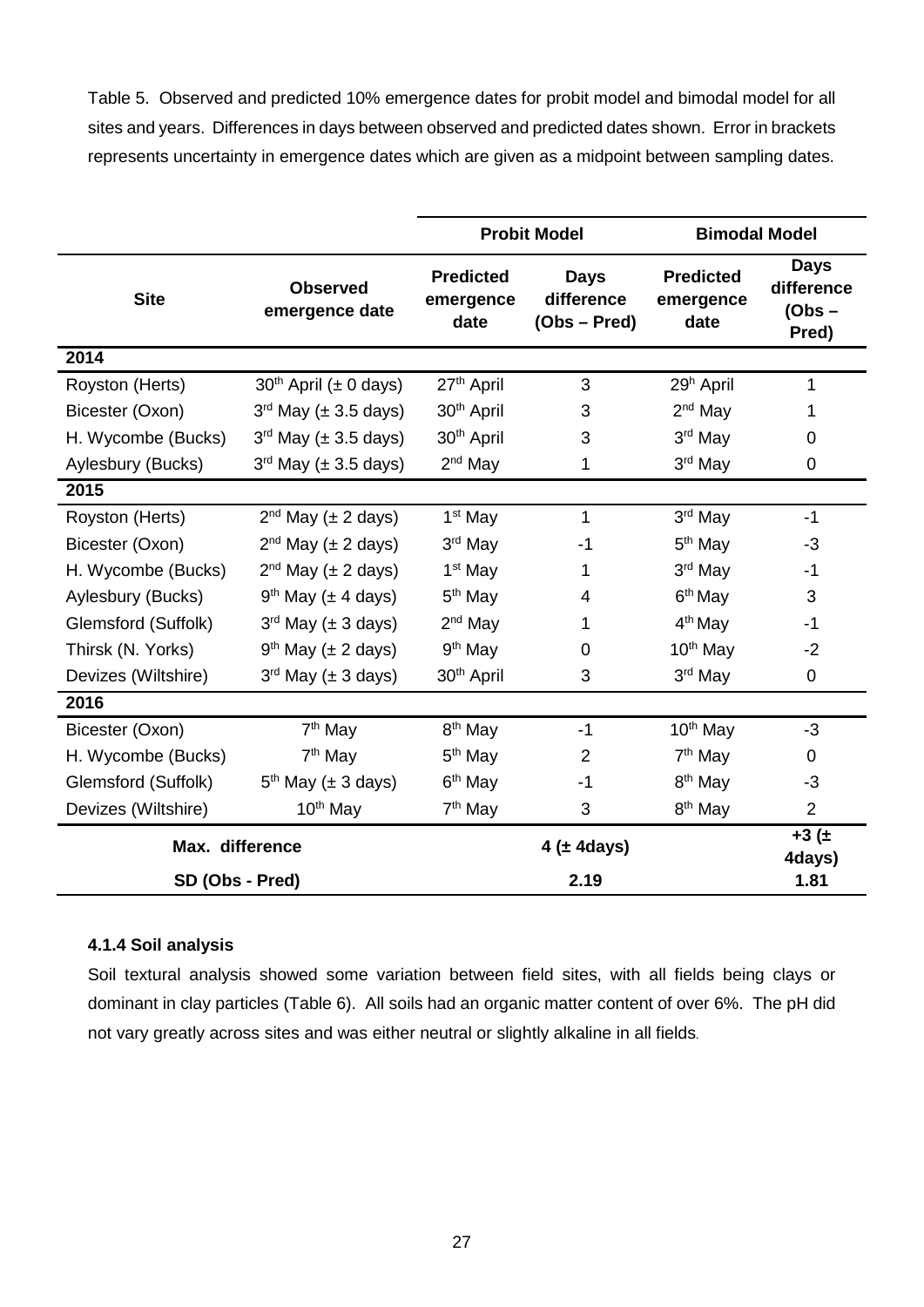| <b>Field (Site)</b> | % sand            | $%$ silt     | % clay          | <b>Classification</b> | % Organic<br>matter | pH   |
|---------------------|-------------------|--------------|-----------------|-----------------------|---------------------|------|
| Field 1a            | 22.35             | 35.65        | 42 $(\pm 0.71)$ | Clay                  | $8.77 \ (\pm 0.10)$ | 7.37 |
| (Oxon)              | $(\pm 0.33)$      | $(\pm 0.46)$ |                 |                       |                     |      |
| Field 1b            | 32.51             | 28.12        | 39.36           |                       |                     | 7.27 |
| (Oxon)              | $(\pm 2.12)$      | $(\pm 1.07)$ | $(\pm 1.05)$    | Clay                  | $8.71 \ (\pm 0.02)$ |      |
| Field 2a            |                   | 38.63        | 24.47           |                       |                     |      |
| (Bucks)             | 36.9 $(\pm 0.54)$ | (±0.09)      | $(\pm 0.49)$    | Clay Ioam             | 6.87 $(\pm 0.04)$   | 6.97 |
| Field 2b            | 34.31             | 32.73        | 32.95           |                       |                     |      |
| (Bucks)             | $(\pm 1.05)$      | (±0.52)      | (±0.59)         | Clay Ioam             | $7.85 \ (\pm 0.15)$ | 7.20 |
| Field 3a            | 16.26             | 48.08        | 35.66           |                       |                     |      |
| (Wilts)             | (±0.51)           | $(\pm 1.18)$ | (±0.66)         | Silty clay            | $6.63 \ (\pm 0.02)$ | 7.47 |
| Field 3b            | 15.68             | 48.51        | 35.81           |                       |                     |      |
| (Wilts)             | $(\pm 0.43)$      | $(\pm 0.30)$ | $(\pm 0.33)$    | Silty clay            | 5.96 $(\pm 0.06)$   | 7.40 |
|                     |                   |              |                 |                       |                     |      |

Table 6. Soil textural classification, percentage organic matter and pH for all fields. Figures represent the mean (±SEM) of three 10g composite soil samples.

## **4.1.4 Crop damage assessment**

A mean of 12.89 galls was found on damaged stems was, with little variation between sites and years. The maximum number of galls found on one stem was 34 however 83% of galled stems had ten galls or fewer and 55% had five or fewer. In year 3, 40% of all sampled stems had evidence of *S. mosellana* damage. Galled stems were shorter in length (F<sub>1,333</sub>=46.44, P<0.001), had shorter ears ( $F_{1,333}=5.52$ , P<0.05), had fewer grains per ear ( $F_{1,333}=25.47$ , P<0.001) and lower grain weight per ear ( $F_{1,333}=6.75$ , P<0.01) when compared to non-galled stems (Figure 5). Removing data from year 3 in which *S. mosellana* damage was evident removed the effect of galling on grain weight  $(F_{1,156}=0.33, P=0.57)$  but had no impact on the other variables. There was no relationship between the number of galls and any of the measured parameters on galled stems.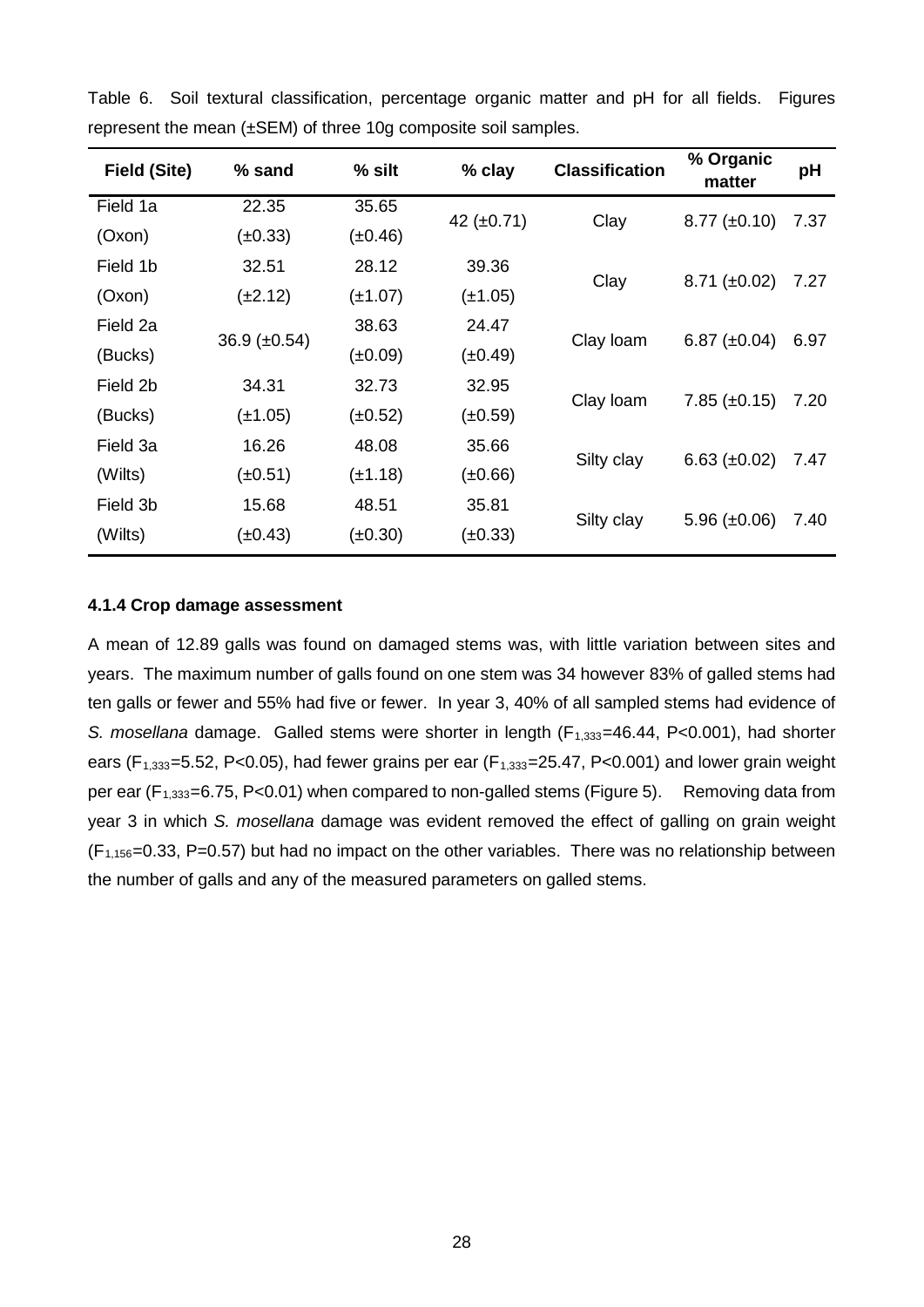

Figure 4. Crop damage assessment of stems sampled  $2014 - 2016$ . Mean values ( $\pm$  SEM) show differences between galled and non-galled stems in **A.** height **B.** ear length **C.** grain number per ear **D.** grain weight per ear. Lowercase letters represent where these differences are statistically significant at the  $P = 0.05$  level.

# **4.2 Objective 2 – Pheromone lure optimisation**

## **4.2.1 Pheromone identification**

Analyses of collections of volatiles from female *H. marginata* on the non-polar GC column with a male antenna EAG preparation indicated one strong EAG response and a weaker response to a compound eluting earlier (Figure 5). Analyses on the polar column showed a strong EAG response but the minor response was not so clear (data not shown). Retention data for the EAG responses and synthetic compounds are shown in Table 1.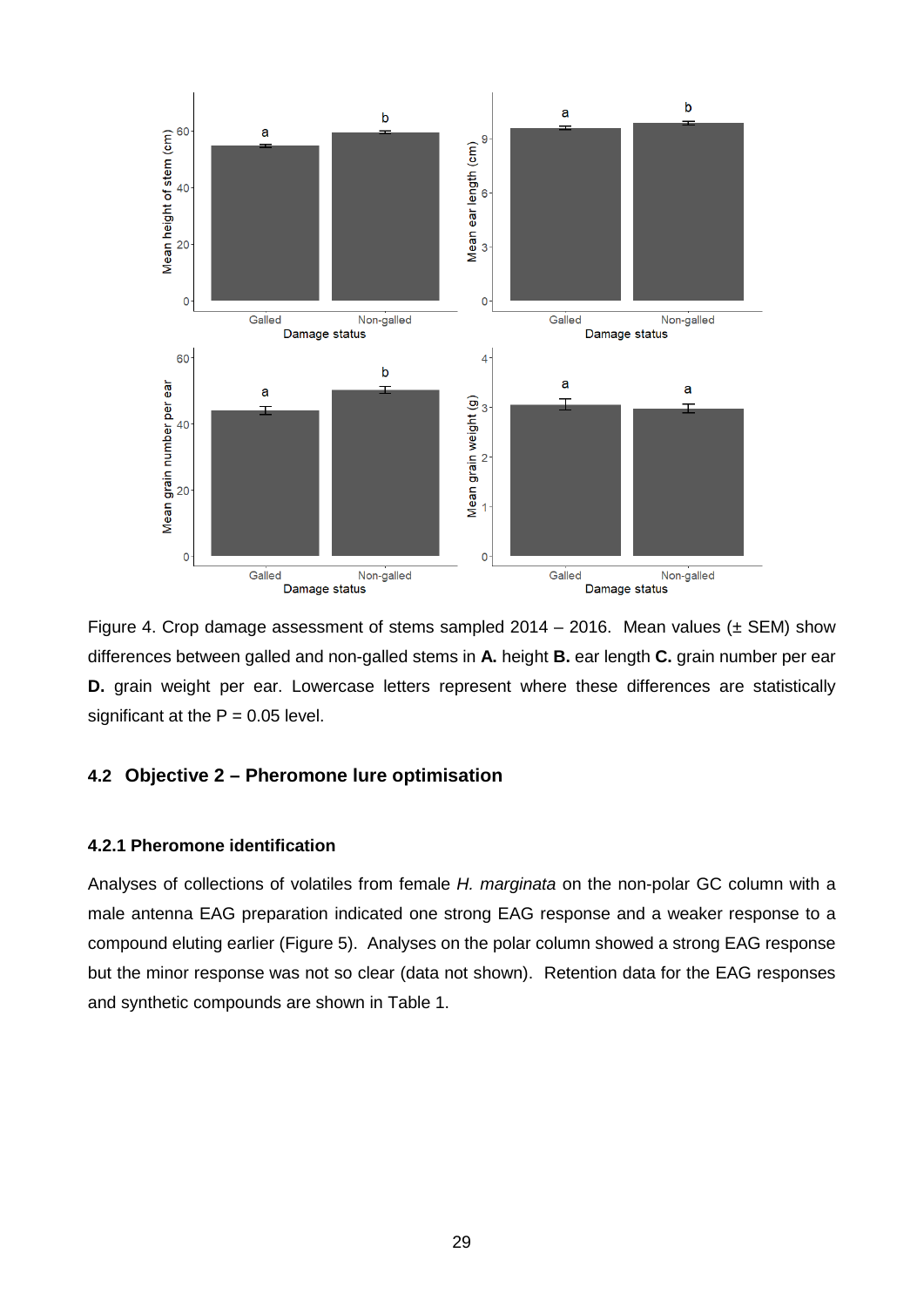

Figure 5. Coupled gas chromatography-electroantennography (GC-EAG) analysis of collection of volatiles from female *Haplodiplosis marginata* on non-polar column. Note that the lower panel is an expansion of the upper panel and FID signal is lower trace and EAG upper trace in each; major response (1) to 2-nonyl butyrate at 12.42 min, minor response (2) at 10.2 min; 2-heptyl butyrate at 10.00 min, 2-nonanol at 8.25 min.

Analyses of collections of volatiles from female and male *H. marginata* by GC-MS on both non-polar and polar GC columns (Figure 6) indicated a female-specific compound that was identified as 2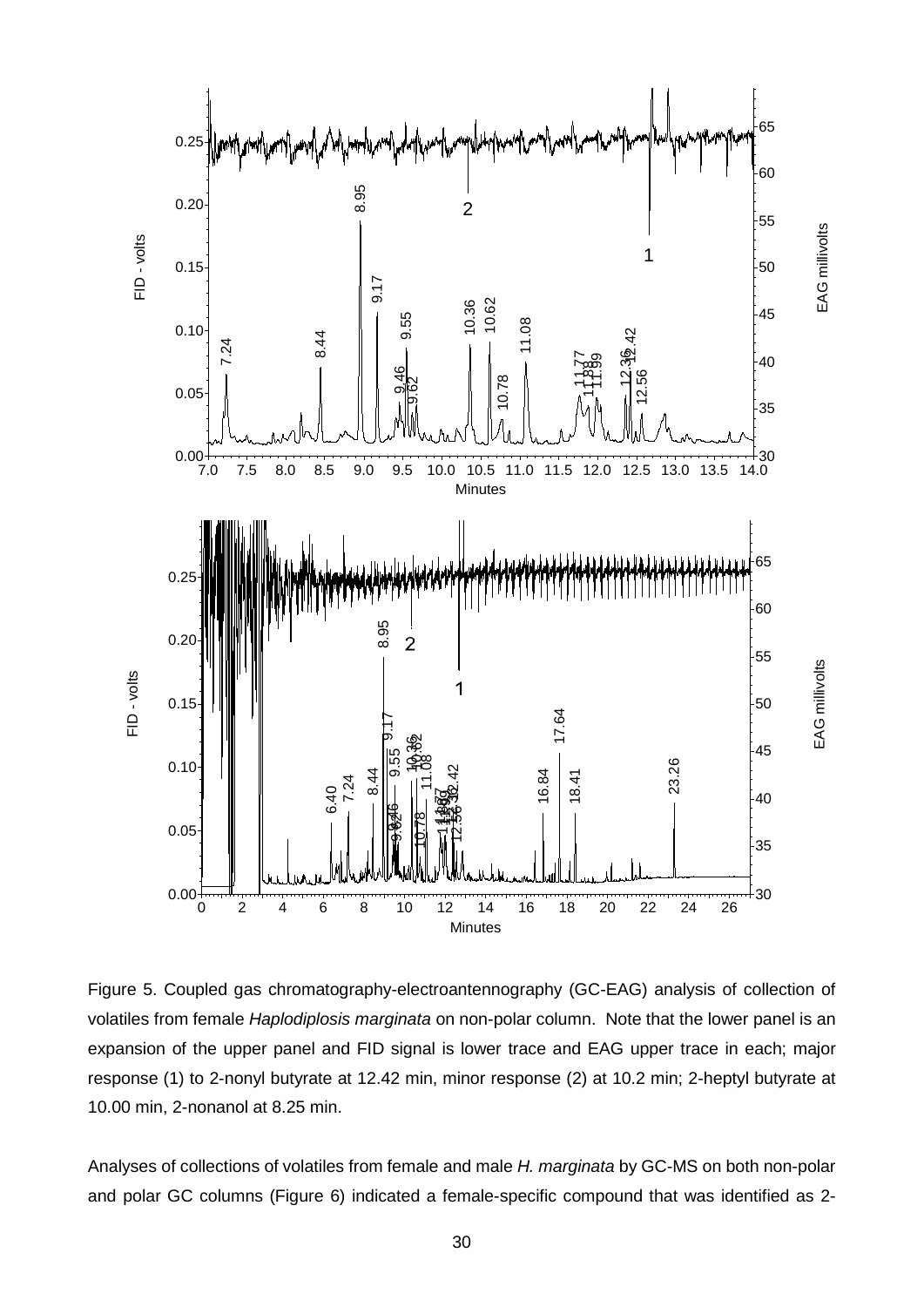nonyl butyrate by comparison of retention times (Table 7) and mass spectrum with those of the authentic synthetic compound, and the identification was confirmed by co-chromatography on both GC columns. Up to 50 ng per female of 2-nonyl butyrate was collected during 48 h. This compound had retention data consistent with that of the major response in the GC-EAG analyses (Table 1).



Figure 6. Coupled gas chromatography-mass spectrometry (GC-MS) analyses on polar GC column of volatiles from female *Haplodiplosis marginata* (upper panel) and volatiles from male *H. marginata* (lower panel). (1) 2-Nonylbutyrate, (2) 2-nonanol, (3) 2-heptyl butyrate.

2-Nonanol was detected in GC-MS analyses at approximately 2% of the 2-nonyl butyrate. Single ion scanning of the GC-MS analyses of volatiles from female *H. marginata* at *m/z* 71 and 89, characteristic of butyrate esters, showed the presence of 2-heptyl butyrate at approximately 1% of the 2-nonyl butyrate. 2-Undecyl butyrate, an analogue reported to be present by Censier *et al.* (2014b), could not be detected (<0.1% of major component). Similarly, 2,7-dibutyroxynonane, the female sex pheromone of the closely related orange wheat blossom midge, *S. mosellana* (Gries *et al.*, 2000), could not be detected by comparison with the authentic synthetic compound. Other potential minor pheromone components related to 2-nonyl butyrate, such as 2-nonanone and 2-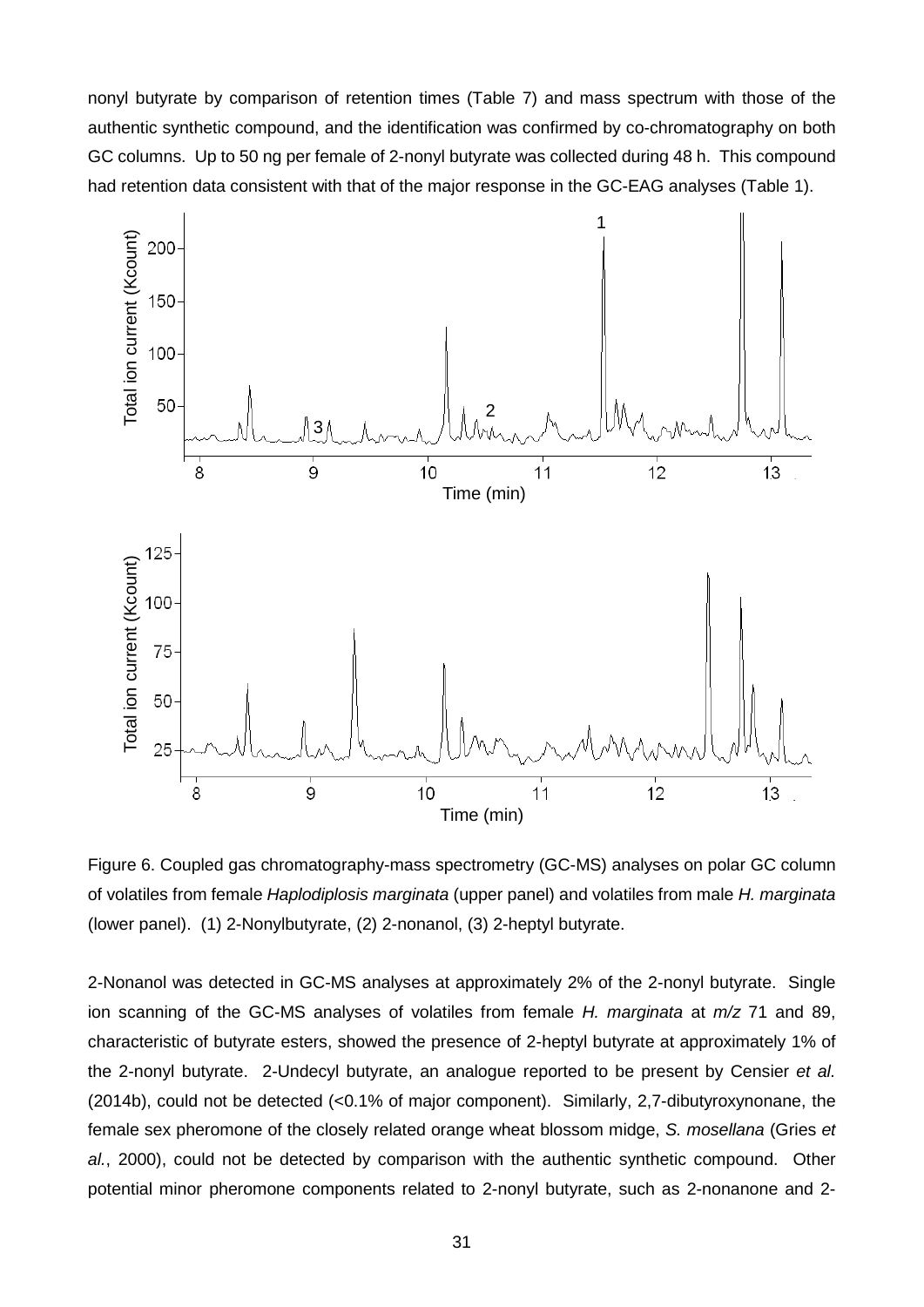nonyl acetate, could not be detected (Table 1). In GC-EAG analyses of the synthetic compounds (10 ng injected), strong EAG responses were observed to 2-nonyl butyrate and 2-heptyl butyrate, but there was no detectable response to 2-nonanol (data not shown). The retention indices of 2 heptyl butyrate were consistent with those of the component responsible for the minor EAG responses in analyses of volatiles from female midges on both non-polar and GC columns in the GC-EAG system used (Table 7). Analysis of the volatiles from female *H. marginata* on the enantioselective cyclodextrin GC column indicated a peak at the retention time of (*R*)-2-nonyl butyrate (15.69 min), but no peak (<5%) at the retention time of the (*S*)-enantiomer (15.30 min).

Table 7. Retention indices relative to retention times of *n*-alkanes of electroantennography (EAG) responses in gas chromatography (GC)-EAG analyses of volatiles from virgin female *Haplodiplosis marginata* with male *H. marginata* EAG preparation, and of synthetic compounds

|                       | Non-polar     |           | Polar       |             |
|-----------------------|---------------|-----------|-------------|-------------|
|                       | <b>GC-EAG</b> | GC-MS     | GC-EAG      | GC-MS       |
|                       | $(SPB1)^1$    | $(VF5)^1$ | $(DBWax)^1$ | $(DBWax)^1$ |
| EAG major             | 1389          |           | 1601        |             |
| <b>EAG</b> minor      | 1235          |           | 1415        |             |
| 2-Nonyl butyrate      | 1389          | 1403      | 1601        | 1591        |
| 2-Nonanol             | 1082          | 1104      | 1528        | 1513        |
| 2-Nonyl acetate       | 1218          | 1234      | 1460        | 1456        |
| 2-Heptyl butyrate     | 1201          | 1215      | 1400        | 1392        |
| 2,7-Dibutyroxy-nonane | 1846          | 1861      | 2282        | 2245        |
| 2-Nonanone            | 1075          | 1092      | 1376        | 1378        |

1 GC column phase

## **4.2.2 Pheromone dispensers**

Polyethylene vials were found to release 2-nonyl butyrate more uniformly than the rubber septa under laboratory conditions (Figure 7). The rubber septa released over 90% of the pheromone within the 1st week at 27 °C and 2.2 m  $s<sup>-1</sup>$  wind speed. In contrast, 30% of the compound remained after 28 days in the polyethylene vials. Polyethylene vials containing an initial loading of 1 mg racemic 2-nonyl butyrate and returned from field tests after 2 weeks contained (mean  $\pm$  SEM =) 0.72  $\pm$  0.02 mg  $(n = 3)$ . Polyethylene vials and rubber septa returned from the field after 6 weeks contained 0.41  $\pm$  0.02 and 0.31  $\pm$  0.02 mg, respectively.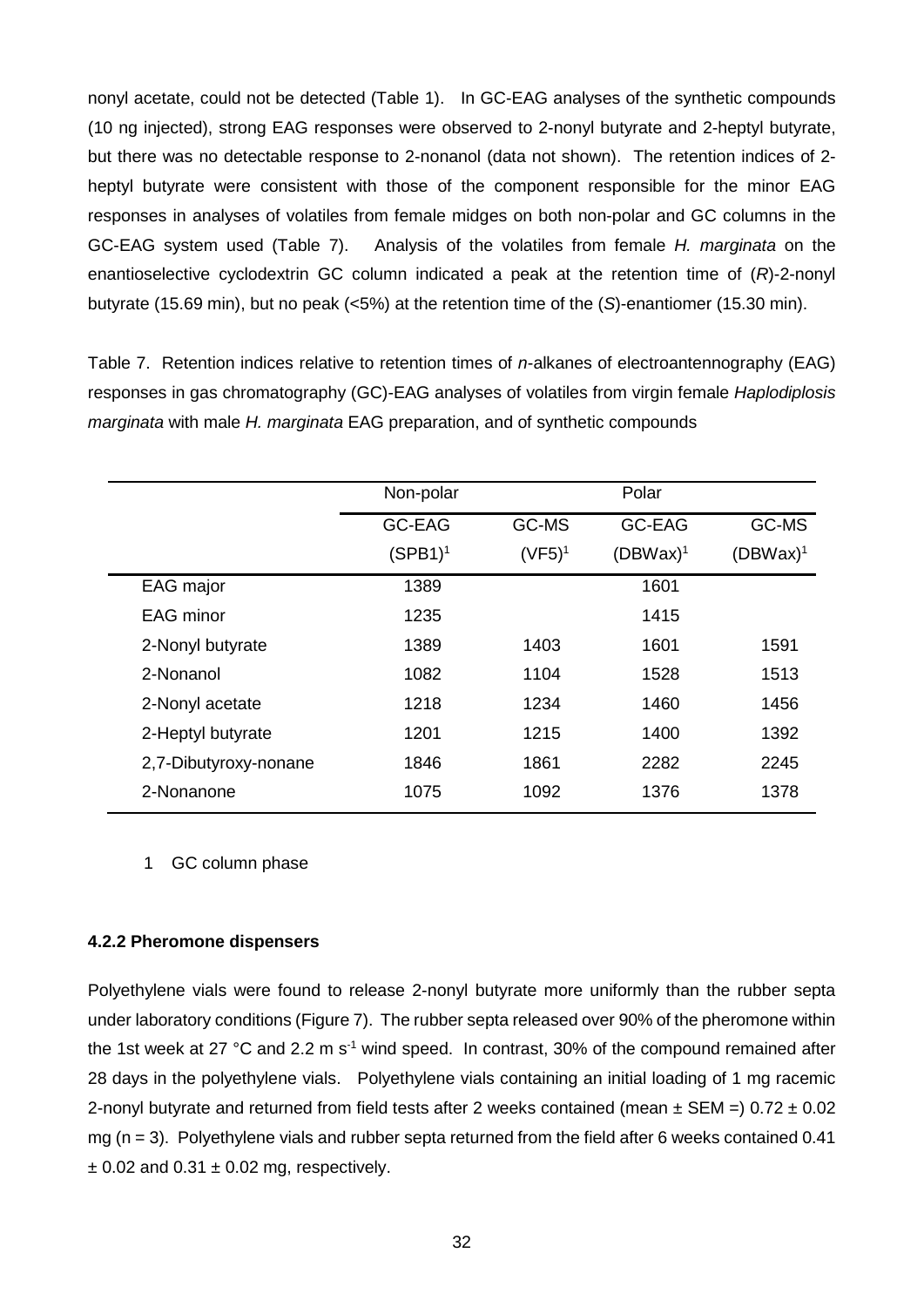

Figure 7. Release of 2-nonyl butyrate (1 mg) from rubber septa and polyethylene vials in laboratory wind tunnel at 27  $^{\circ}$ C and 2.2 m s<sup>-1</sup> wind speed as measured by gas chromatography analyses of the amount remaining at intervals.

#### **4.2.3 Field trapping experiments**

#### *Experiment 1 – pheromone dispensers*

Traps baited with 1 mg racemic 2-nonyl butyrate dispensed from either rubber septa or polyethylene vials caught more male *H. marginata* than the unbaited traps at site 2 in winter wheat ( $F_{2,9} = 21.33$ , P<0.001) during the 1st week of trapping. However, there was no difference in catches with the two dispenser types (Figure 8A). Catches during the next 2 weeks were too low for analysis but showed the same trend with mean catches per trap over the period of  $4.3 \pm 1.9$  with vials,  $5.3 \pm 1.4$  with septa, and no catches in unbaited traps.

#### *Experiment 2 – pheromone chirality*

Traps baited with (*R*)-2-nonyl butyrate caught significantly more male *H. marginata* compared to the other treatments ( $F_{3,9}$  = 22.56, P<0.001). During the 14-day trapping period no adults were caught on the unbaited traps or the traps baited with (*S*)-2-nonyl butyrate, and the catch with racemic 2 nonyl butyrate was less than 5% of that with (*R*)-2-nonyl butyrate (Figure 8B).

### *Experiment 3 – effect of minor components*

A total of 26 658 male *H. marginata* was caught during the 11-day trapping period. Traps baited with racemic 2-nonyl butyrate caught significantly more than unbaited traps but less than 10% of the number caught in traps baited with  $(R)$ -2-nonyl butyrate  $(F_{5,45} = 253.66, P < 0.001$ ; Figure 8C). Addition of the minor components, (*R*)-2-nonanol and/or (*R*)-2-heptyl butyrate, did not increase or decrease trap catches compared with catches with the major component, (*R*)-2-nonyl butyrate, alone. There was no interaction between treatment and block but the effect of block was significant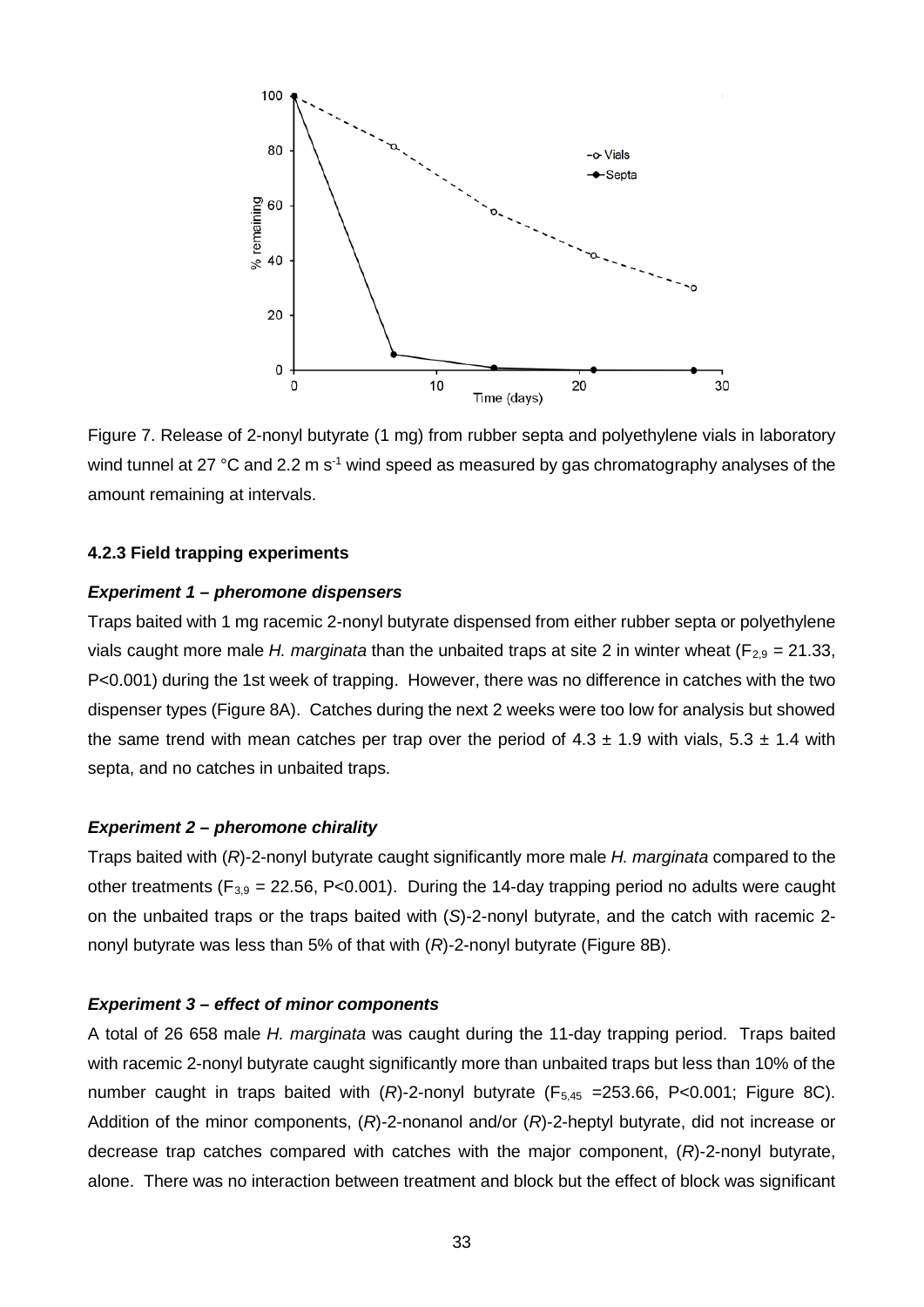

Figure 8. Mean (± SEM) daily catches of male *Haplodiplosis marginata* in traps baited with (A) racemic 2-nonyl butyrate (1 mg) dispensed from polyethylene vials or rubber septa (experiment 1, 15-21 May 2014); (B) racemic 2-nonyl butyrate (1 mg), (*R*)-2-nonyl butyrate (0.5 mg), (*S*)-2-nonyl butyrate (0.5 mg), and unbaited (experiment 2, 5-19 June 2014); and (C) a range of treatments (experiment 3, 18-29 May 2015): A, 0.5 mg (*R*)-2-nonyl butyrate; B, 0.5 mg (*R*)-2-nonyl butyrate + 2% (*R*)-2-nonanol; C, 0.5 mg (*R*)-2 nonyl butyrate + 2% (*R*)-2 heptyl-butyrate; D, 0.5 mg (*R*)-2-nonyl butyrate + 2% (*R*)-2-nonanol + 2% (*R*)-2 heptyl-butyrate; E, 1 mg racemic 2-nonyl butyrate; F, unbaited control. Bars show back-transformed means. Means within a panel capped with different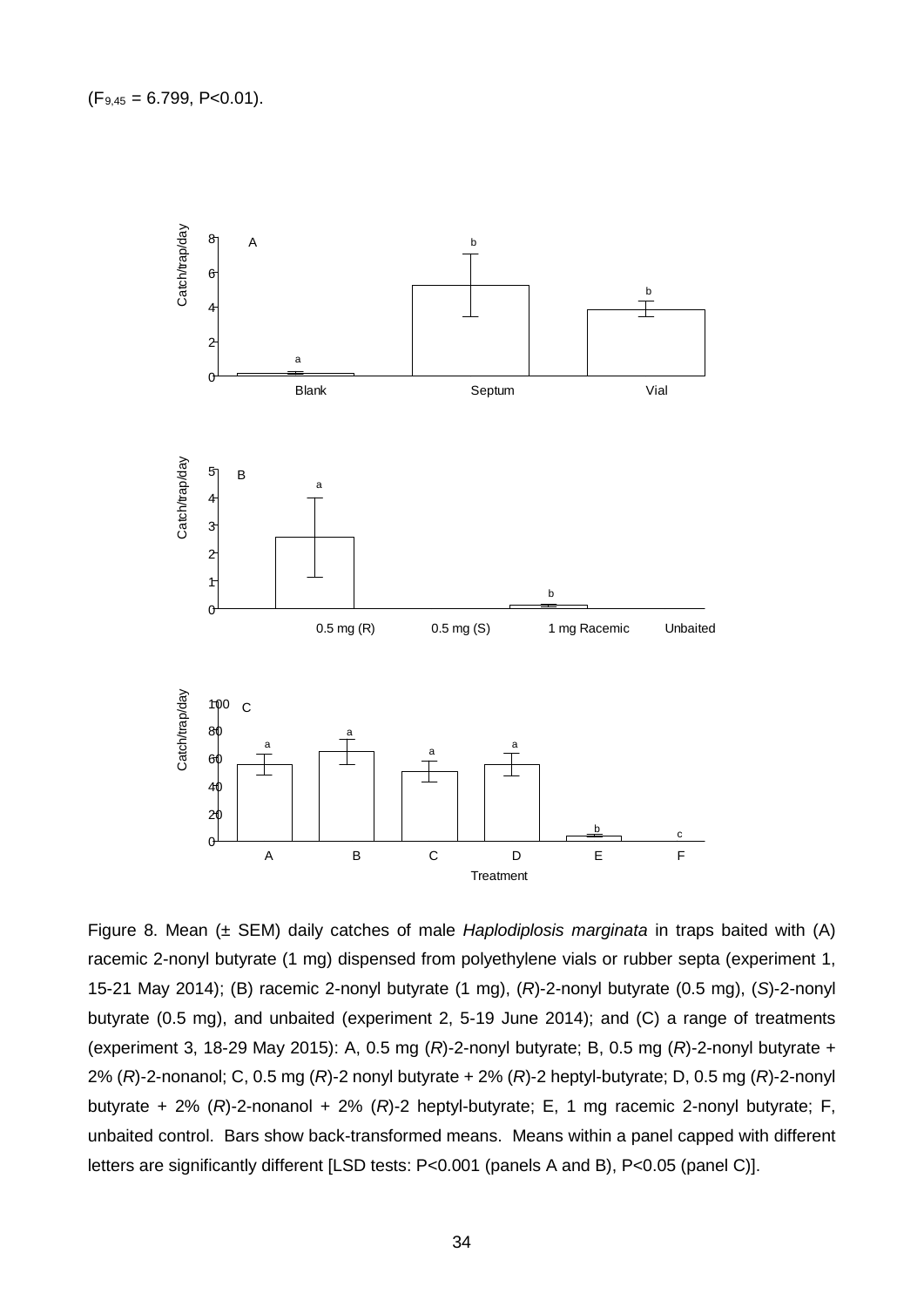# *Experiment 4 – pheromone loading*

A total of 13 775 male *H. marginata* was caught during the 9-day trapping period. Significant differences in numbers caught were observed between all treatments ( $F_{4,36}$  = 187.42, P<0.001) and trap catches were dose-dependent with more male *H. marginata* caught when higher pheromone loadings were used (Figure 9A). Log mean catch plotted against log pheromone loading indicated a linear association (Figure 9B).

#### *Experiment 5 – comparison with other traps*

Substantially more male *H. marginata* were caught in the pheromone trap compared with both the unbaited sticky and water traps. During the trapping period of 18 days with six replicates, over 6 500 *H. marginata* were caught using the pheromone traps compared with 26 and 27 in the sticky and water traps, respectively.



Figure 9. (A) Mean (± SEM) catches of male *Haplodiplosis marginata* in experiment 4 with different lure loadings of (*R*)-2-nonyl butyrate and unbaited control (2–11 June 2015; bars show backtransformed means). Means capped with different letters are significantly different (LSD test: P<0.05). (B) Log mean daily catch per trap of *H. marginata* against log pheromone loading in experiment 4.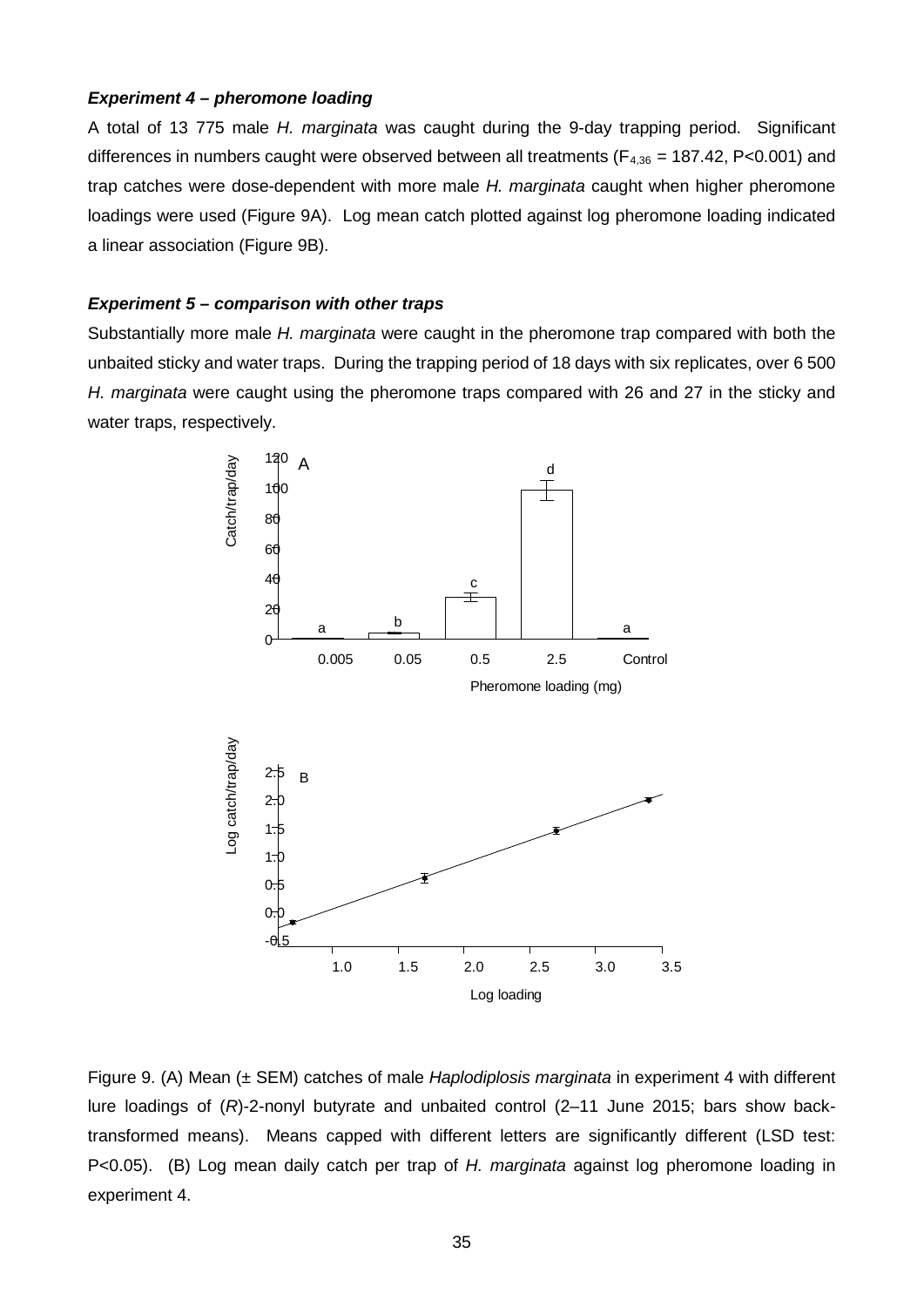## **4.3 Objective 3 – Pheromone trap development**

#### **4.3.1 Field experiments**

#### *Lure Longevity*

For the duration of experimental period, fewer insects were caught with traps baited with the same lure than those with lures that were refreshed regularly ( $F_{1,101}$ =25.25, P<0.001) but this effect did not change significantly over time (Fig. 10). Clear differences were observed between the numbers of insects caught at each field site  $(F_{1,6}=88.04, P<0.001)$  and fewer insects were caught as the experiment progressed  $(F_{1,101}=194.65, P<0.001)$  (Fig.1).



Figure 10.Catches of *Haplodiplosis marginata* males in traps baited with lures maintained continuously (old) or renewed at approximately weekly intervals (new) at two sites (3 May – 16 July 2016; *N* = 4 at each site; dots show log counts, lines show regressions)

The number of insects caught in traps with old lures expressed as a percentage of the catch in traps baited with new lures did not significantly decrease over time ( $F_{1,5}=4.536$ ,  $P = 0.086$ ) although there was clearly a negative trend (Fig. 11). In the old lures  $(N = 4)$ , 39.4%  $\pm$  0.7 of the pheromone from site 2 (Bucks) and 36.1%  $\pm$  1.4 of the pheromone at site 3 (Oxon) remained after the 59-day trapping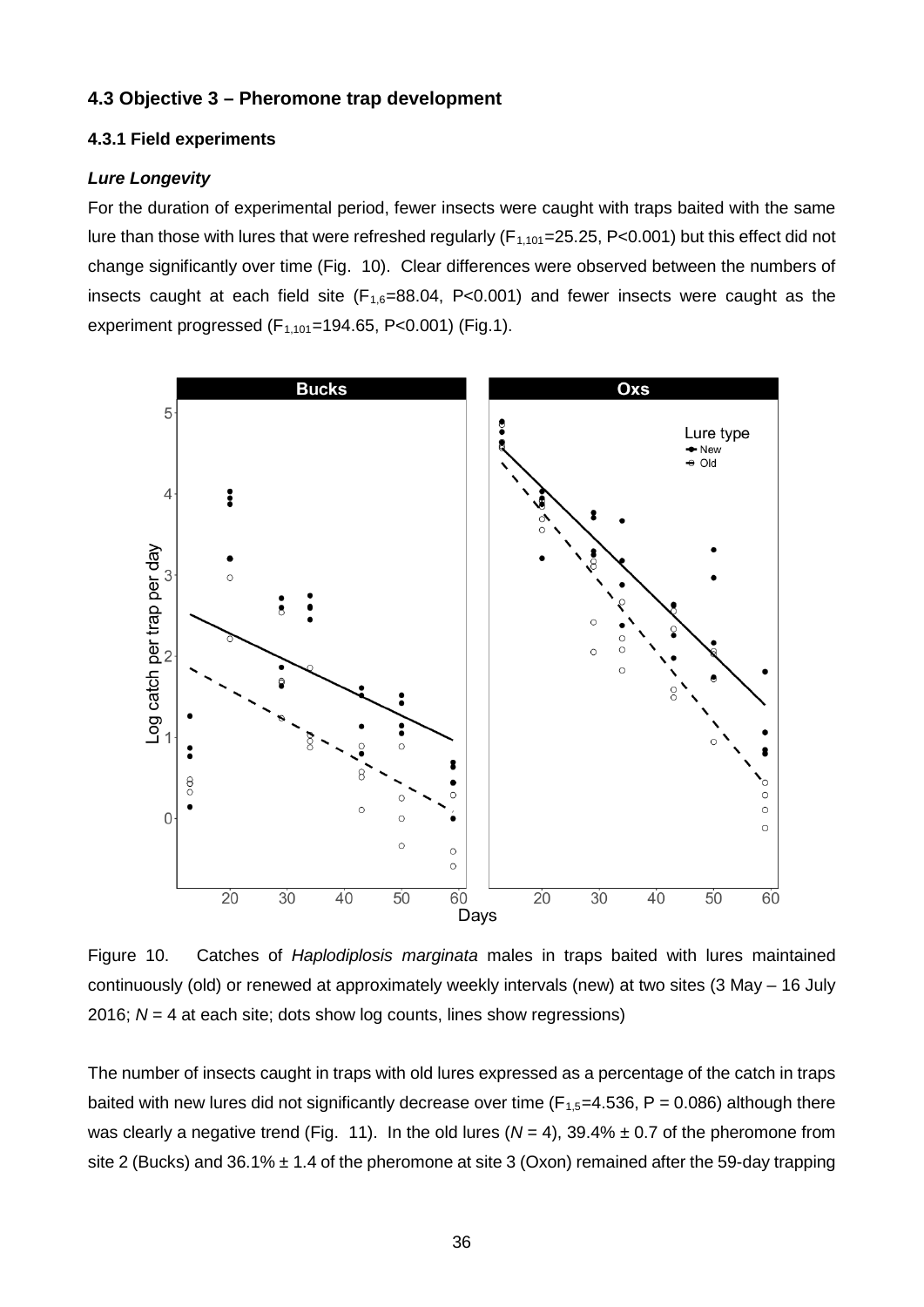period. Mean air temperatures during this time were  $13.43 \pm 0.10^{\circ}$ C and  $13.36 \pm 0.11^{\circ}$ C at sites 2 and 3 respectively. Maximum air temperature did not exceed 25°C at either site.



Figure 11.Total catches of *Haplodiplosis marginata* males in traps baited with lures maintained continuously expressed as a percentage of catches in traps baited with lures renewed for each trapping period at two sites (3 May – 16 July 2016; *N* = 4 at both sites).

# *Trap Height*

Numbers of insects caught was very similar in each field: 49% of the total trapped were caught in field 1 and 51% in field 2. The lowest numbers of insects were caught at 80 cm and 120 cm; catches at 0 cm and 40 cm accounted for 98.3% of the total 3,100 trapped. Catch numbers were different a different heights ( $F_{3,30}$  =110.33, P<0.001), and catch rates at 0 cm and 40 cm differed between fields  $(F_{9,24} = 5.78, P < 0.001)$  (Fig. 3). This was accounted for by trap height in relation to crop height. Post hoc tests revealed that field 1 in spring wheat (crop height of approximately 10 cm) had far higher numbers of insects trapped at 0 cm than 40 cm (P<0.001). Field 2 in spring wheat (crop height of approximately 40 cm) had no difference in catches at 0 cm and 40 cm and had a higher number of insects caught at 40 cm compared to field 1 (P<0.001). There were therefore higher catches in traps positioned below crop height and lower catches in traps positioned above crop height (Fig. 12).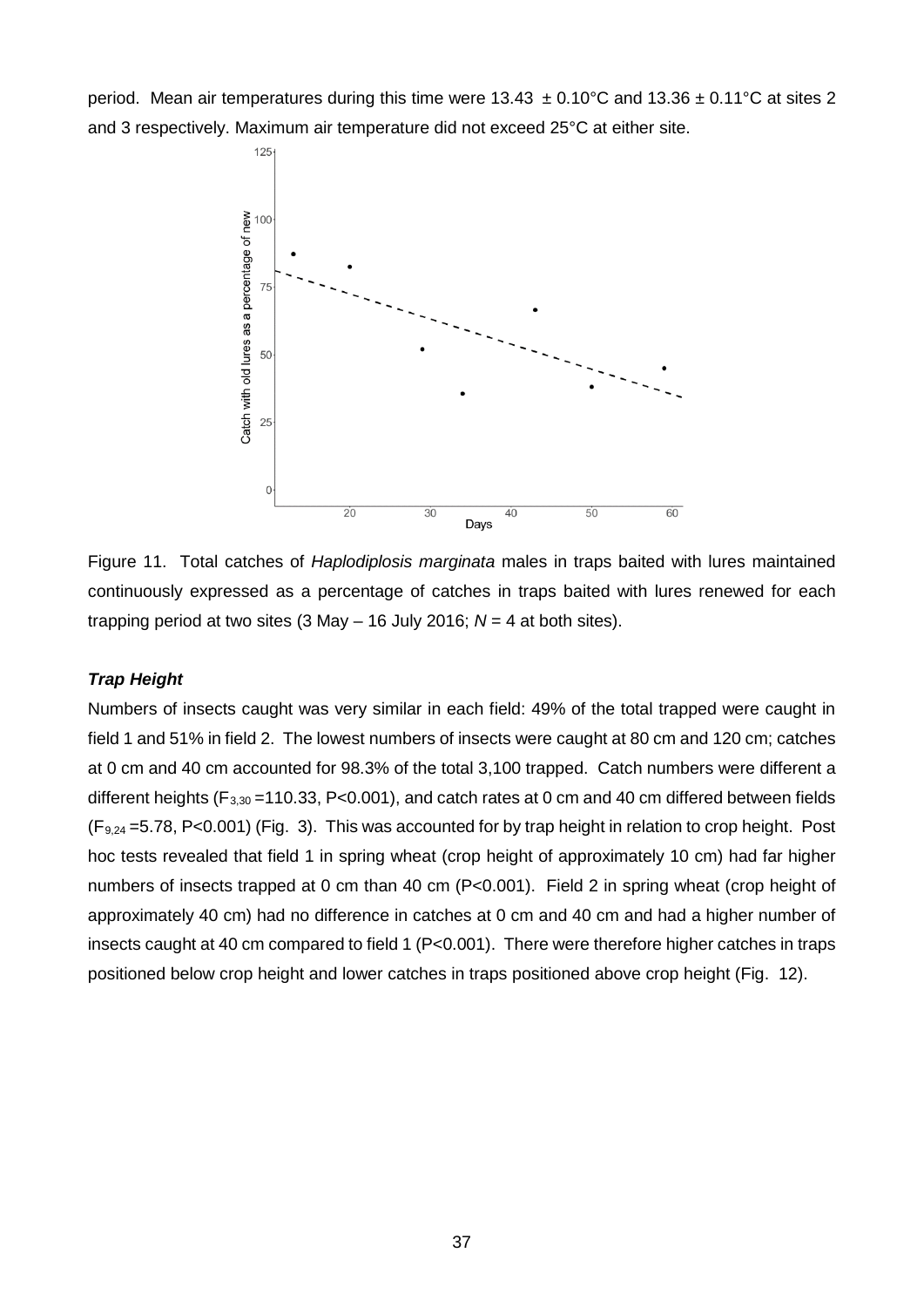

Figure 12.Mean catches (+SEM) of *Haplodiplosis marginata* males in traps positioned at different heights in fields of spring wheat (Field 1) and winter wheat (Field 2) at the Oxford field site (13-19 May 2016; *N* = 4 at each site and height; shaded areas represent traps at or below the height of the crop).

## *Distance from field margins*

Catch rate was not affected by transect direction in relation to prevailing wind direction ( $F_{2,9} = 0.29$ , P=0.75), but was affected by the distance of the trap from the field margin ( $F_{2,22}$ =8.19, P<0.01) (Fig. 13). Post hoc testing revealed lower catches in traps in the field margin compared to those positioned 20 m (P<0.05) and 40 m into the crop (P<0.001). There was no difference in catch between the traps placed 20 and 40 m into the crop (P=0.54).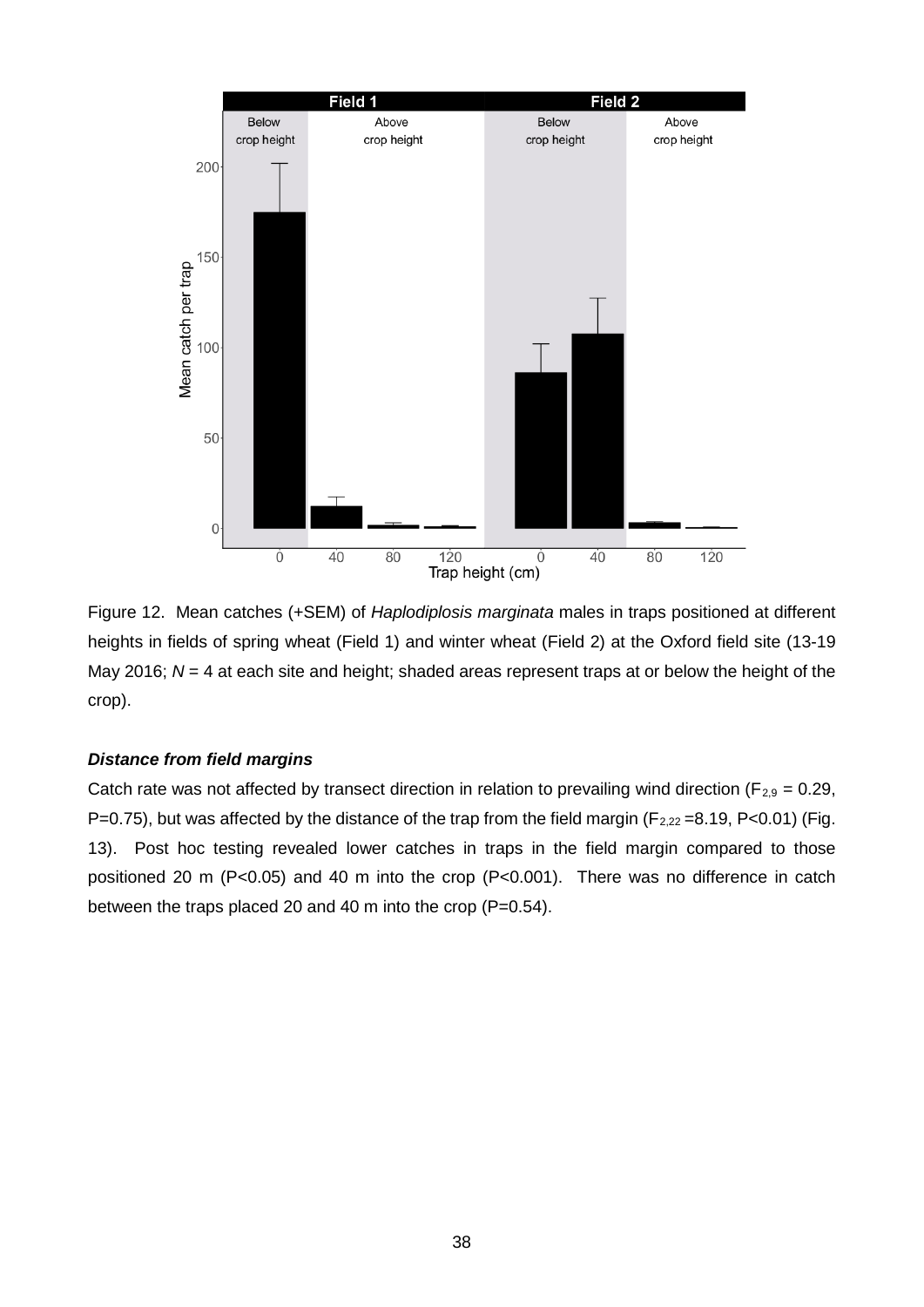

Distance from field margin (m)

Figure 13.Mean catches (+SEM) of *Haplodiplosis marginata* males in traps positioned at increasing distance from the field margin (19 May  $-$  1 June 2016; three sites, N = 4 at each site). Lowercase letters indicate significant differences between distances.

## *Range of interference*

Number of insects caught per day in outer traps was higher than the number caught in inner traps  $(F<sub>1.49</sub>=22.58, P<0.001)$  and was higher overall in arrays with a greater inter-trap distance ( $F<sub>1.6</sub>=49.21$ , P<0.001). Differences between the catch rate of outer and inner traps reduced with increasing intertrap distance  $(F_{1,49}=12.93, P<0.001)$  (Fig. 14).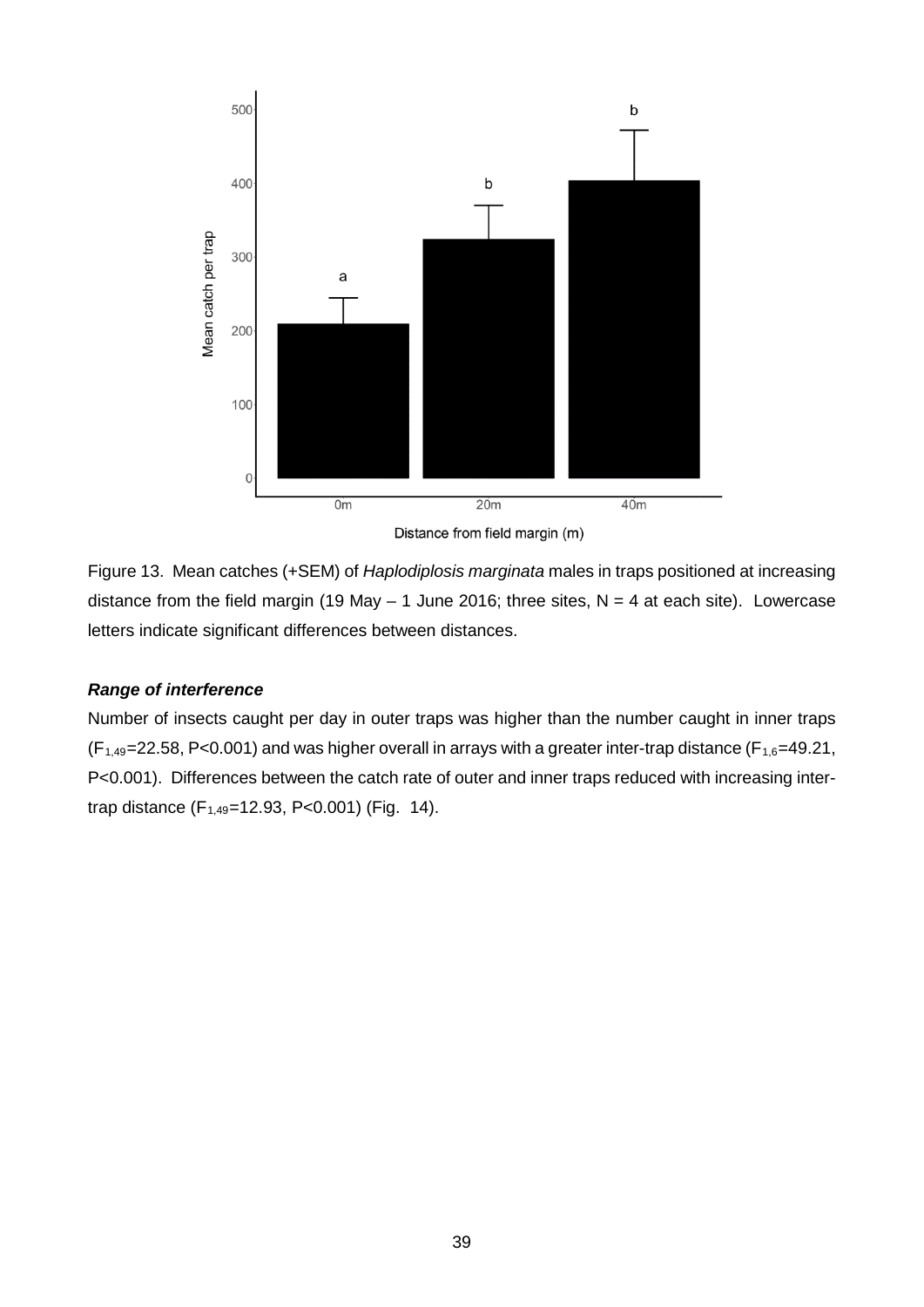

Figure 14.Mean numbers of *Haplodiplosis marginata* males caught in central and outer traps in hexagonal arrays of different inter-trap distances at three sites (1-22 June 2016; *N* = 9).

## **4.3 Objective 4 - Identification of natural enemies through gut analysis**

## **4.3.1 Primer design and PCR assay development**

The selected primer pair amplified a fragment of 348bp and had an optimum annealing temperature of 65°C which was used for all subsequent reactions. The sequences of the selected primers were as follows: F-COI-12 5'-GAGCACCAGATATAGCATTTCC and R-COI-360 5'- CCAGCCAATACTGGTAAAGAAAG. No cross-reactivity of the primers was observed with any of the non-target species tested, which included the Cecidomyiid *S. mosellana*. The new primers were able to detect pure *H. marginata* DNA at concentrations as low as 0.001 ng µL-1 .

#### **4.3.2 Rate of digestion of** *H. marginata* **DNA in predator guts**

There was a significant effect of digestion time on the probability of detecting *H. marginata* DNA from the guts of *N. brevicollis* (F1,5=16.297, P<0.01). Detectability half-life of *H. marginata* DNA under these conditions was determined to be 31.07h (Figure 15). The assay achieved 100% positive results in individuals killed immediately after feeding, while the unfed beetles did not produce any positive results. The greatest decline in probability of detection occurred between 12h and 24h postfeeding.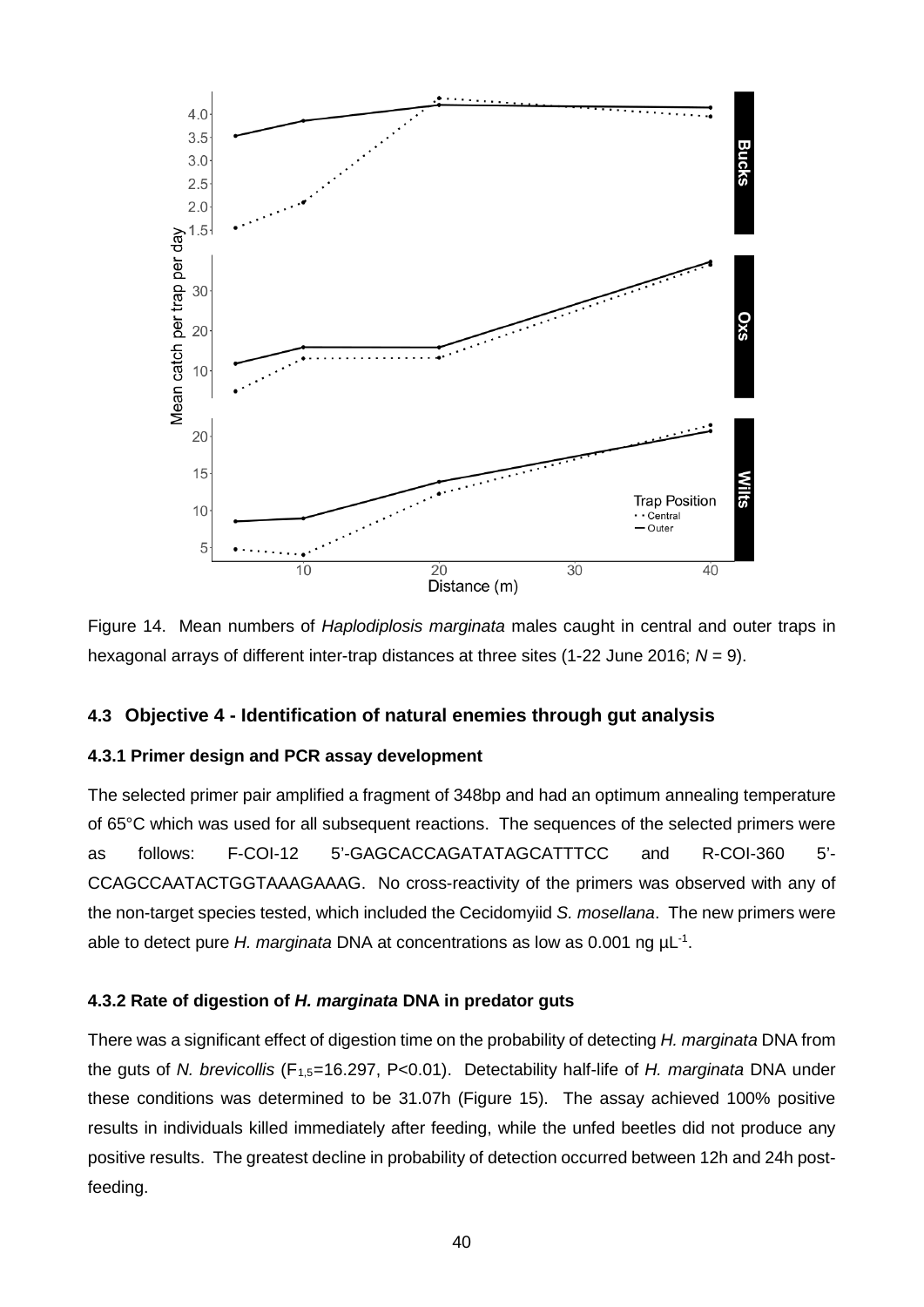

Figure 15. Proportion of positive assays for *Haplodiplosis marginata* DNA in the guts of *Nebria brevicollis* at time post-consumption of a single prey larvae. Fitted line represents probit model with 95% CI.

## **4.3.3 Field survey**

In total 110 individual carabid specimens of 11 different species were trapped. The majority (47%) of beetles were caught in the central traps of the arrays. Positive results for the presence of *H. marginata* DNA were found in 7.2% of specimens and were obtained from 4 different species (Table 8). Beetles trapped late in the season (July) represented only 15% of all specimens tested, but had a much higher rate of positive results (23.5%) compared to beetles trapped in May (4.3%). This is despite the activity density of the beetles being almost identical in May and July (0.84 and 0.85 beetles per trap per day respectively).

Table 8. Number of individuals of each carabid species tested for the presence of *H. marginata* DNA during the field survey in Buckinghamshire, UK, and expressed as a percentage of the total carabids tested (in brackets). Number of individual assays testing positive for the presence of *H. marginata* for each carabid species tested and the percentage positive for that species (in brackets).

| <b>Species</b>      | <b>Number tested</b><br>(% of total carabids) | <b>Number positive</b><br>(% for species) |
|---------------------|-----------------------------------------------|-------------------------------------------|
| Poecilus versicolor | 45 (40.9)                                     | 2(4.44)                                   |
| Poecilus cupreus    | 9(8.18)                                       | 0(0)                                      |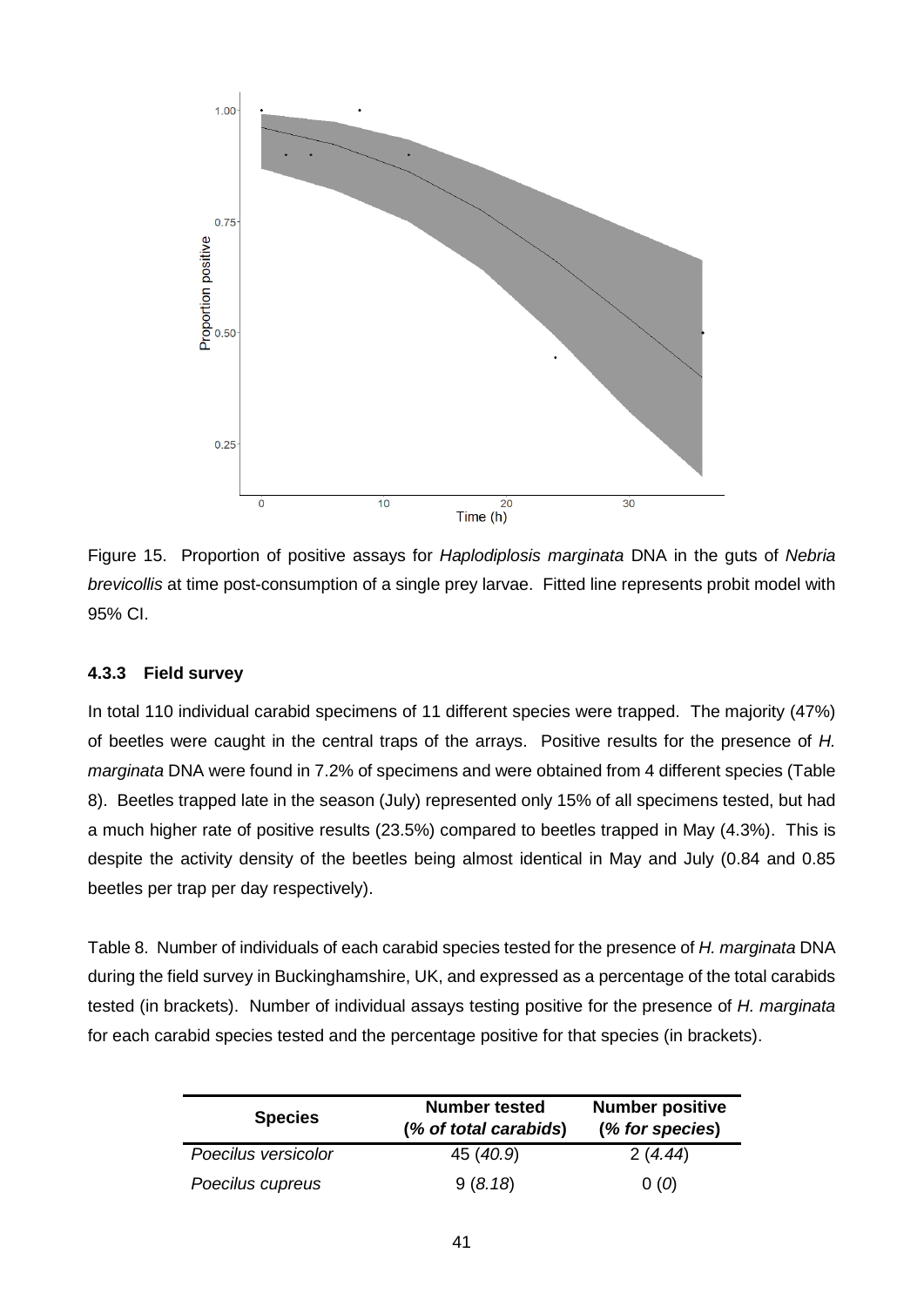| Nebria brevicollis          | 15 (13.64) | 3(20)    |
|-----------------------------|------------|----------|
| Pterostichus melanarius     | 6(5.45)    | 0(0)     |
| Anchomenus dorsalis         | 1(0.91)    | 0(0)     |
| <b>Bembidion deletum</b>    | 2(1.82)    | 0(0)     |
| <b>Bembidion tetracolum</b> | 1(0.91)    | 0(0)     |
| Harpalus rufipes            | 19 (17.27) | 2(10.53) |
| Harpalus affinis            | 9(8.18)    | 0(0)     |
| Abax parallelepipedus       | 1(0.91)    | 0(0)     |
| Loricera pilicornis         | 2(1.82)    | 1(50)    |
| Total                       | 110 (100)  | 8(7.27)  |

## **5 Discussion**

## **5.1 Objective 1 – Phenological forecasting**

Data on insect species development can be used to establish degree day models from which phenological events such as yearly adult emergence can be predicted. The life cycle of *Haplodiplosis marginata* has been relatively well described (Skuhravý *et al.*, 1983; Censier *et al.*, 2015), however there is little known about the developmental biology of this insect. Existing research into developmental thresholds only tested a limited number of temperatures meaning the posited lower developmental threshold of 10 °C is potentially inaccurate (Baier, 1963; Nijveldt & Hulshoff, 1968). This is demonstrated by observations of *H. marginata* pupation in soil temperatures below 10 °C in the UK (Pope & Ellis, 2012). Furthermore, laboratory studies so far completed have not fully recreate field conditions for *H. marginata* due to the variation that exists within soils, and potential differences in developmental time at constant and fluctuating temperatures (Hagstrum & Milliken, 1991). In addition to thermal thresholds for development, other environmental factors are important in the seasonal ecology of insects which are relevant when attempting to predict emergence (Tauber & Tauber 1976; Tauber *et al.*, 1998, Leather *et al.*, 1993; Koštál, 2006).

In the initial degree day model of emergence, the predictive ability was improved by incorporating rainfall into the selection of a date of biofix. In the model to predict peaks in emergence, the onset of a precipitation period followed by the accumulation of 512DD above 0 °C predicted an increase in *H. marginata* emergence to within 3 days of the midpoint of the observed peaks. In both cases, models incorporating rainfall were more accurate than those using soil temperature alone. The models proposed here, and that proposed by Jacquemin *et al.*, (2014), agree with theories of insect development which state that post-diapause, insects can remain in a state of 'readiness' until an environmental cue triggers the onset of pupation (Tauber & Tauber, 1976; Hodek, 1996; Koštál, 2006). The role of moisture in insect emergence has been studied in other insect species including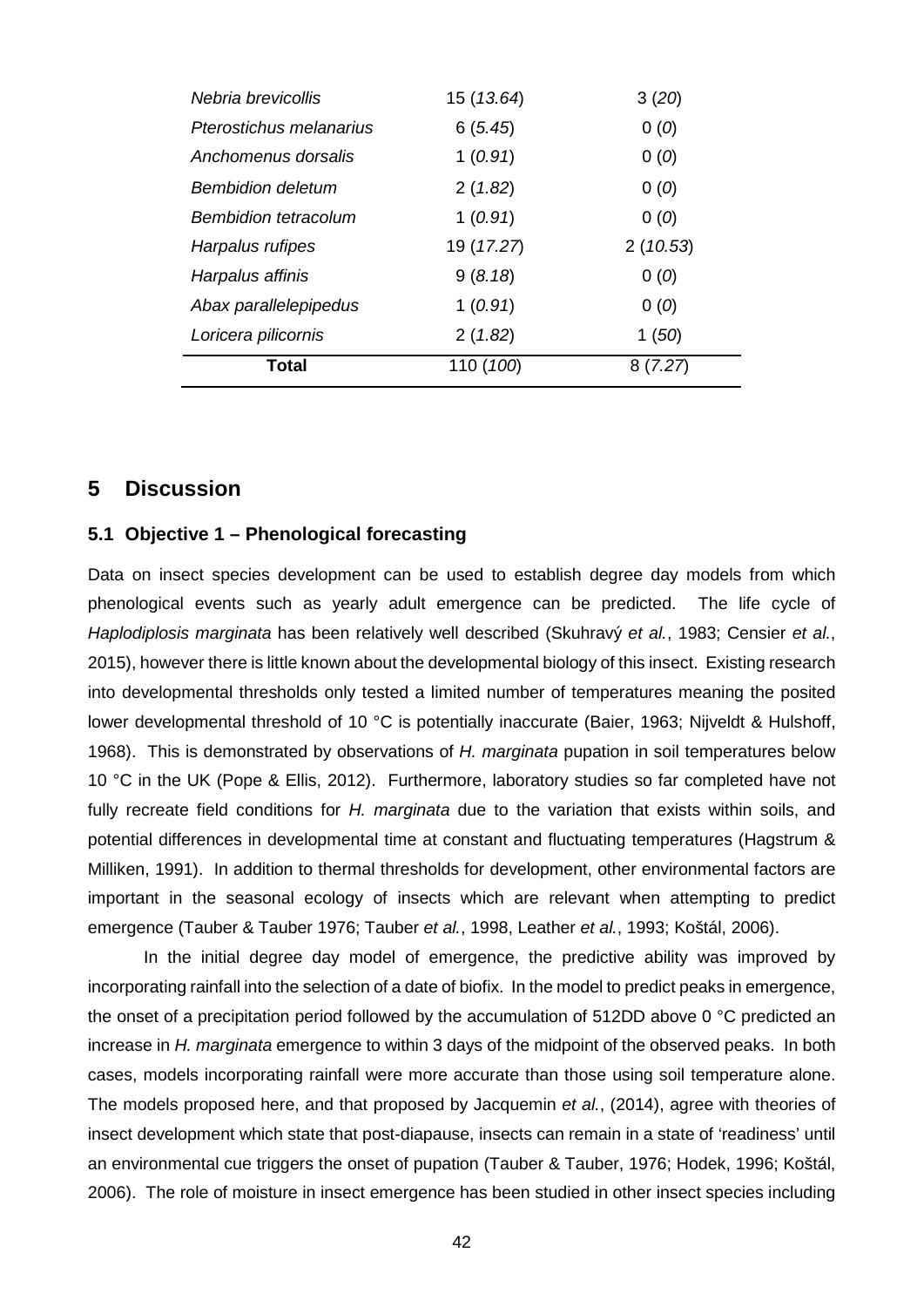*S. mosellana* (Oakley *et al.*, 1998; Elliot *et al.*, 2009; Jacquemin *et al.*, 2014). It has been suggested that increased soil moisture might improve mobility (Menu, 1993; Ellis *et al.*, 2004) or act a behavioural stimulus (Tauber et al, 1994). More research needs to be done to understand the role moisture plays specifically in the development of *H. marginata* such as whether it is important for diapause termination or post-diapause development (Leather *et al.*, 1993). Soil textural analysis of the sites used in this experiment shows that the fields studied are either clays or dominant in clay particles. Organic matter comprised at least 6% of the soil at the study sites. The moisture retention capabilities and open structure associated with these soils (Davies *et al.*, 2001) may result in greater pupation success for this species, however this would require more extensive analysis of mortality rates in the soil. Nonetheless, the information shown here can be used to successfully predict the initiation of a degree day accumulation period, following which adult *H. marginata* will emerge. This is significant as for the first time, farmers could be provided with a window of time during which to inspect crops or deploy traps.

The two DD-based cumulative emergence models proposed here for *H. marginata* are comparable in terms of their reliability as determined by the r-squared and RSME values. The bimodal model however has a slightly better predictive power as shown by the standard deviation of the observed and predicted 10% cumulative emergence from previous years. The value for 10% emergence was deemed to be an appropriate proxy for the start of emergence given the error involved in trapping insects at very low densities; it is unlikely that the earliest onset of emergence will have been recorded particularly in 2014 when pheromone traps were not available. The probit model predicted that 10% emergence occurs at 550 DD post-biofix while the bimodal model estimated it to occur at 576DD. Both estimates fall well within the observed range of 538 – 621 DD. The bimodal model predicts a higher initial rate of emergence, which appears to fit the observed pattern of large initial peaks and smaller subsequent peaks of emergence. Over all sites and years, the probit model predicted the onset of emergence to within 4 days  $(\pm 4 \text{ days})$  which is on a par with the preliminary degree day-based model. The bimodal model improved on this by predicting emergence to within 3 days ( $\pm$  4 days). The advantage of the new models is the ability to predict cumulative percentage emergence over the entire flight season, rather than just the start date. This will enable the midpoint and conclusion of flight periods to be estimated and aid in the assessment of the need for chemical controls or the effectiveness of insecticides applied earlier in the emergence period. The crop damage assessments presented here show that the effects of *H. marginata* damage are not always clear cut. Plant height, grain number and ear length were all compromised on damaged stems but total grain weight was not affected. The disparity between growth reduction and final grain weight may be due to a 'pruning effect' whereby the plant compensates for fewer grains through increased grain filling (Barnes, 1956). Ideally, numbers of insects emerging will be linked to potential crop damage to further aid the assessment of risk and inform pest management decisions. It is clear from the results here that more extensive, long term research is required before this becomes feasible.

43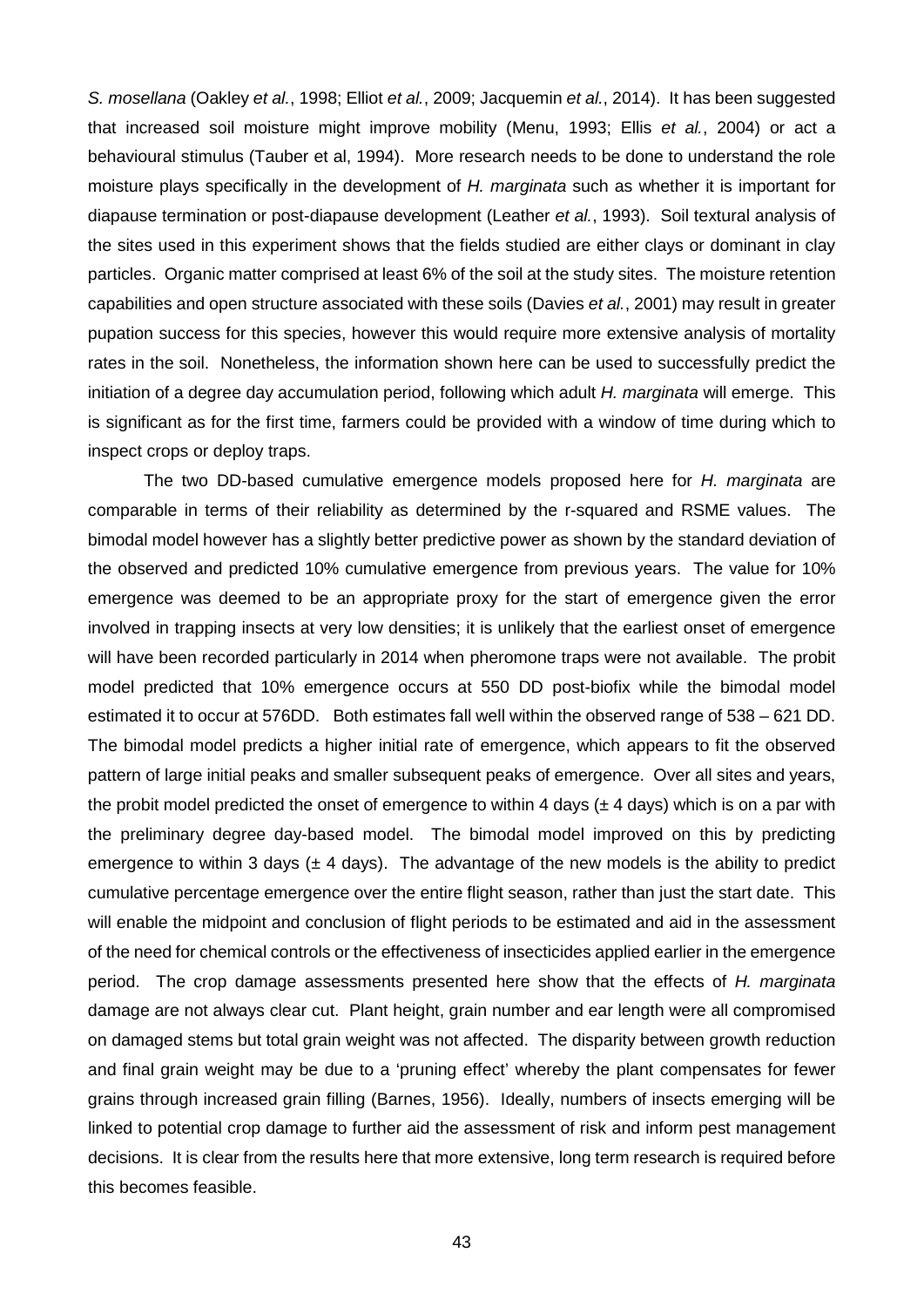Similar degree-day based models of varying complexity have long been used to monitor other insect pests (e.g. Riedl *et al.*, 1976) and a database of over 500 insect developmental requirements has been created to support the creation of further phenology models (Nietschke *et al.*, 2007). Advances in automated data collection and software programming have made it possible to set up national networks that incorporate models for multiple pests and provide monitoring alerts based on local conditions. Linking phenology models to geographical information systems (GIS) can aid the generation of regionally based risk assessments (Fand *et al.*, 2013). Multi-species networks are already in place such as the SOPRA system in Swiss orchards (Samietz, 2011), VIPS pest notifications in Norway (NIBIO, 2017); and NAPPFAST in North Carolina (Magarey *et al.*, 2007). Increased sophistication of basic degree-day phenology models could be achieved by simulating the effects of other relevant ecological or biological variables. For example, degree day accumulations also provide the basis for crop growth models (Miller *et al.*, 2001). This means that pest forecast models could be combined with growth models of the host crop to give a more detailed estimate of crop risk. For example, the CIPRA software based in Quebec combines models of insect pests, disease and crop phenology to provide real-time forecasting based on meteorological data (Bourgeois, 2005). In the case of *H. marginata*, cereal crops are most vulnerable during stem extension (Golightly & Woodville, 1974) therefore a forecast of adult emergence during this period would pose a greater risk to the crop than emergence occurring after the crop has booted. Combining forecasting models with decision support systems means that suitable control options can be presented to users based on their specific circumstances.

The observed waves of emergence of *H. marginata* mean that predictive models such as this are more important given that activity will need to be monitored throughout the flight season. Peaks in emergence could be an indication to survey the crop for eggs. No data yet has been collected on the extent of egg laying throughout the flight season, and even if the crop is no longer at a vulnerable life stage continued checking of eggs could give forewarning of future outbreak populations. Over a longer period, forecasts could also be used to reveal trends in the phenology of *H. marginata* relating to changes in climate which may not be evident from year to year. For example, milder overwintering conditions reduces fecundity and survival in the goldenrod gall fly (Irwin & Lee, 2000). Changes in climate are predicted to impact upon the phenology of insect pests in the future which may have implications for the severity of outbreaks (Cannon, 1998).

### **5.2 Objectives 2 & 3 – Pheromone lure optimisation and trap development**

The use of pheromone traps in IPM has greatly improved the ease and reliability of insect monitoring (Witzgall *et al.*, 2010). In 2014, Censier *et al.* identified (*R*)-2-nonyl butyrate as the female sex pheromone of *H. marginata*. The work presented here confirms response of male *H. marginata* to this compound through EAG. Results from field experiments indicate that a polyethylene vial loaded with 0.5 mg of (*R*)-2-nonyl butyrate is a suitable lure for trapping adult *H. marginata* in the field, and would be equivalent in attractiveness to a lure containing 10 mg of the racemic compound. This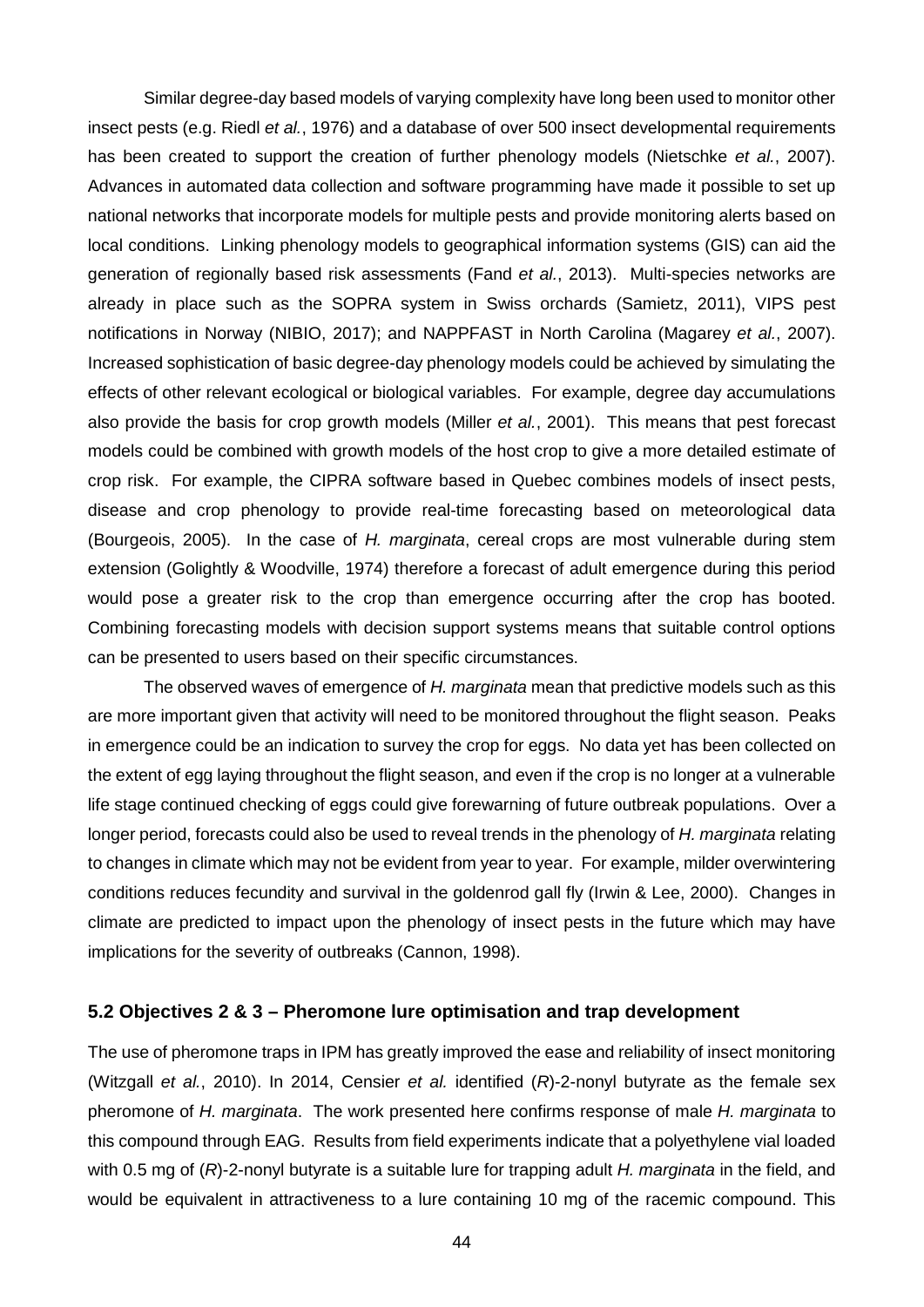system will greatly improve detection in areas of low *H. marginata* populations, and will provide a greater degree of accuracy when monitoring for the start of adult activity. The optimum lure formulation maximises trap catch with a minimal amount of compound required. This is an important consideration in the development of a commercial lure. An interesting finding in this research was the inhibitory effect of the (*S*)-enatiomer of 2-nonyl buryrate, which is a chiral molecule. This is not a common finding in gall midges and has only been observed once before (Hillbur, 1999). It has been observed in other organisms however, and is thought to have evolved to further increase the specificity of pheromone communication (Mori, 2007). It highlights the need to test for antagonism in racemic mixtures of chiral compounds and may help to inform further research into the chemical ecology of other gall midge species.

Pheromone lures were still attracting male *H. marginata* adults after nearly nine weeks in the field which is comparable to data for commercially available lures for other pest species (Mcnally & Barnes, 1980; Vanaclocha et al, 2016) and longer than the recommended usage time of six weeks for *S. mosellana* lures (Bruce *et al.*, 2007; Bruce & Smart, 2009). Lures replaced each week consistently caught more midges than lures maintained continuously, even at the beginning of the experiment. The position of the trap in relation to the crop and other traps was also important in optimising the catch rate, as has been shown with other pheromone research (Kong *et al.*, 2014; Rhainds *et al.*, 2016). The height of the crop significantly affected trap catch. Based on these findings, it would be most practical for farmers to position pheromone traps at the height of the ear, as is recommended for pheromone traps of *S. mosellana* (AHDB, 2016). Catch rates of *H. marginata*  declined when pheromone traps were situated in field margins but there were no differences in catch rates in traps positioned 20 m and 40 m into the crop. In practice, given that traps placed 40 m into the crop would increase maintenance time with no appreciable gain in catch rate, a position 20 m into the crop should be sufficient in most cases. In trap interference experiments, central traps caught fewer insects than the outer traps and this difference declined with increasing inter-trap distance. This indicates the occurrence of plume interactions, where the overlapping plumes from upwind lures divert the insect away from the central trap (Wall & Perry, 1978, 1980, 1987). On this basis, trap interference occurs at inter-trap distances below 20 m and that this should be considered the minimum trap spacing to avoid plumes from overlapping. The research presented here provides a basis for an effective pheromone lure and guidelines for best practice in the use of the trap.

Further innovations could concentrate on trap design to further increase catch rate (Edde *et al.*, 2005; Diaz-Gomez, 2010) or provide automated solutions for checking the traps. For example, 'Z-Traps' have been developed which count insects as they enter and upload the data instantly (Spensa Technologies, 2017). Another automated system has been developed known as Trapview which uploads pictures of trap captures at regular intervals. The software then uses auto-recognition to identify certain insect pests from the pictures, provide threshold-based alerts and has the capability to incorporate weather data into a database of insect activity (EFOS, 2017). The large amounts of data collected from automated pest monitoring systems could then be used to further

45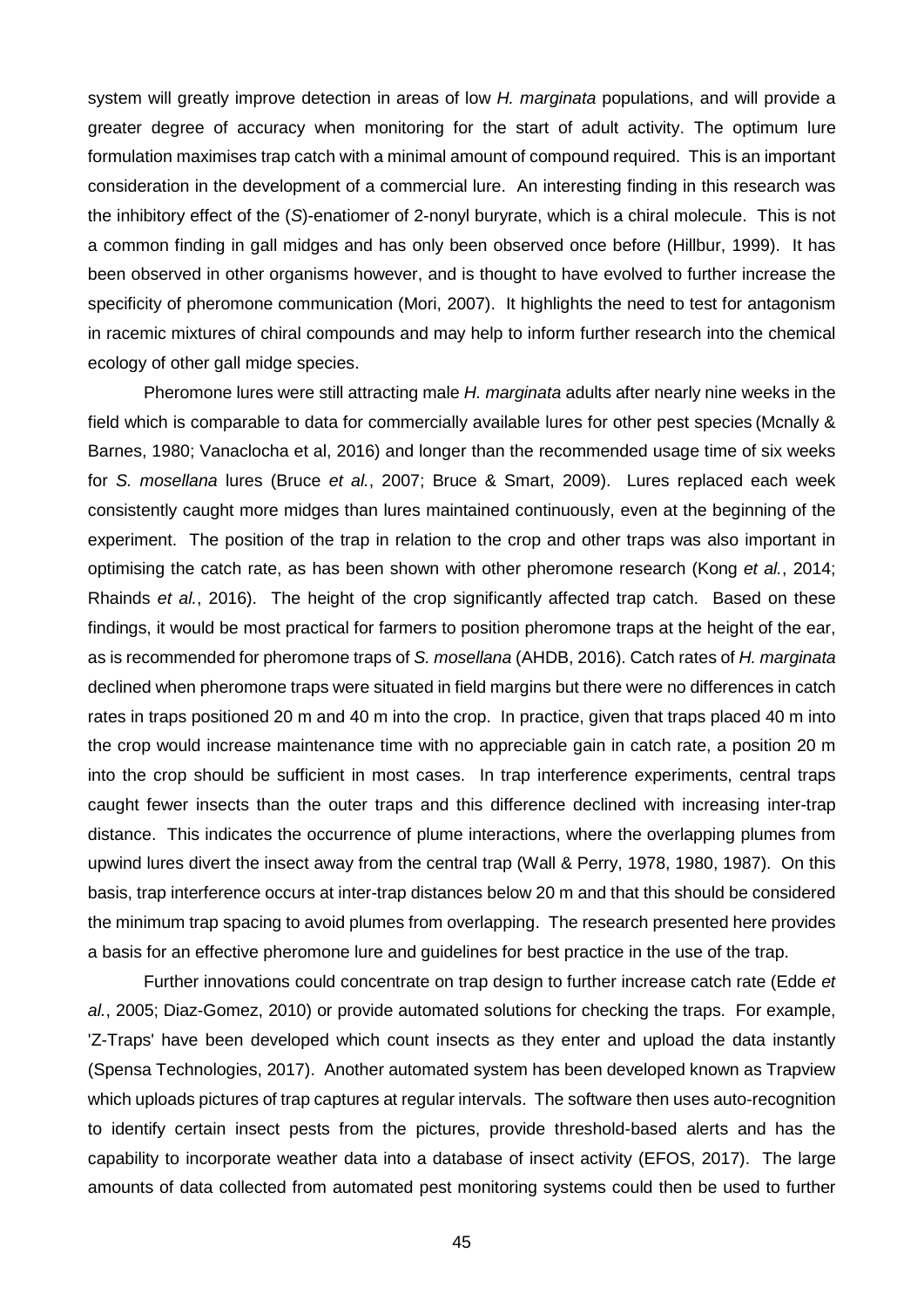improve integrated pest management programmes (Okuyama *et al.*, 2011). The sex pheromones of other pests such as codling moth, *Cydia pomonella*, have successfully been exploited for the purposes of mass trapping in IPM programmes (El-Sayed *et al.*, 2006; Witzgall *et al.*, 2010). For mass trapping or pheromone disruption strategies involving *H. marginata*, at least 25 traps would need to be deployed per hectare to ensure coverage of the area at the current pheromone concentration. However, far higher catches can be obtained by increasing the pheromone loading to 2.5 mg or more (Rowley *et al.*, 2016). Further research would be required to determine the minimum distance between traps at a higher pheromone loading but it is likely to be large enough to offset the increased pheromone production costs in order to get complete coverage over an area.

The development of this simple monitoring tool means that the presence of *H. marginata* can be recognised with greater ease and accuracy than previously. The phenological forecasting system described previously could be used to identify high risk crops, and then pheromone traps could be deployed to act and an early warning system for the presence of this pest. If found to be present, farmers could employ a break crop rotation to prevent numbers building up to outbreak levels in subsequent years. This may lead to a much clearer understanding of the distribution of this insect and may lead to reports of its presence in location where it was previously unknown.

#### **5.3 Objective 4 - Identification of natural enemies through gut analysis**

The suppressive effect of natural enemies on pest populations through predation and parasitism is an important aspect of many IPM programmes. Previously, there was very little information on the natural enemies of *H. marginata* and no predators had been identified to species level (Rowley *et al.*, 2016). The difficulties of observing predator-prey interactions in the field are exacerbated in species such as *H. marginata*. The larval and pupal stages are the least mobile and therefore the most vulnerable to predation however being primarily belowground they are also the most difficult to observe. Advances in molecular biology have allowed the gut contents of predators to be screened for the DNA of target pest species. The work presented here describes the design of species specific primers which were successfully applied to a PCR-based assay to detect *H. marginata* DNA in gut contents. These primers performed well at a high annealing temperature of 65 °C which reduces the chance of erroneous base matching at the primer sites (King, 2008), but was not the highest temperature at which an amplicon was obtained to ensure the sensitivity of the assay (Sint *et al.*, 2011). The specificity of the assay was supported by the lack of cross reactivity with DNA from non-target species commonly found on agricultural land including the Cecidomyiid *S. mosellana*.

The assay was able to reliably detect *H. marginata* DNA at concentrations of 0.001 ng µL-1 which is comparable to other insect primers used in gut analysis (e.g. Ekbom *et al.*, 2014). The effects of digestion or inhibitors present in the guts of the predator may further reduce assay sensitivity in some instances. Nonetheless, the ability of the assay to detect the DNA from a single *H. marginata* larva in starved predator guts was repeatedly demonstrated in the feeding assay giving

46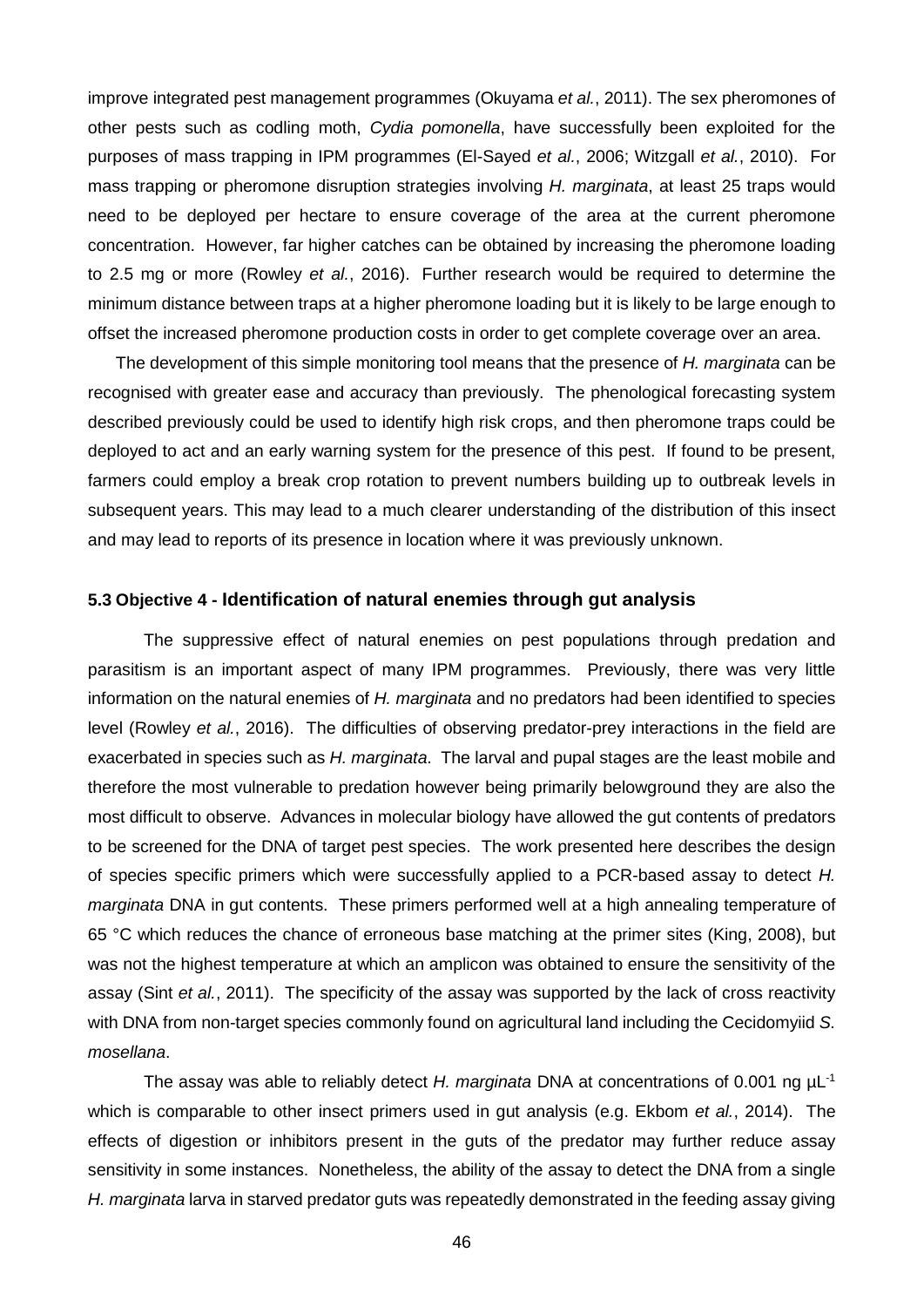confidence in the reliability of the test. The feeding assay further demonstrated that the half-life of detection for this assay was 31h post-consumption, which is comparable to assays for other predator-prey interactions (e.g. Juen & Traugott, 2004, Waldner *et al.*, 2013) and is well within the range so far reported for other carabids of 18 – 88.5h (Monzó *et al.*, 2011). A long detectability halflife is vital if the assay is to be used on field-caught specimens particularly when predators are mainly nocturnal, as with many carabids (Kromp, 1999). The results suggest the assay was more than adequate for the field survey described here where traps were in place for no more than 18h. From this survey, four Carabid species were identified as predators of *H. marginata* in the field for the first time. All of the species which tested positive are relatively common, highly generalist feeders of medium to large size (above 5 mm long). The proportion of positive assays was higher in July, despite the activity density being comparable between early and late season sampling. Drier soil in the late season may have prevented *H. marginata* from burrowing into the soil, or enabled carabids easier access to larvae belowground via the formation of fissures. This information is important in shaping IPM programmes for *H. marginata*. Several studies have shown the negative effects of insecticides, including the pyrethroids which are used in *H. marginata* control, on carabids (van Toor, 2006). This is an example of how current practices could be disrupting predator-induced suppression and contributing to the accumulation of pest populations (Matson *et al.*, 1997).

There are an estimated 50-250 natural enemy species for each agricultural pest (van Lenteren, 2000). Almost certainly there are more predators of *H. marginata* yet to be identified, for example spiders and carabid larvae which were not surveyed in this project. Additionally, faeces from vertebrates could be screened in a PCR-based assay as the bright orange larvae of *H. marginata* might well be a target for larger organisms when they move to the surface to pupate. There is also the opportunity to extend screening beyond predators. It may be possible to identify parasitoids of *H. marginata* using these primers (Rougerie *et al.*, 2011). Existing assays could be used to identify entomopathogenic nematodes and fungi that might be inducing lethal or sublethal effects in populations (Shapiro-Ilan, 2003). Even if the individual contribution to pest mortality of individual species is small, a diverse natural enemy complex could be sufficient to regulate *H. marginata* populations. Research suggests that natural enemy diversity has more of an impact on the pest status of concealed, endopterygote insects such as *H. marginata* (Wilby & Thomas, 2002).

The primers described here could be incorporated into a multiplex PCR reaction to screen for multiple pest species simultaneously which would give a clearer picture of the most important predators in a particular agri-ecosystem (King *et al.* 2010). This is essential if agricultural practices are to be modified to encourage certain species, as techniques that may be of benefit to one species may be detrimental to another. Additionally, augmentation of species may lead to increased levels of intraguild predation which may disrupt predation on the target species (Rosenheim *et al.*, 1995; Finke & Denno, 2005) although this effect may be lessened in more complex habitats (Finke & Denno, 2003).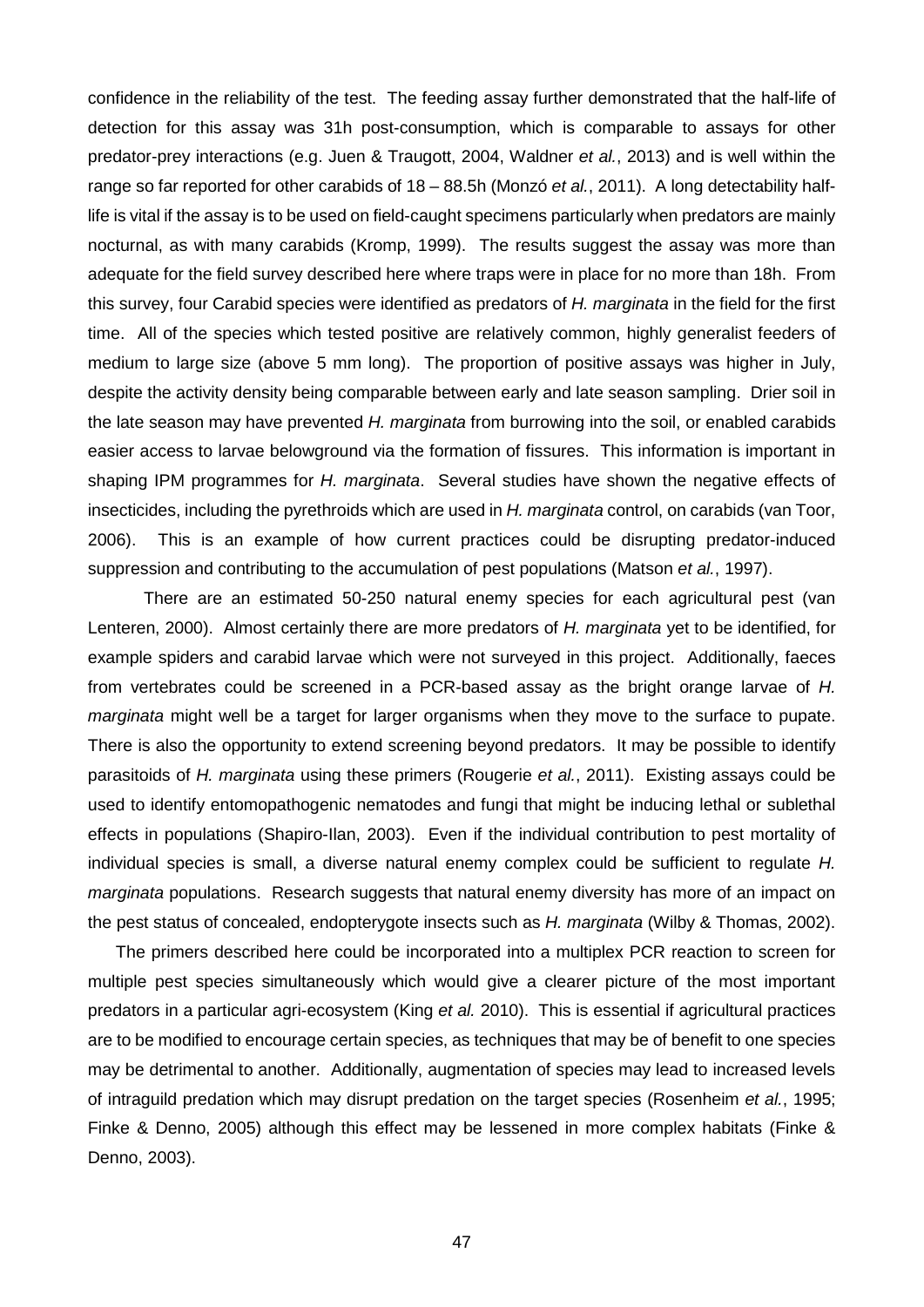# **5.4 Publications from this project**

Rowley, C., Cherrill, A., Leather, S., Nicholls, C., Ellis, S. & Pope, T. (2016) A review of the biology, ecology and control of saddle gall midge, *Haplodiplosis marginata* (Diptera: Cecidomyiidae) with a focus on phenological forecasting. *Annals of Applied Biology*, **169**, 167–179.

Rowley, C., Pope, T.W., Cherrill, A., Leather, S.R., Fernández-Grandon, G.M. & Hall, D.R. (2017) Development and optimisation of a sex pheromone lure for monitoring populations of saddle gall midge, *Haplodiplosis marginata*. *Entomologia Experimentalis et Applicata*, **163**, 82–92.

# **6 References**

AHDB (2016) Orange wheat blossom midge, Information Sheet 53. AHDB, Warwickshire, UK.

Allen, W.R. & Hagley, E.A.C. (1990) Epigeal Arthropods as Predators of Mature Larvae and Pupae of the Apple Maggot (Diptera: Tephritidae). Environmental Entomology, 19, 309–312.

Allison, R. (2010) Gall midge outbreak may force rethink on 2010 cropping plans. Farmers Weekly. URL http://www.fwi.co.uk/arable/gall-midge-outbreak-may-force-rethink-on-2010-croppingplans.htm [accessed June 2017]

Andersson, K. (1969) Sadelgallmyggan förekommer allmänt i Skåne och Halland / Sadelgallmyggan commonly found in Skåne and Halland. Växtskyddsnotiser, 2–3.

Baier, M. (1963) Zur Biologie und Gradologie der Sattelmücke Haplodiplosis equestris Wagner (Diptera, Cecidomyiidae). Zeitschrift für Angewandte Entomologie, 53, 217–273.

Barnes, H.F. (1956) Gall Midges of Economic Importance. Vol. VII. Gall Midges of Cereal Crops. Proceedings of the Royal Entomological Society of London. Series A, General Entomology, 31, 86–86.

Basedow, T. (1977) The effect of temperature and precipitation on diapause and phenology in the wheat blossom midges Contarinia tritici (Kirby) and Sitodiplosis mosellana (Gehin) (Dipt., Cecidomyidae). Zoologische Jahrbucher Abteilung fur Systematik Okologie und Geographie der Tiere, 104, 302–326.

Basedow, T. (1986) The abundance dynamics of the saddle gall midge, Haplodiplosis marginata (von Roser) (Dipt., Cecidomyiidae), in wheat grown for one year, two successive years or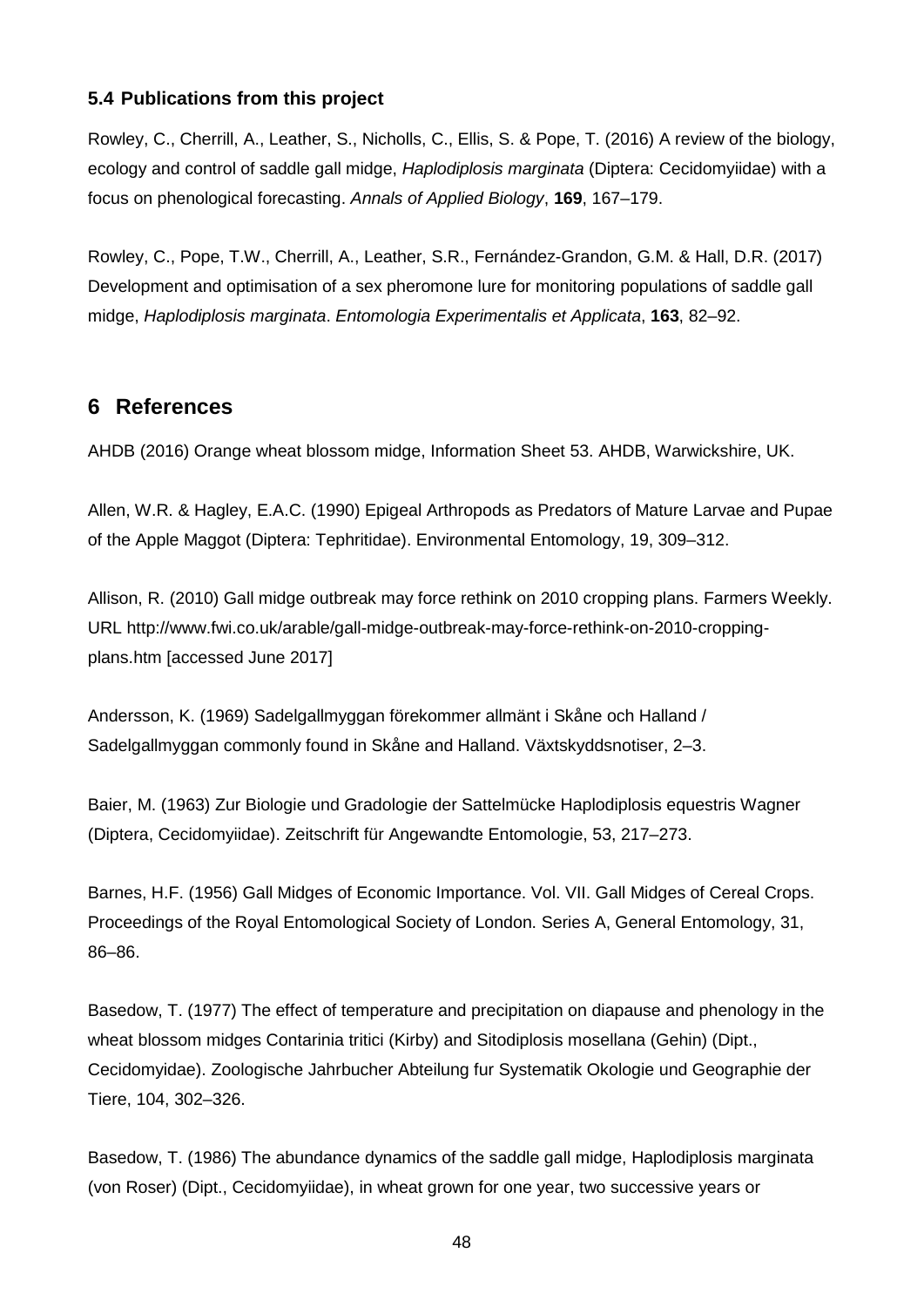continuously. / Die Abundanzdynamik der Sattelmücke, Haplodiplosis marginata (von Roser) (Dipt., Cecidomyiidae), bei Fruchtwechsel, bei wiederholtem und bei permanentem Anbau von Weizen. Journal of Applied Entomology, 102, 11–19.

Basedow, T. & Gillich, H. (1982) Untersuchungen zur Prognose des Auftretens der Weizengallmücken Contarinia tritici (Kirby) und Sitodiplosis mosellana (Géhin) (Dipt., Cecidomyidae). Anzeiger für Schädlingskunde, Pflanzenschutz, Umweltschutz, 55, 84–89.

Baxendale, F.P. & Teetes, G.L. (1983) Factors Influencing Adult Emergence from Diapausing Sorghum Midge, Contarinia sorghicola (Diptera: Cecidomyiidae). Environmental Entomology, 12, 1064–1067.

Ben‐Dor, E. & Banin, A. (1989) Determination of organic matter content in arid‐zone soils using a simple "loss-on-ignition" method. Communications in Soil Science and Plant Analysis, 20, 1675– 1695.

Benton Jones Jr, J. (2001) Laboratory Guide for Conducting Soil Tests and Plant Analysis. CRC Press, Boca Raton.

Bourgeois, G., Beaudry, N., Plouffe, D., Chouinard, G., Audet, R. & Deaudelin, G. (2005) Forecasting pests in field crops using real-time weather information: the CIPRA network in Quebec. Acta horticulturae, 674, 303-304

Bruce, T.J., Hooper, A.M., Ireland, L., Jones, O.T., Martin, J.L., Smart, L.E., et al. (2007) Development of a pheromone trap monitoring system for orange wheat blossom midge, Sitodiplosis mosellana, in the UK. Pest Management Science, 63, 49–56.

Bruce, T.J.A. & Smart, L.E. (2009) Orange Wheat Blossom Midge, Sitodiplosis mosellana, Management. Outlooks on Pest Management, 20, 89–92.

Cannon, R.J.C. (1998) The implications of predicted climate change for insect pests in the UK, with emphasis on non-indigenous species. Global Change Biology, 4, 785–796.

Case, P. (2011) Midge found in continuous wheat. Farmers Weekly, 155, 63.

Censier, F., Chavalle, S., San Martin Y Gomez, G., De Proft, M. & Bodson, B. (2013) Study on the sensitivity of three oat varieties to the saddle gall midge, Haplodiplosis marginata (von Roser)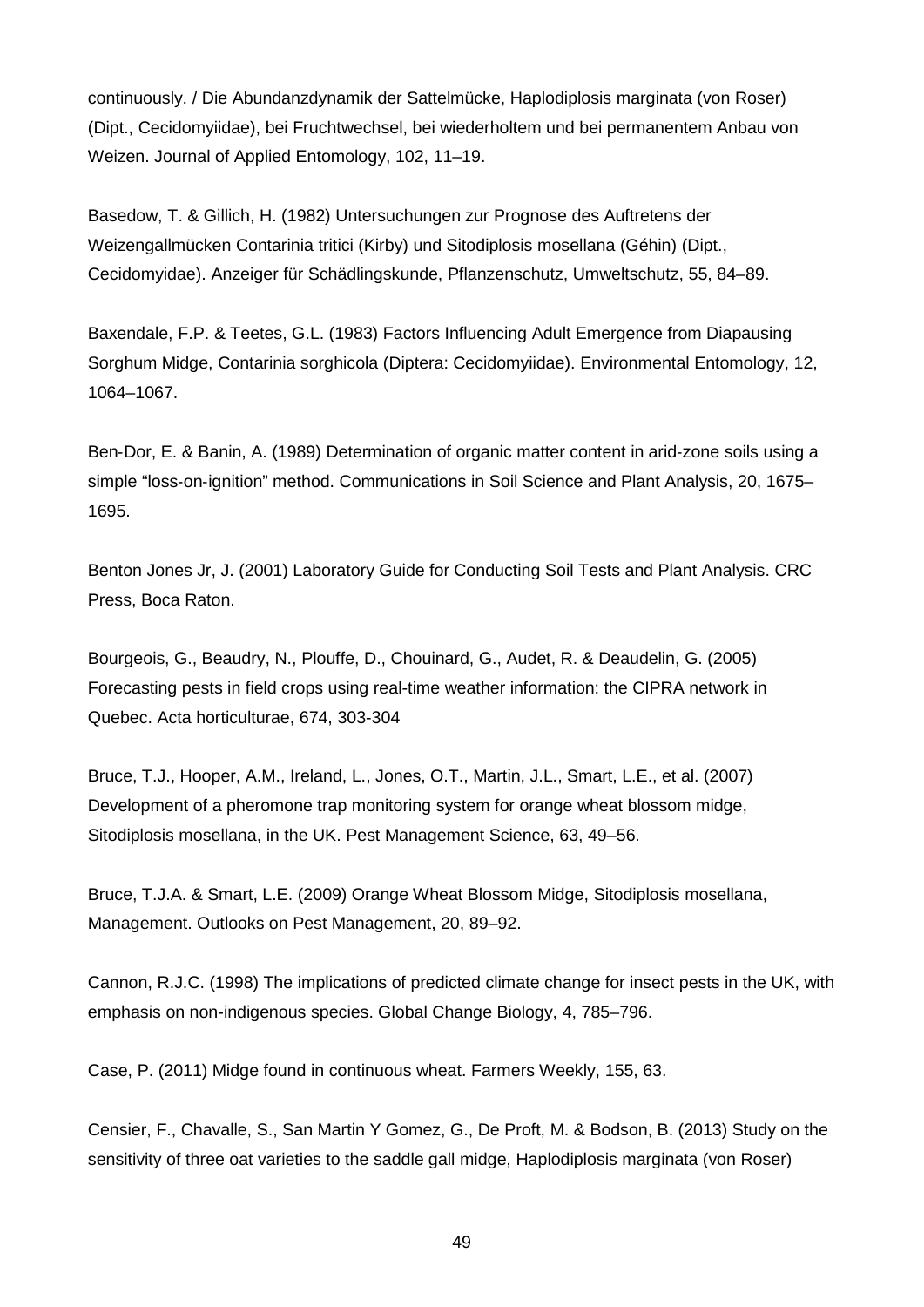(Diptera: cecidomyiidae). Communications in Agricultural and Applied Biological Sciences, 78, 287–292.

Censier, F., Chavalle, S., Wittouck, D., De Proft, M. & Bodson, B. (2012) Chemical control of Haplodiplosis marginata von Roser (Diptera: Cecidomyiidae). Communications in Agricultural and Applied Biological Sciences, 77, 667–675.

Censier, F., Chavalle, S., Knor, S., Proft, M.D., Bodson, B. & Skuhravá, M. (2014a) Unusual Occurrence of Cocoons in Population of Haplodiplosis marginata (Diptera: Cecidomyiidae) in Belgium. Journal of Insect Science, 14, 239.

Censier, F., Fischer, C.Y., Chavalle, S., Heuskin, S., Fauconnier, M.-L., Bodson, B., et al. (2014b) Identification of 1-methyloctyl butanoate as the major sex pheromone component from females of the saddle gall midge, Haplodiplosis marginata (Diptera: Cecidomyiidae). Chemoecology, 24, 243– 251.

Censier, F., De Proft, M. & Bodson, B. (2015) The saddle gall midge, Haplodiplosis marginata (von Roser) (Diptera: Cecidomyiidae): Population dynamics and integrated management. Crop Protection, 78, 137–145.

Censier, F., Heuskin, S., San Martin Y Gomez, G., Michels, F., Fauconnier, M.-L., De Proft, M., et al. (2016a) A pheromone trap monitoring system for the saddle gall midge, Haplodiplosis marginata (von Roser) (Diptera: Cecidomyiidae). Crop Protection, 80, 1–6.

Censier, F., Chavalle, S., San Martin Y Gomez, G., De Proft, M. & Bodson, B. (2016b) Targeted control of the saddle gall midge, Haplodiplosis marginata (von Roser) (Diptera: Cecidomyiidae), and the benefits of good control of this pest to winter wheat yield. Pest Management Science, 72, 731-737

Cesaraccio, C., Spano, D., Duce, P. & Snyder, R.L. (2001) An improved model for determining degree-day values from daily temperature data. International Journal of Biometeorology, 45, 161– 169.

Cork, A., Beevor, P.S., Gough, A.J.E & Hall, D.R. (1990) Gas chromatography linked to electroantennography: a versatile technique for identifying insect semiochemicals. In Chromatography and Isolation of Insect Hormones and Pheromones. Plenum Press, New York , NY, USA. p. 271-279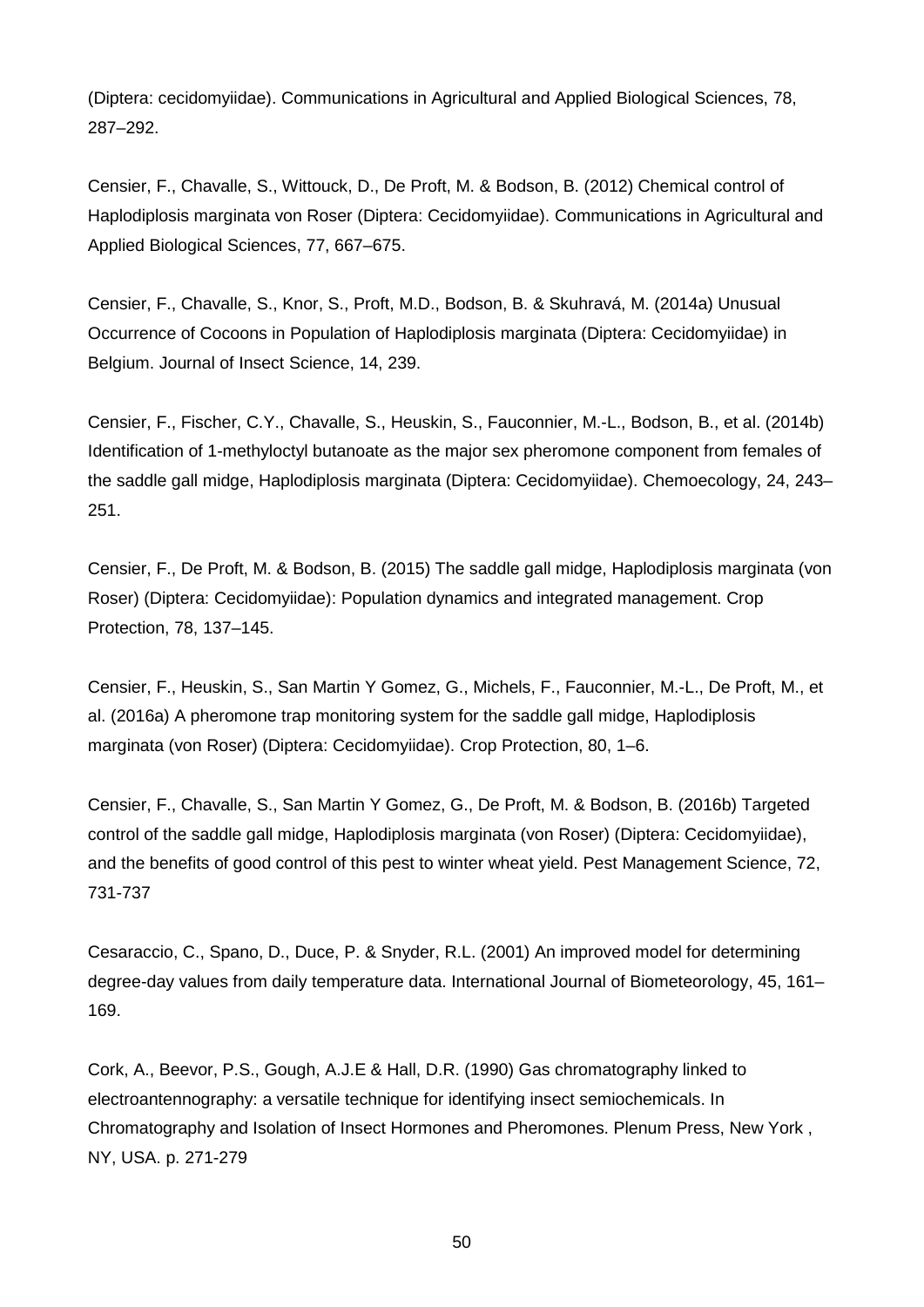Damos, P.T. & Savopoulou-Soultani, M. (2010) Development and statistical evaluation of models in forecasting moth phenology of major lepidopterous peach pest complex for Integrated Pest Management programs. Crop Protection, 29, 1190–1199.

Davies, D.B., Eagle, D. & Finney, B. (2001) Soil. New edition of Revised edition edition. Farming Press, Tonbridge.

De Clercq, R. & D'Herde, C.J. (1972) Bijdrage tot de studie van de biologie, de verspreiding, de pathogeniteit en de bestrijding van de tarwestengelgalmug Haplodiplosis marginata (von Roser 1840) Rübsaamen 1911. (PhD) Rijksstation voor nematologie en entomologie, Merelbeke.

Dewar, A. (2012) Ecology and control of saddle gall midge, Haplodiplosis marginata von Roser (Diptera; Cecidomyiidae). HGCA Research Review No. 76. HGCA.

Diaz-Gomez, O., Malo, E.A., Patiño-Arrellano, S.A. & Rojas, J.C. (2012) Pheromone Trap for Monitoring Copitarsia decolora (Lepidoptera: Noctuidae) Activity in Cruciferous Crops in Mexico. Florida Entomologist, 95, 602–609.

Edde, P.A., Phillips, T.W. & Toews, M.D. (2005) Responses of Rhyzopertha dominica (Coleoptera: Bostrichidae) to Its Aggregation Pheromones as Influenced by Trap Design, Trap Height, and Habitat. Environmental Entomology, 34, 1549–1557.

EFOS (2017) Automated Trap Monitoring System URL http://www.trapview.com/en/#monitor [accessed June 2017]

Ekbom, B., Kuusk, A.-K., Malsher, G., Åström, S. & Cassel-Lundhagen, A. (2014) Consumption of flea beetles (Phyllotreta, Coleoptera: Chrysomelidae) by spiders in field habitats detected by molecular analysis. The Canadian Entomologist, 146, 639–651.

Eklund, E. (2005) Sadelgallmygga som skadegörare på stråsäd Försök och erfarenheter från Västra Götalands län. (Master's) Sveriges Lantbruksuniversitet.

Elkinton, J.S. & Cardé, R.T. (1988) Effects of Intertrap Distance and Wind Direction on the Interaction of Gypsy Moth (Lepidoptera: Lymantriidae) Pheromone- Baited Traps. Environmental Entomology, 17, 764–769.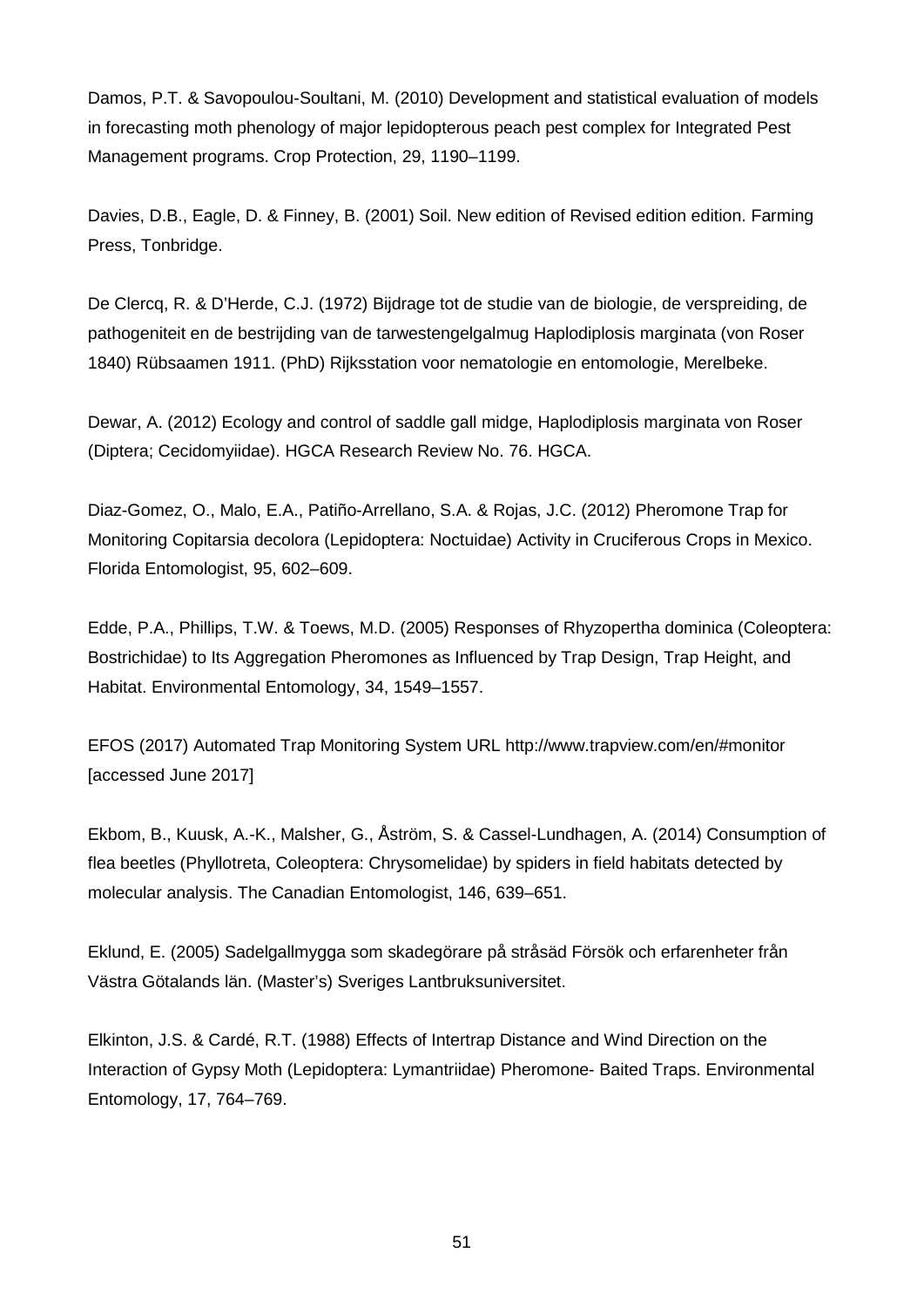Elliott, R.H., Mann, L. & Olfert, O. (2009) Calendar and degree-day requirements for emergence of adult wheat midge, Sitodiplosis mosellana (Géhin) (Diptera: Cecidomyiidae) in Saskatchewan, Canada. Crop Protection, 28, 588–594.

Ellis, J.D., Hepburn, R., Luckman, B. & Elzen, P.J. (2004) Effects of Soil Type, Moisture, and Density on Pupation Success of Aethina tumida (Coleoptera: Nitidulidae). Environmental Entomology, 33, 794–798.

Ellis, S., Ashlee, N.J. & Maulden, K.A. (2014) Improving risk assessment and control of saddle gall midge (Haplodiplosis marginata). Aspects of Applied Biology, 127, 29–34.

El-Sayed, A.M., Suckling, D.M., Wearing, C.H. & Byers, J.A. (2006) Potential of mass trapping for long-term pest management and eradication of invasive species. Journal of Economic Entomology, 99, 1550–1564.

Faber, W. (1959) Untersuchungen über ein katastrophales Auftreten der Sattelmücke (Haplodiplosis equestris Wagner) in Ostirol. Pflanzenschutzber, 23, 65–90.

Fand, B.B., Choudhary, J.S., Kumar, M. & Bal, S.K. (2013) Phenology Modelling and GIS Applications in Pest Management: A Tool for Studying and Understanding Insect-Pest Dynamics in the Context of Global Climate Change. In Approaches to Plant Stress and their Management (ed. by Gaur, R.K. & Sharma, P.). Springer India, pp. 107–124.

Finke, D.L. & Denno, R.F. (2003) Intra-guild predation relaxes natural enemy impacts on herbivore populations. Ecological Entomology, 28, 67–73.

Finke, D.L. & Denno, R.F. (2005) Predator diversity and the functioning of ecosystems: the role of intraguild predation in dampening trophic cascades. Ecology Letters, 8, 1299–1306.

Forrest, J.R.K. & Thomson, J.D. (2011) An examination of synchrony between insect emergence and flowering in Rocky Mountain meadows. Ecological Monographs, 81, 469–491.

Geer, L.Y., Marchler-Bauer, A., Geer, R.C., Han, L., He, J., He, S., et al. (2010) The NCBI BioSystems database. Nucleic Acids Research, 38, 492–496.

Golightly, W.H. (1979) Saddle gall midge. Ministry of Agriculture, Fisheries and Food, London, UK.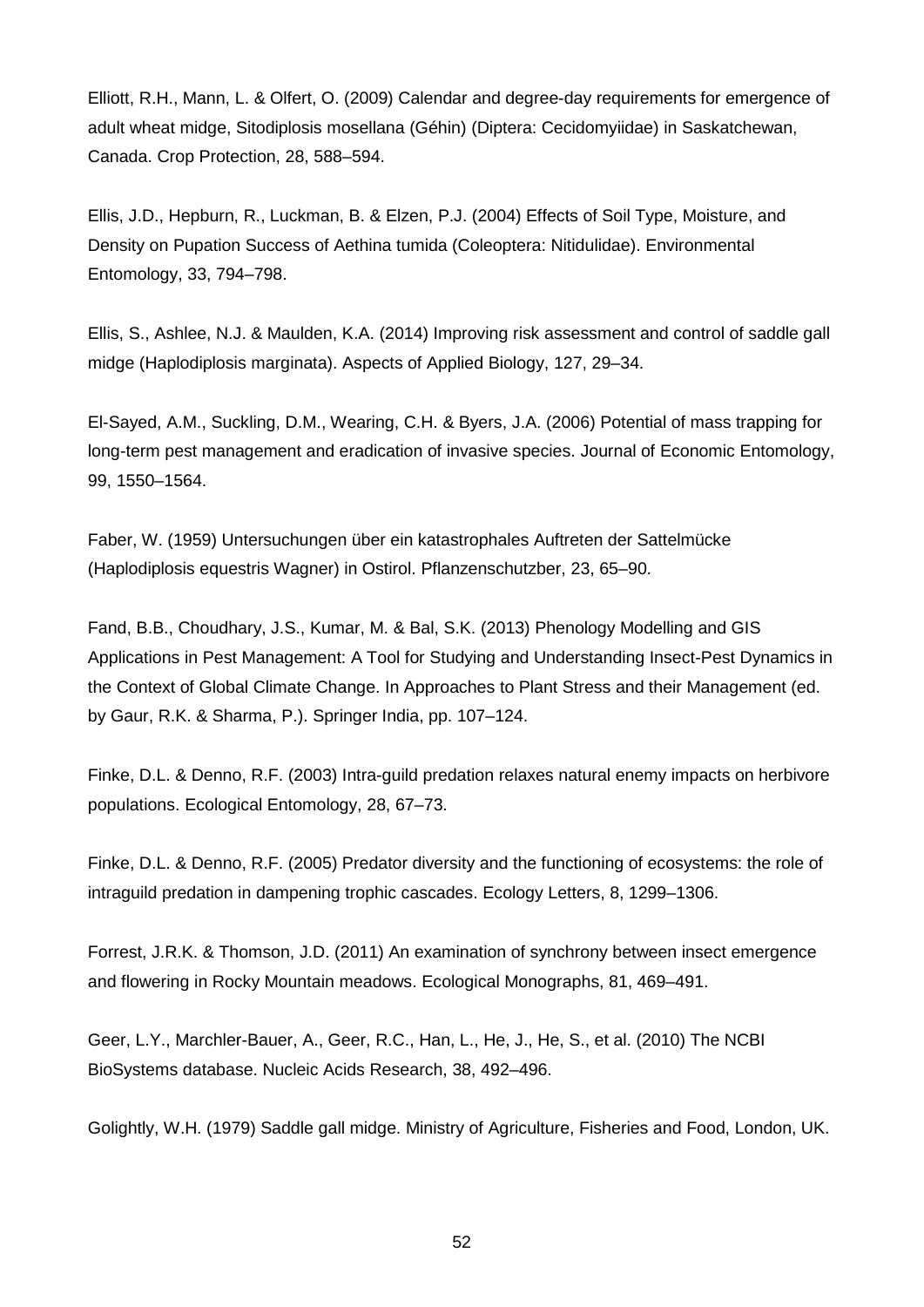Golightly, W.H. & Woodville, H.C. (1974) Studies of recent outbreaks of saddle gall midge. Annals of Applied Biology, 77, 97.

Gratwick, M. (1992) Saddle gall midge. In Crop Pests in the UK. Chapman & Hall, London, UK, p. 306–309

Greenstone, M.H. & Hunt, J.H. (1993) Determination of prey antigen half-life in Polistes metricus using a monoclonal antibody-based immunodot assay. Entomologia Experimentalis et Applicata, 68, 1–7.

Gries, R., Gries, G., Khaskin, G., King, S., Olfert, O. et al. (2000) Sex pheromone of orange wheat blossom midge, Sitodiplosis mosellana. Naturwissenschaften, 87, 450–454.

Hagstrum, D.W. & Milliken, G.A. (1991) Modeling Differences in Insect Developmental times between Constant and Fluctuating Temperatures. Annals of the Entomological Society of America, 84, 369–379.

Hall, D.R., Amarawardana, L., Cross, J.V., Francke, W., Boddum, T. & Hillbur, Y. (2012) The chemical ecology of cecidomyiid midges (Diptera: Cecidomyiidae). Journal of Chemical Ecology, 38, 2–22.

Hansen, J.E. & New, T.R. (2005) Use of barrier pitfall traps to enhance inventory surveys of epigaeic Coleoptera. Journal of Insect Conservation, 9, 131–136.

Harris, K.M. (1966) Gall midge genera of economic importance (Diptera: Cecidomyiidae) Part 1: Introduction and subfamily Cecidomyiinae; supertribe Cecidomyiidi. Transactions of the Royal Entomological Society of London, 118, 313–358.

Harris, K.M. & Foster, S. (1999) Gall Midges. In Pheromones of Non-Lepidopteran Insects Associated With Agricultural Plants. CABI Publishing, Wallingford, Oxon, UK.

HGCA (2012) Biology and control of saddle gall midge. Information sheet 15. HGCA Publications, Warwickshire, UK.

Hillbur, Y., Anderson, P., Arn, H., Bengtsson, M., Lofqvist, J., Biddle, A.J., et al. (1999) Identification of sex pheromone components of the pea midge, Contarinia pisi (Diptera : Cecidomyiidae). Naturwissenschaften, 86, 292–294.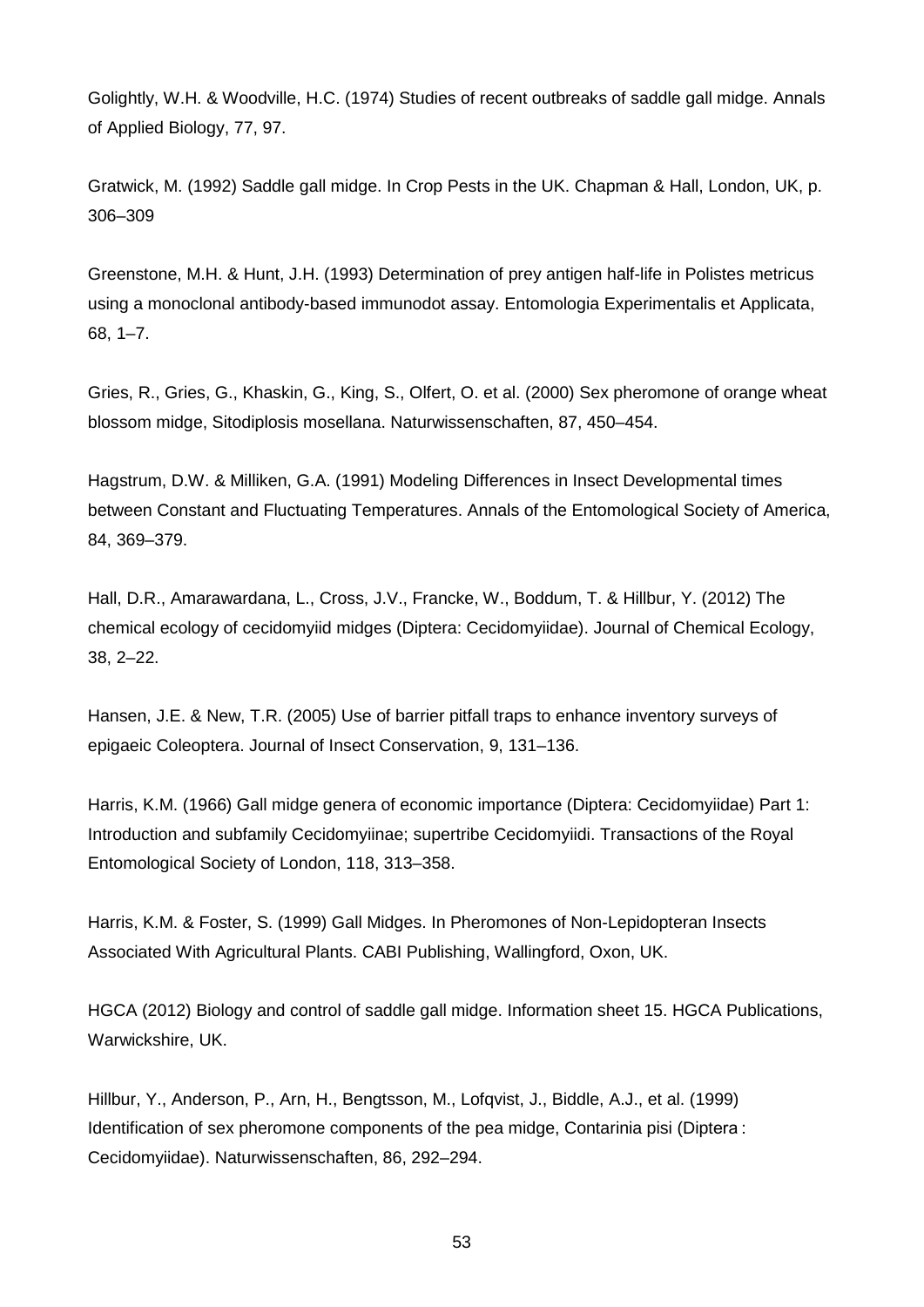Hodek, I. (1996) Diapause development, diapause termination and the end of diapause. European Journal of Entomology, 93, 475–487.

Holland, J.M., Thomas, S.R. & Hewitt, A. (1996) Some effects of polyphagous predators on an outbreak of cereal aphid (Sitobion avenae F.) and orange wheat blossom midge (Sitodoplosis mosellana Géhin). Agriculture, Ecosystems & Environment, 59, 181–190.

Irwin, J.T. & Lee, R.E. (2000) Mild winter temperatures reduce survival and potential fecundity of the goldenrod gall fly, Eurosta solidaginis (Diptera : Tephritidae). Journal of Insect Physiology, 46, 655–661.

Jacquemin, G., Chavalle, S. & De Proft, M. (2014) Forecasting the emergence of the adult orange wheat blossom midge, Sitodiplosis mosellana (Géhin) (Diptera: Cecidomyiidae) in Belgium. Crop Protection, 58, 6–13.

Juen, A. & Traugott, M. (2004) Detecting predation and scavenging by DNA gut-content analysis: a case study using a soil insect predator-prey system. Oecologia, 142, 344–352.

Kim, D.-S., Lee, J.-H. & Yiem, M.-S. (2000) Spring Emergence Pattern of Carposina sasakii (Lepidoptera: Carposinidae) in Apple Orchards in Korea and its Forecasting Models Based on Degree-Days. Environmental Entomology, 29, 1188–1198.

King, R.A., Moreno-Ripoll, R., Agustí, N., Shayler, S.P., Bell, J.R., Bohan, D.A., et al. (2010) Multiplex reactions for the molecular detection of predation on pest and nonpest invertebrates in agroecosystems. Molecular Ecology Resources, 11, 370–373.

Kong, W.N., Hu, R.S., Zhao, Z.G., Li, J., Zhang, Z.W., Li, S.C., et al. (2014) Effects of trap height, location, and spacing on pheromone-baited trap catch efficacy for oriental fruit moths (Lepidoptera: Tortricidae) in a peach orchard. Canadian Entomologist, 146, 684–692.

Koštál, V. (2006) Eco-physiological phases of insect diapause. Journal of Insect Physiology, 52, 113–127.

Kromp, B. (1999) Carabid beetles in sustainable agriculture: a review on pest control efficacy, cultivation impacts and enhancement. Agriculture, Ecosystems & Environment, 74, 187–228.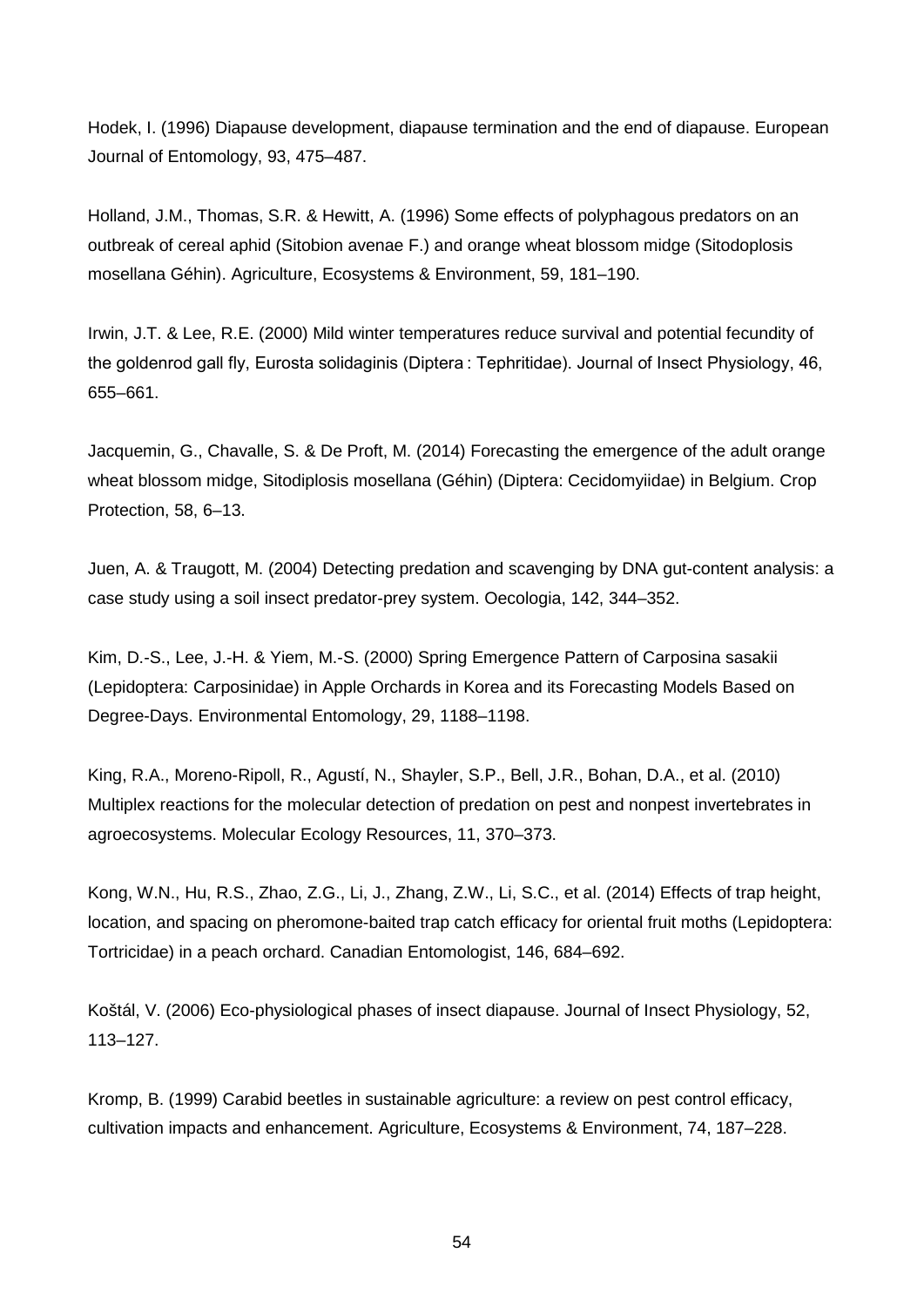Leather, S.R., Walters, K.F.A. & Bale, J.S. (1993) The Ecology of Insect Overwintering. Cambridge University Press.

Lenteren, J.C. van. (2000) A greenhouse without pesticides: fact or fantasy? Crop Protection, 19, 375–384.

Lövei, G.L. & Sunderland, K.D. (1996) Ecology and behavior of ground beetles (Coleoptera: Carabidae). Annual Review of Entomology, 41, 231–256.

Magarey, R.D., Fowler, G.A., Borchert, D.M., Sutton, T.B., Colunga-Garcia, M. & Simpson, J.A. (2007) NAPPFAST: An Internet System for the Weather-Based Mapping of Plant Pathogens. Plant Disease, 91, 336–345.

Matson, P.A., Parton, W.J., Power, A.G. & Swift, M.J. (1997) Agricultural Intensification and Ecosystem Properties. Science, 277, 504–509.

McNally, P.S. & Barnes, M.M. (1980) Inherent Characteristics of Codling Moth Pheromone Traps. Environmental Entomology, 9, 538–541.

Menu, F. (1993) Strategies of emergence in the chestnut weevil Curculio elephas (Coleoptera: Curculionidae). Oecologia, 96, 383–390.

Met Office (2012) Met Office Integrated Data Archive System (MIDAS) Land and Marine Surface Stations Data (1853-current). NCAS British Atmospheric Data Centre, URL http://catalogue.ceda.ac.uk/uuid/220a65615218d5c9cc9e4785a3234bd0 [accessed June 2017]

Miller, P., Lanier, W. & Brandt, S. (2001) Using Growing Degree Days to Predict Plant Stages. MSU Extension Service, USA.

Monzó, C., Sabater-Muñoz, B., Urbaneja, A. & Castañera, P. (2011) The ground beetle Pseudophonus rufipes revealed as predator of Ceratitis capitata in citrus orchards. Biological Control, 56, 17–21.

Mori, K. (2007) Significance of chirality in pheromone science. Bioorganic & Medicinal Chemistry, 15, 7505–7523.

NIBIO. (2017) Varsling Innen Plante Skadegjørere. URL https://www.vips-landbruk.no/ [accessed June 2017]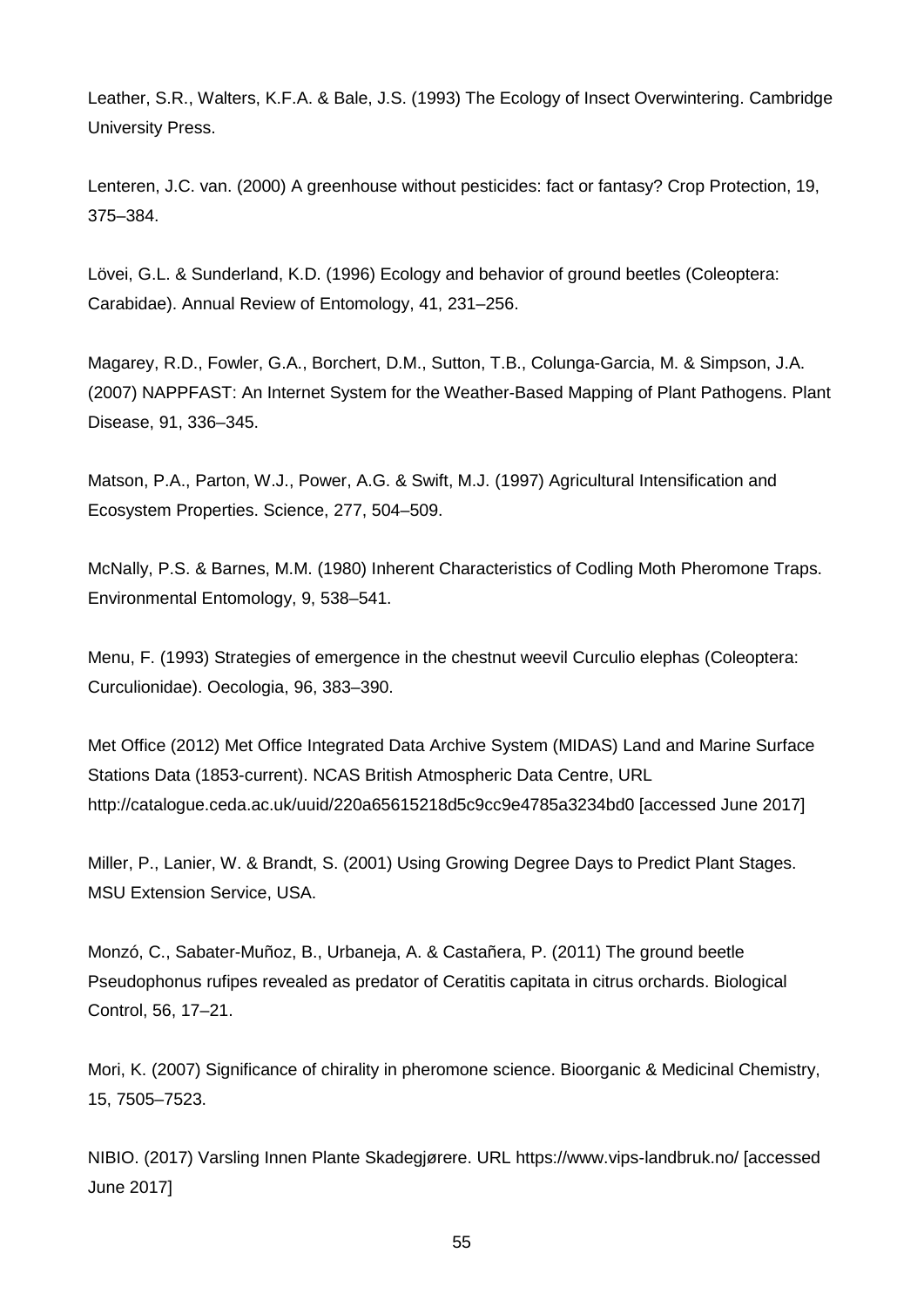Neises, B. & Steglich, W., (1978) Simple method for the esterification of carboxylic acids. Angewandte Chemie International Edition, 17, 523-525.

Nietschke, B.S., Magarey, R.D., Borchert, D.M., Calvin, D.D. & Jones, E. (2007) A developmental database to support insect phenology models. Crop Protection, 26, 1444–1448.

Nijveldt, W.C. & Hulshoff, A.J.A. (1968) Waarnemingen inzake de tarwestengelgalmug (Haplodiplosis equestris Wagner) in Nederland. Centrum voor Landbouwpublikaties en Landbouwdocumentatie, Wageningen.

Noyes, J.S. (2017) Universal Chalcidoidea Database. World Wide Web electronic publication. URL http://www.nhm.ac.uk/chalcidoids

Oakley, J.N., Cumbleton, P.C., Corbett, S.J., Saunders, P., Green, D.I., Young, J.E.B., et al. (1998) Prediction of orange wheat blossom midge activity and risk of damage. Crop Protection, 17, 145– 149.

Oakley, J.N. & Ellis, S. (2009) Orange wheat blossom midge - guidelines for assessment and control. HGCA Publications, Warwickshire, UK

Okuyama, T., Yang, E.-C., Chen, C.-P., Lin, T.-S., Chuang, C.-L. & Jiang, J.-A. (2011) Using automated monitoring systems to uncover pest population dynamics in agricultural fields. Agricultural Systems, 104, 666–670.

Parker, A. K., De Cortázar-Atauri, I. G., Van Leeuwen, C. & Chuine, I. (2011) General phenological model to characterise the timing of flowering and veraison of Vitis vinifera L. Australian Journal of Grape and Wine Research, 17, 206–216.

Pinheiro, J., Bates, D., DebRoy, S., Sarkar, D., R Core Team, (2016) nlme: Linear and Nonlinear Mixed Effects Models. R Package Version 3. 1–131. URL http://CRAN.Rproject.org/package=nlme

Pope, T. & Ellis, S. (2012) Monitoring saddle gall midge (Haplodiplosis marginata) larvae and adult emergence. HGCA Project Report No. 516.

Popov, C., Petcu, L. & Barbulescu, A. (1998) Researches on biology, ecology and control of saddle gall midge (Haplodiplosis marginata von Roser) in Romania. Romanian Agricultural Research, 67– 73.

56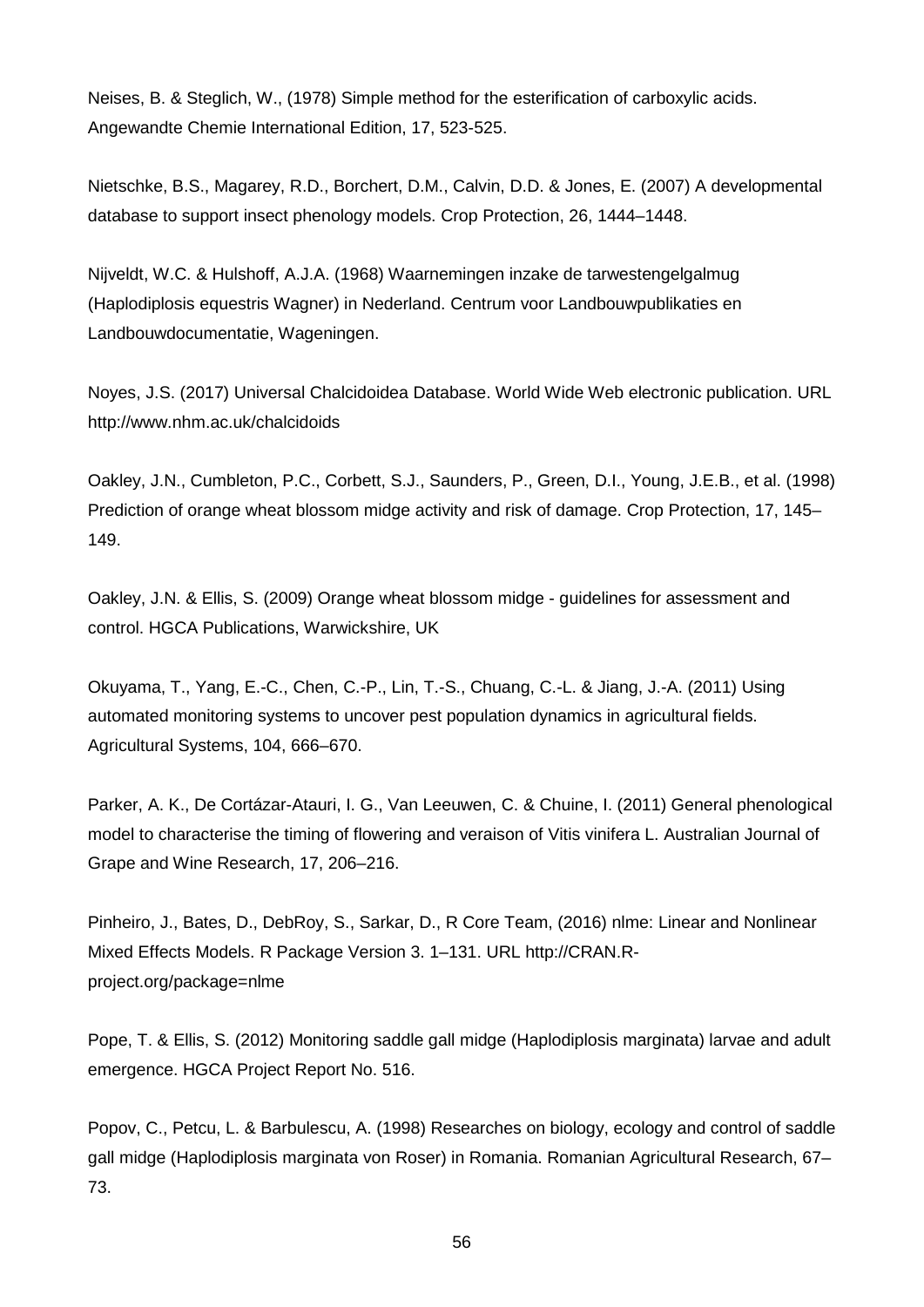Regulation (EU) No 1307/2013 (2013) of the European Parliament and of the Council of 17 December 2013 establishing rules for direct payments to farmers under support schemes within the framework of the common agricultural policy and repealing Council Regulation (EC) No 637/2008 and Council Regulation (EC) No 73/2009. Official Journal of the European Union L347

Rhainds, M., Therrien, P. & Morneau, L. (2016) Pheromone-Based Monitoring of Spruce Budworm (Lepidoptera: Tortricidae) Larvae in Relation to Trap Position. Journal of Economic Entomology, 109, 717–723.

Riedl, H., Hoying, S.A., Barnett, W.W. & Detar, J.E. (1979) Relationship of Within-tree Placement of the Pheromone Trap to Codling Moth Catches. Environmental Entomology, 8, 765–769.

Roberts, D.A., Harris, D., Corr, I. & Corrigan, W. (2014) Saddle gall midge (Haplodiplosis marginata) in winter wheat. Crop Protection in Northern Britain. The Association for Crop Protection in Northern Britain, pp. 125–130.

Rosenheim, J.A., Kaya, H.K., Ehler, L.E., Marois, J.J. & Jaffee, B.A. (1995) Intraguild Predation Among Biological-Control Agents: Theory and Evidence. Biological Control, 5, 303–335.

Rougerie, R., Smith, M.A., Fernandez-Triana, J., Lopez-Vaamonde, C., Ratnasingham, S. & Hebert, P.D.N. (2011) Molecular analysis of parasitoid linkages (MAPL): gut contents of adult parasitoid wasps reveal larval host. Molecular Ecology, 20, 179–186.

Rowley, C., Cherrill, A., Leather, S., Nicholls, C., Ellis, S. & Pope, T. (2016) A review of the biology, ecology and control of saddle gall midge, Haplodiplosis marginata (Diptera: Cecidomyiidae) with a focus on phenological forecasting. Annals of Applied Biology, 169, 167–179.

Samietz, J., Graf, B., Höhn, H., Schaub, L., Höpli, H.U. & Razavi, E. (2011) Web-Based Decision Support for Sustainable Pest Management in Fruit Orchards: Development of the Swiss System SOPRA.

Schütte, F. (1964) Zur Anfälligkeit einiger Getreide- und Gräserarten gegen Haplodiplosis equestris (Wagner). Anzeiger für Schädlingskunde, 37, 129–132.

Schütte, F. (1983) Saddle gall midge. Information on integrated control. Nachrichtenblatt des Deutschen Pflanzenschutzdienstes, 35, 109.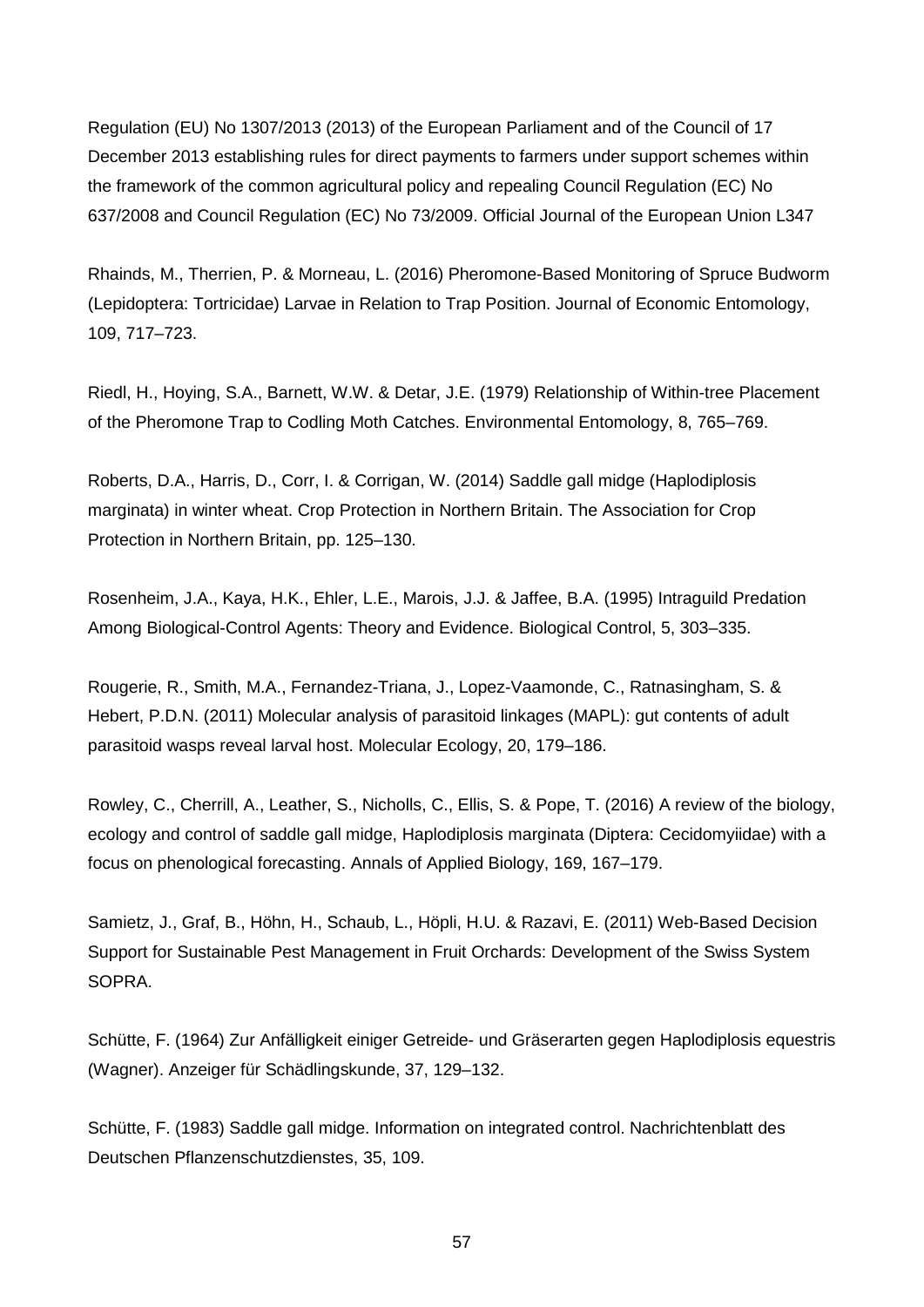Shapiro-Ilan, D.I., Gardner, W.A., Fuxa, J.R., Wood, B.W., Nguyen, K.B., Adams, B.J., et al. (2003) Survey of Entomopathogenic Nematodes and Fungi Endemic to Pecan Orchards of the Southeastern United States and Their Virulence to the Pecan Weevil (Coleoptera: Curculionidae). Environmental Entomology, 32, 187–195.

Simon, C., Frati, F., Beckenbach, A., Crespi, B., Liu, H. & Flook, P. (1994) Evolution, Weighting, and Phylogenetic Utility of Mitochondrial Gene Sequences and a Compilation of Conserved Polymerase Chain Reaction Primers. Annals of the Entomological Society of America, 87, 651– 701.

Sint, D., Raso, L., Kaufmann, R. & Traugott, M. (2011) Optimizing methods for PCR-based analysis of predation. Molecular Ecology Resources, 11, 795–801.

Skuhravá M., Skuhravý V. (2014) Haplodiplosis marginata, In CABI: Crop Protection Compendium, p. 25. Wallingford, UK.

Skuhravý, V. (1982) The saddle gall midge Haplodiplosis marginata (von Roser) (Diptera, Cecidomyiidae), an important pest of wheat and barley in Czechoslovakia. Folia Facultatis Scientiarum Naturalium Universitatis Purkynianae Brunensis, Biologia, 23, 133–135.

Skuhravý, V., Skuhravá, M. & Brewer, W.J. (1983) Ecology of the saddle gall midge Haplodiplosis marginata (von Roser) (Diptera, Cecidomyiidae). Zeitschrift für Angewandte Entomologie, 96, 476– 490.

Skuhravý, V., Skuhravá, M. & Brewer, T.W. (1993) The saddle gall midge Haplodiplosis marginata (Diptera: Cecidomyiidae) in Czech Republic and Slovak Republic from 1971-1989. Acta Societatis Zoologicae Bohemoslovacae, 57, 117–137.

Son, Y., Lee, J.-H. & Chung, Y.-J. (2007) Temperature-dependent post-diapause development and prediction of spring emergence of the pine needle gall midge (Dipt., Cecidomyiidae). Journal of Applied Entomology, 131, 674–683.

Spenser Technologies (2017) URL http://www.spensatech.com/z-trap/ [accessed June 2017]

Spittler, H. (1969) Beiträge zur Morphologie, Biologie und Ökologie des Sattelmückenparasiten Platygaster equestris nov. spec. (Hymenoptera, Proctotrupoidea, Scelionidae) unter besonderer Berücksichtigung seines abundanzdynamischen Einflusses auf Haplodiplosis equestris Wagner (Diptera, Cecidomyiidae). Zeitschrift für Angewandte Entomologie, 64, 1–34.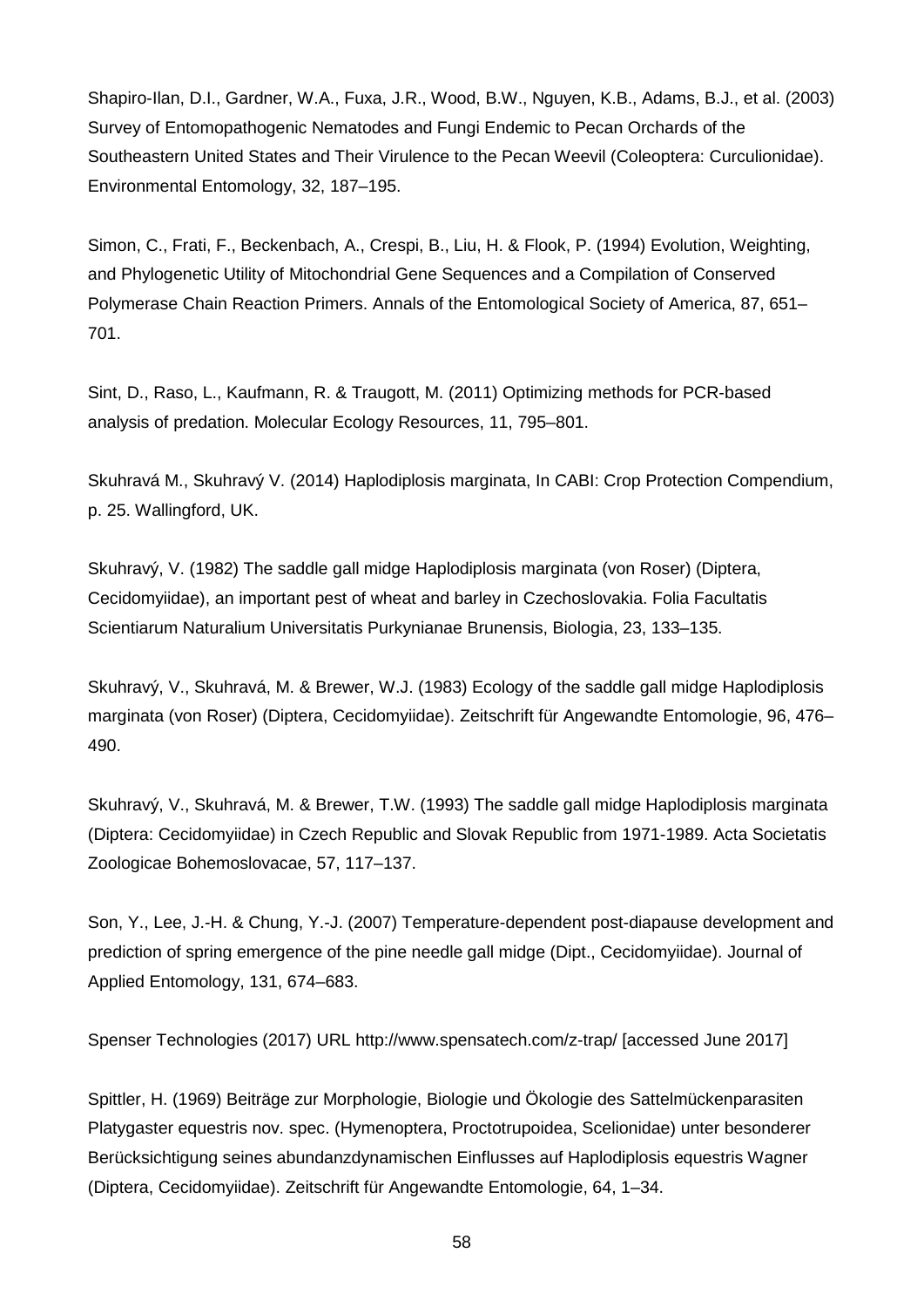Sunderland, K., Powell, W. & Symondson, W. (2005) Populations and Communites. In Insects as Natural Enemies: A Practical Perspective. Springer, Berlin, Germany, pp. 299–434.

Sylvester-Bradley, R., Berry, P., Blake, J., Kindred, D., Spink, J., Bingham, I., McVitties, J. & Foulkes, J., (2008) The Wheat Growth Guide. HGCA, Warwickshire, UK.

Tauber, M. & Tauber, and C.A. (1976) Insect Seasonality: Diapause Maintenance, Termination, and Postdiapause Development. Annual Review of Entomology, 21, 81–107.

Tauber, M.J., Tauber, C.A. & Nyrop, J.P. (1994) Soil Moisture and Postdormancy Emergence of Colorado Potato Beetles (Coleoptera: Chrysomelidae): Descriptive Model and Field Emergence Patterns. Environmental Entomology, 23, 1485–1496.

Tauber, M.J., Tauber, C.A., Nyrop, J.P. & Villani, M.G. (1998) Moisture, a Vital but Neglected Factor in the Seasonal Ecology of Insects: Hypotheses and Tests of Mechanisms. Environmental Entomology, 27, 523–530.

Toor, R.F. van. (2006) The effects of pesticides on Carabidae (Insecta: Coleoptera), predators of slugs (Mollusca: Gastropoda): literature review. New Zealand Plant Protection, 59, 208–216.

Vanaclocha, P., Jones, M.M., Monzó, C. & Stansly, P.A. (2016) Placement Density and Longevity of Pheromone Traps for Monitoring of the Citrus Leafminer (Lepidoptera: Gracillariidae). Florida Entomologist, 99, 196–202.

Waldner, T., Sint, D., Juen, A. & Traugott, M. (2013) The effect of predator identity on post-feeding prey DNA detection success in soil-dwelling macro-invertebrates. Soil Biology and Biochemistry, 63, 116–123.

Wall, C. & Perry, J.N. (1978) Interactions Between Pheromone Traps for the Pea Moth, Cydia Nigricana (f.). Entomologia Experimentalis et Applicata, 24, 155–162.

Wall, C. & Perry, J.N. (1980) Effects of Spacing and Trap Number on Interactions Between Pea Moth Pheromone Traps. Entomologia Experimentalis et Applicata, 28, 313–321.

Wall, C. & Perry, J.N. (1987) Range of action of moth sex-attractant sources. Entomologia Experimentalis et Applicata, 44, 5–14.